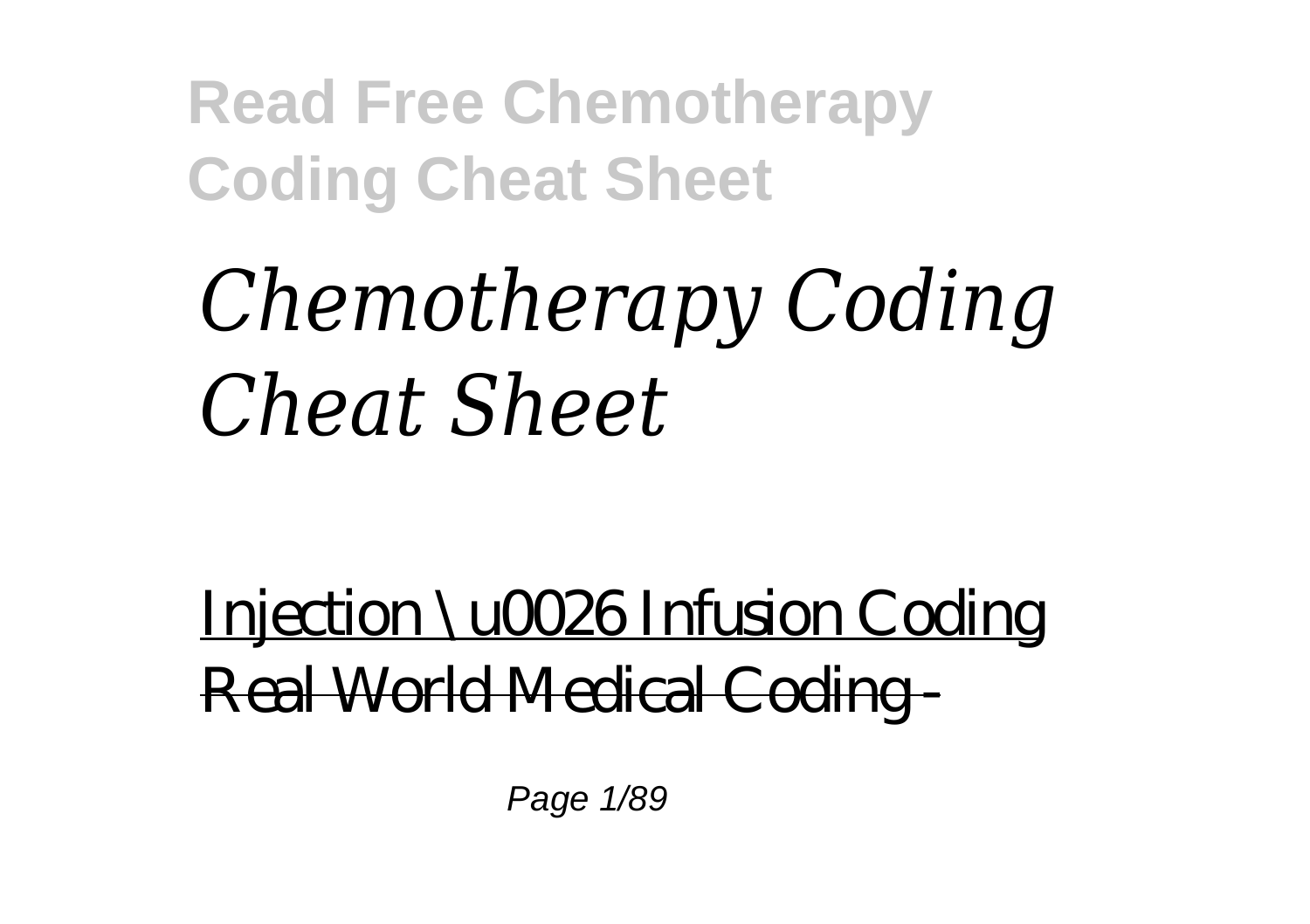\"Cheat Sheets\" The Chiro CheatSheet *Medical Coding Basics: How to Tab Your Code Books!* ICD-10-CM Coding Demonstration using Neoplasm Table*OP Injection and Infusion Coding* How to Use your CPT Code Book *The Cell* Page 2/89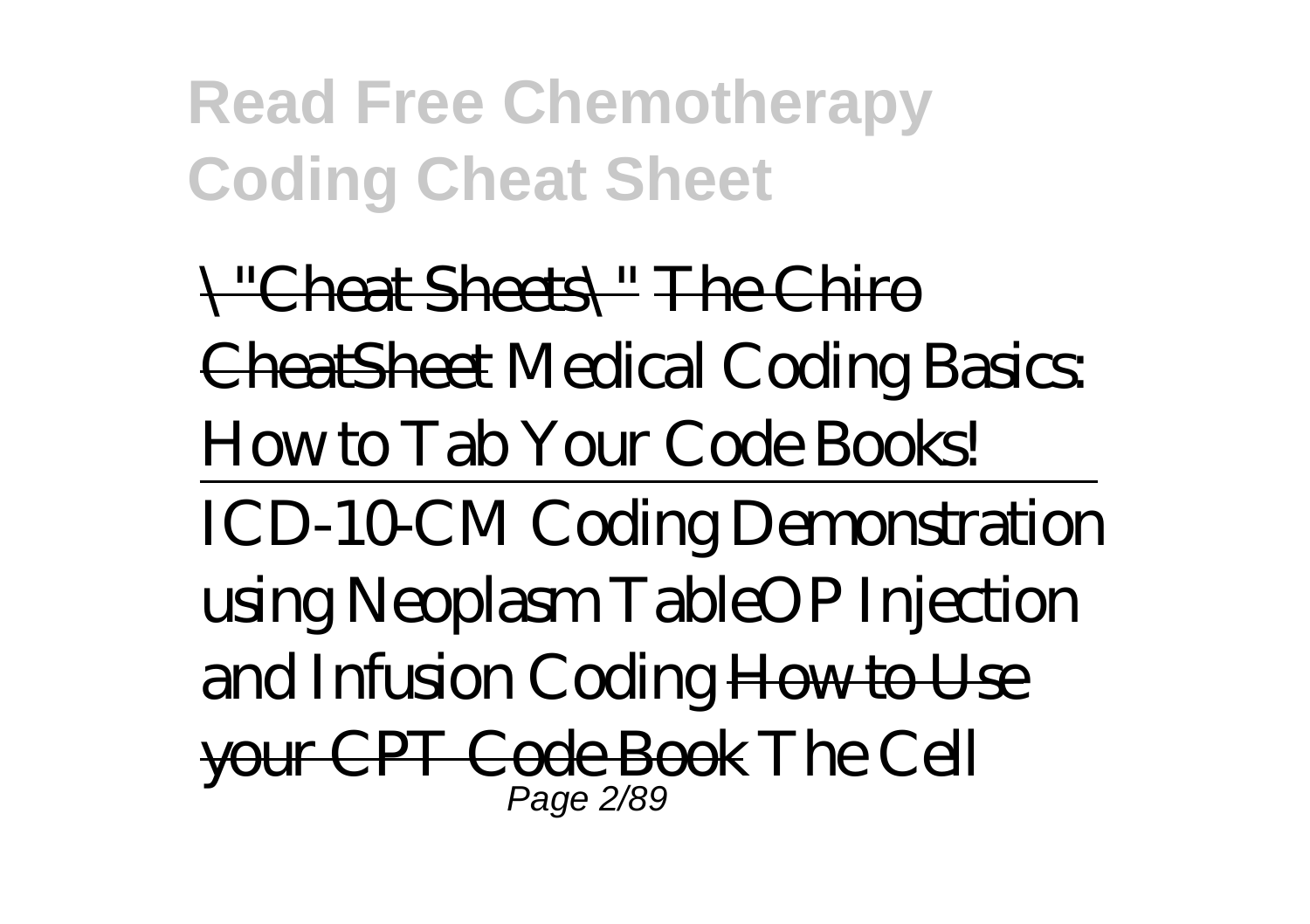*Cycle (and cancer) [Updated]* INJECTIONS AND INFUSIONS CODINGIMEDICAL CODING|ED TRAININGI| Coding Injections and Infusions | Medical Coding Training **Pharmacology Made Easy - Drug** Page 3/89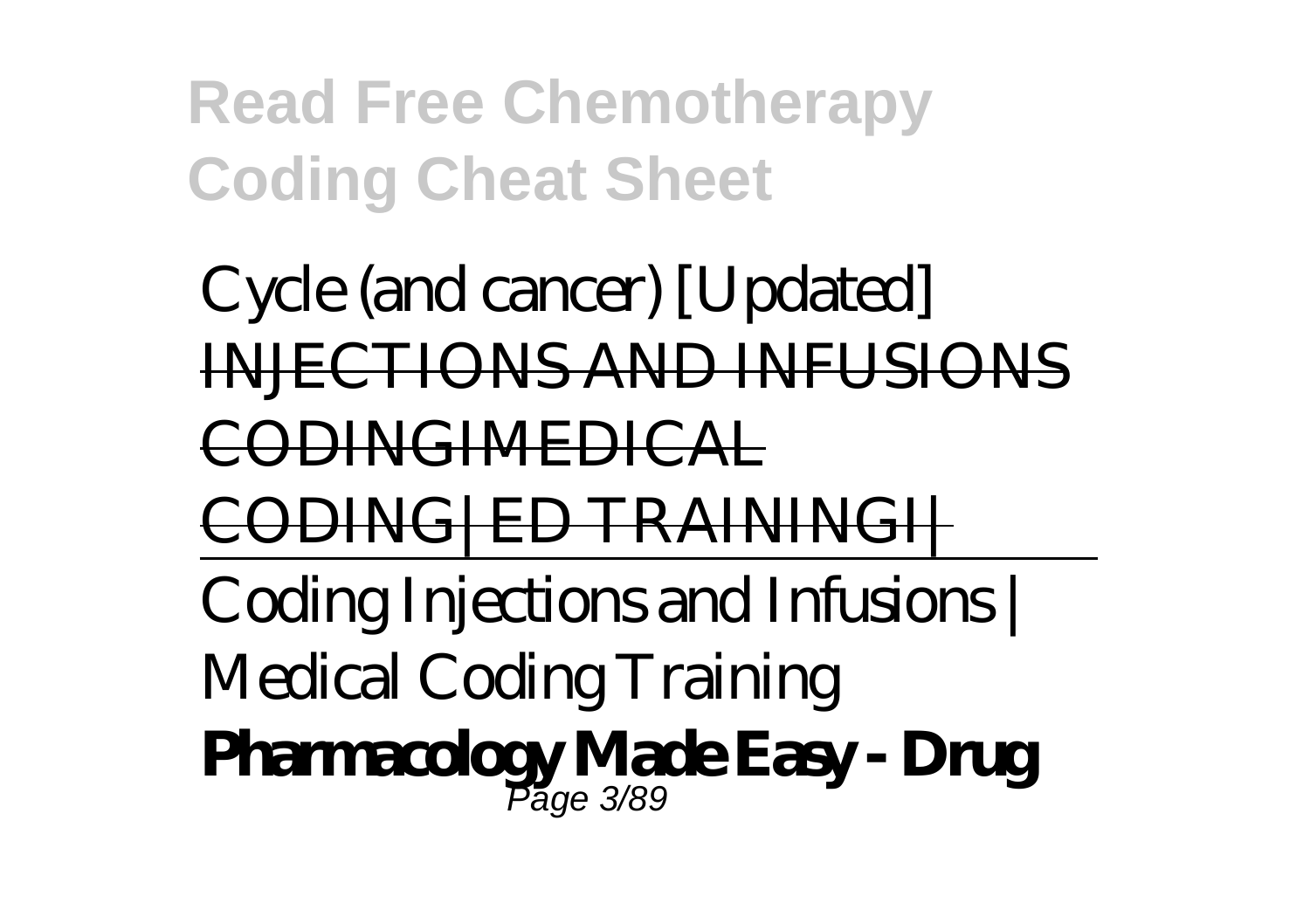**Endings (Part 1) | Picmonic Nursing Webinar** *Reversing Autoimmune Disease with Supermarket Foods - Brooke Goldner, MD CPC Exam Tips — How to Flip to the Codes Faster* **18. Basic Steps To Coding ICD-10CMT** abbing Out 2018 Page 4/89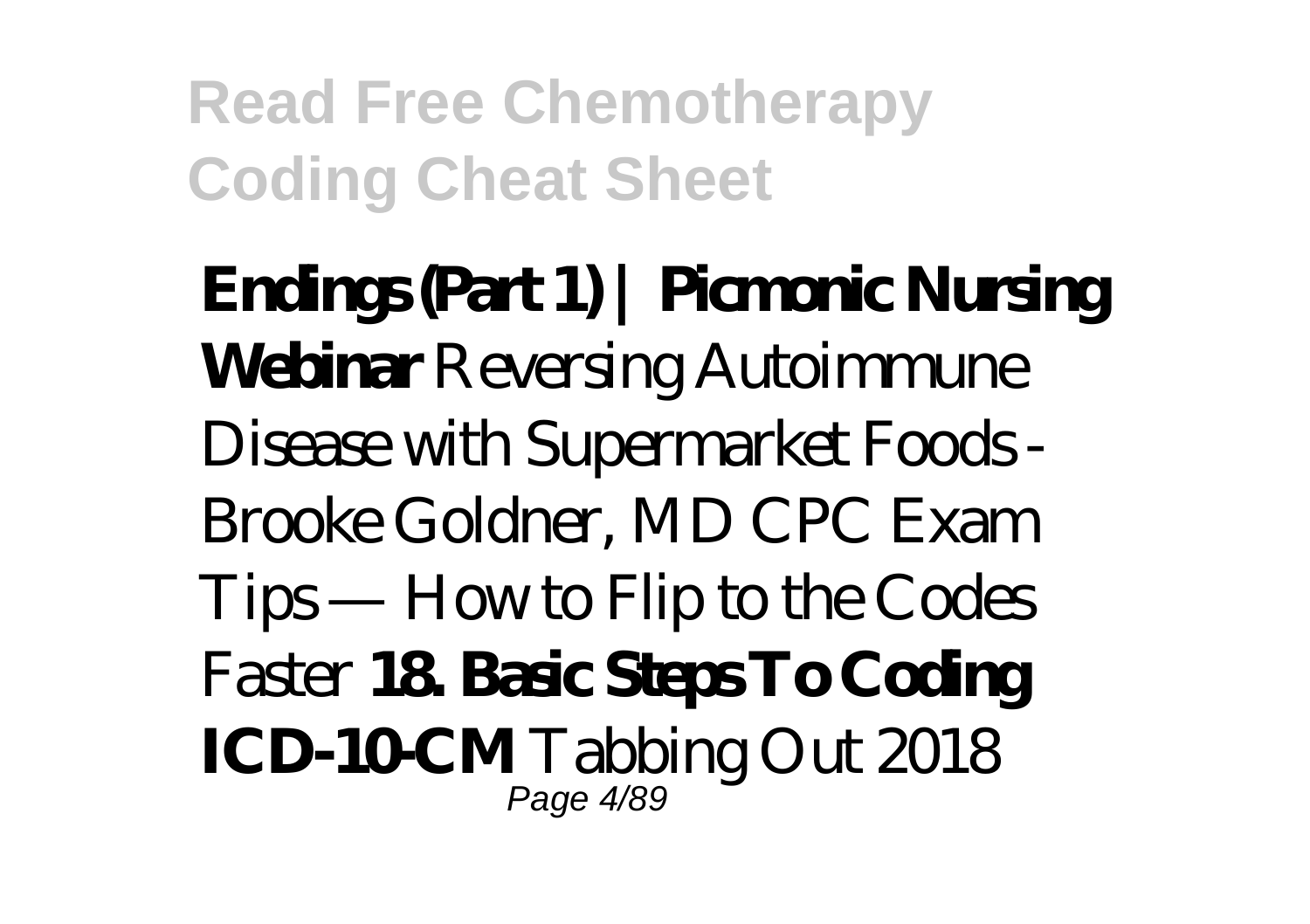ICD-10-CM Manual CPT Manual **Bubble and Highlighting™** Technique Explained *INTRODUCTION TO CPT CODING* Introduction to ICD-CM-10 - Lesson 2: Basic Coding Steps Top 5 Tips and Hints for the Page 5/89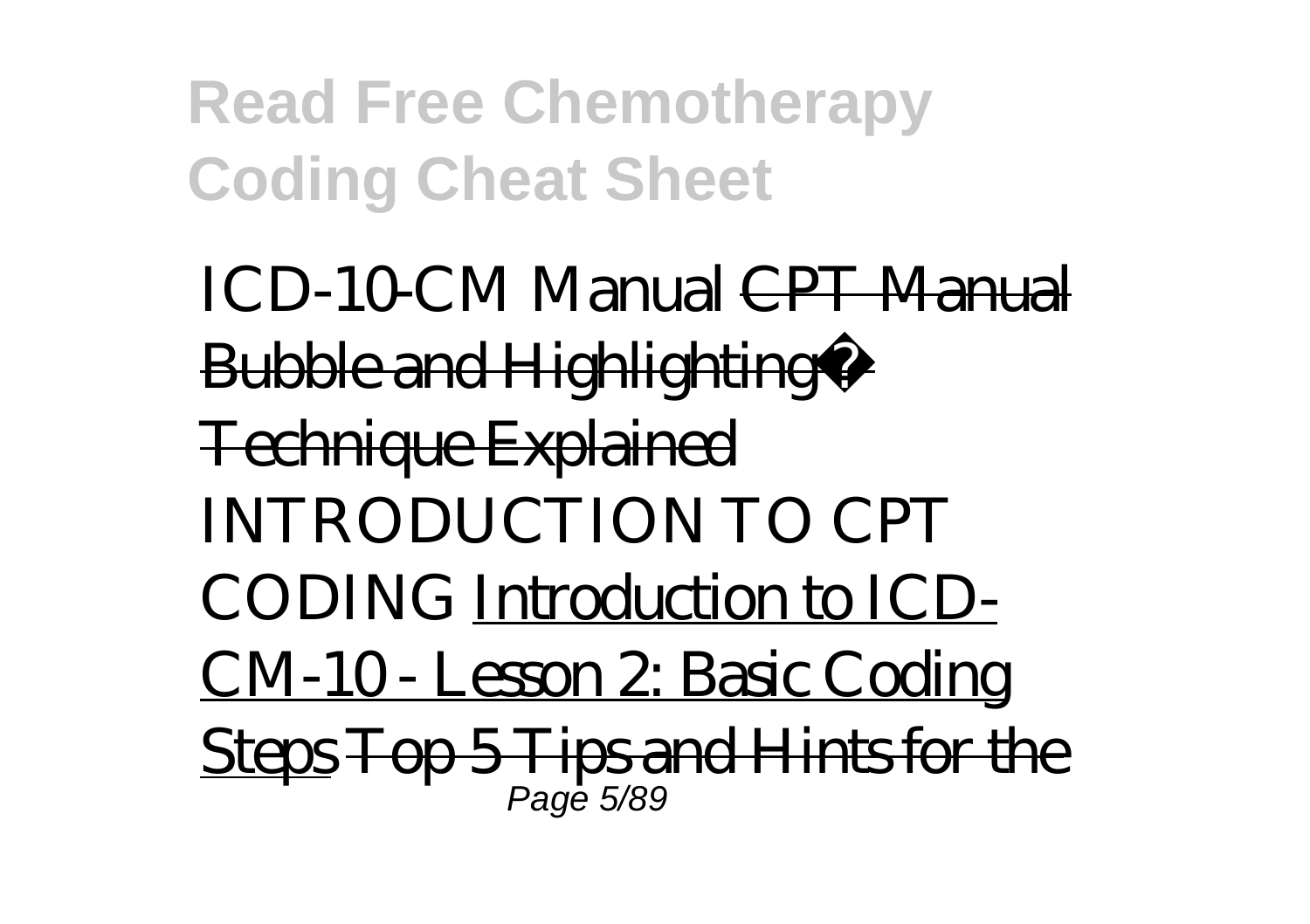CPC exam *Introduction to ICD-10-CM - Lesson 1: Code structure - Format How to use your Practicode? Basic Medical Coding Tutorial — Coding Vaccines and Administration CPT Coding for beginners by example I Oncology* Page 6/89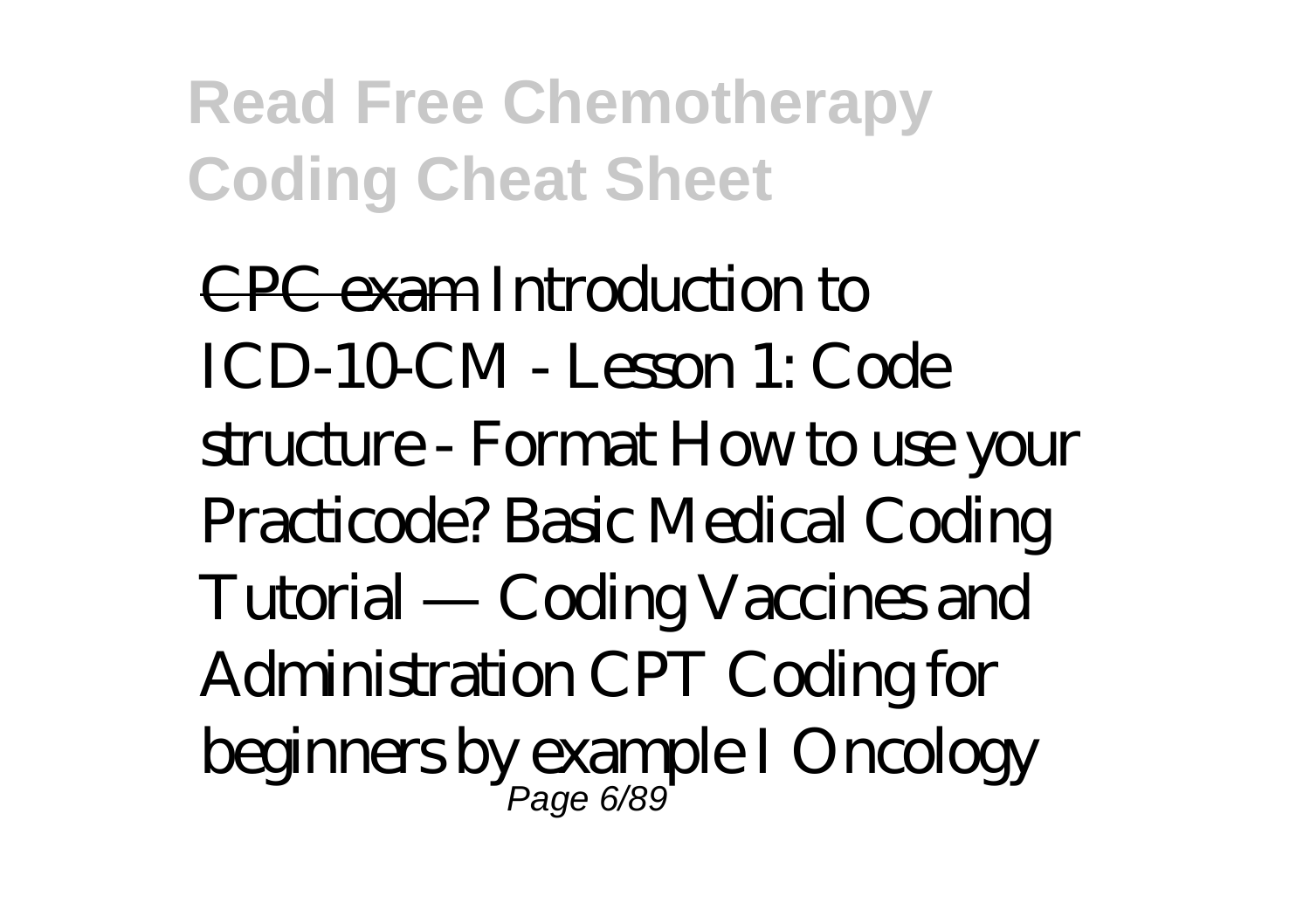*Coding ICD-10-CM BootCamp: Neoplasms* **Tabbing the CPT Coding Book** *Quick CPT Code Look Up Tutorial How to Look up a CPT Code* Medical Coding Training — How To Code Infusions, IV Push and Hydration Page 7/89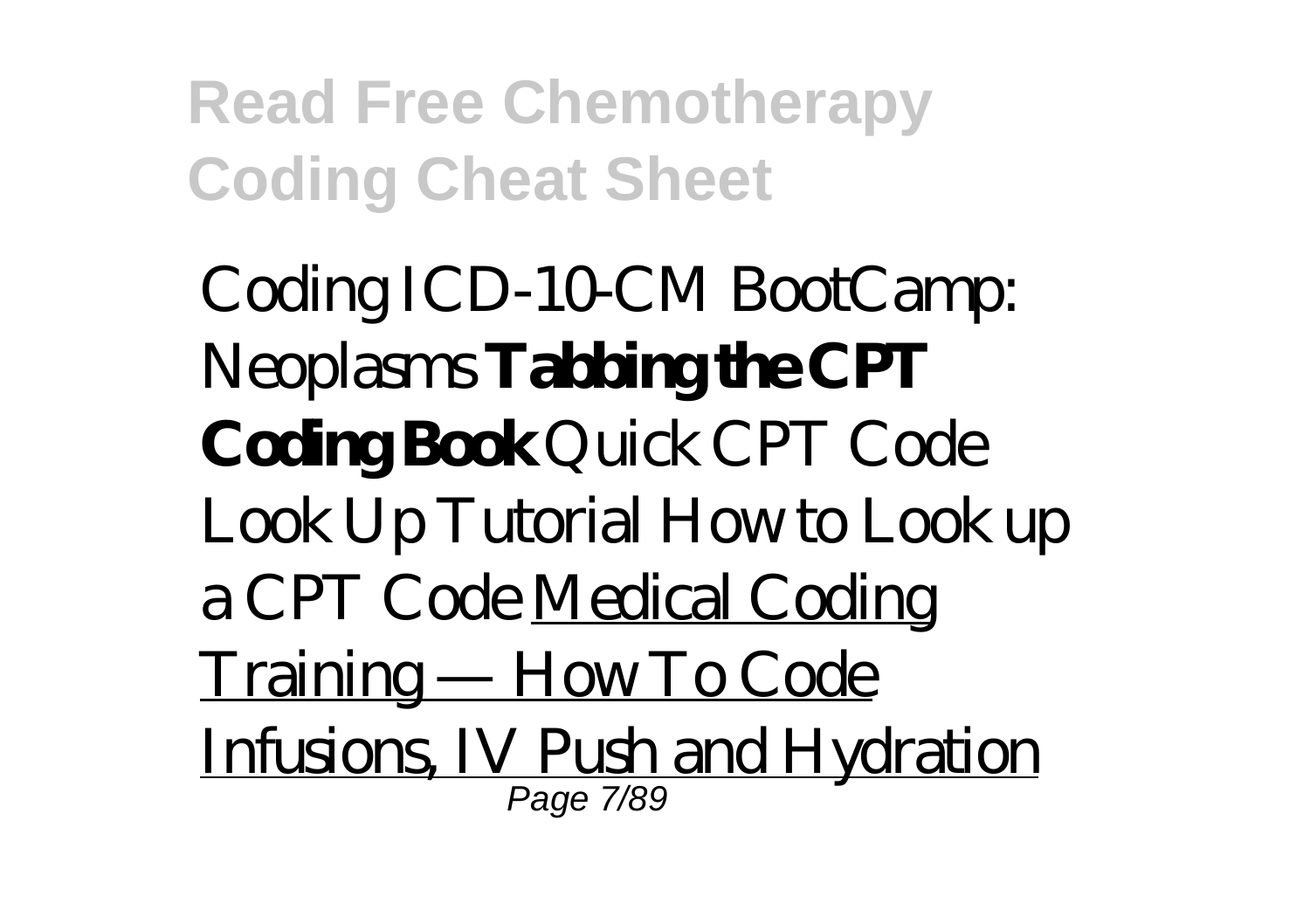# Tabbing the ICD10CM Coding Book **Chemotherapy Coding Cheat Sheet**

• Chemotherapy - use J9999 • Non-chemo drugs use - J3490 • Biologics Use – J3590 • C9399 - Unclassified drugs or biologicals – Page 8/89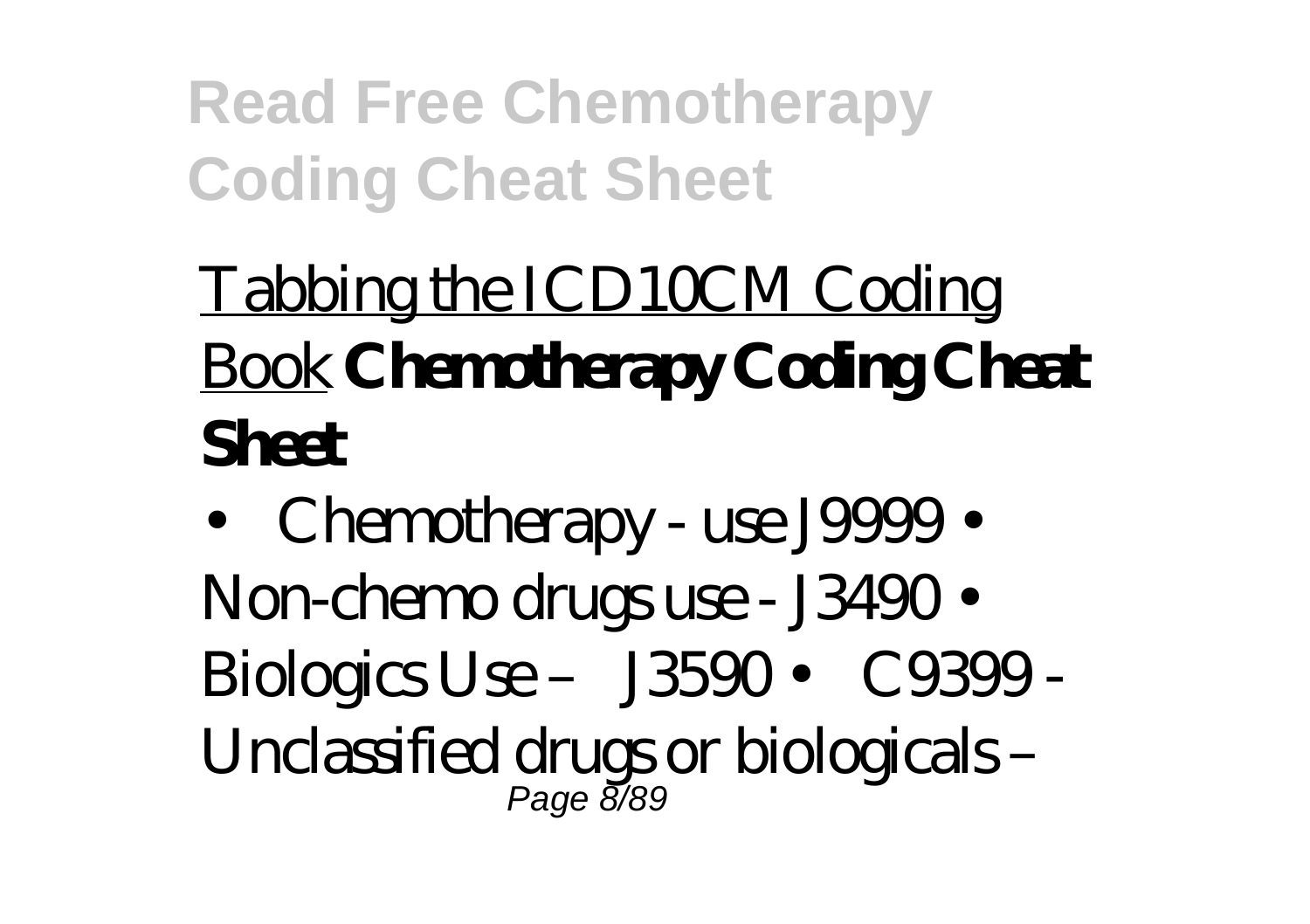may be used in the HOPD setting • Verify the units to be billed on a claim for a new drug (J9999, J3490 or J3590) • Use comment box (box 19) to indicate generic name, amount utilized, NDC number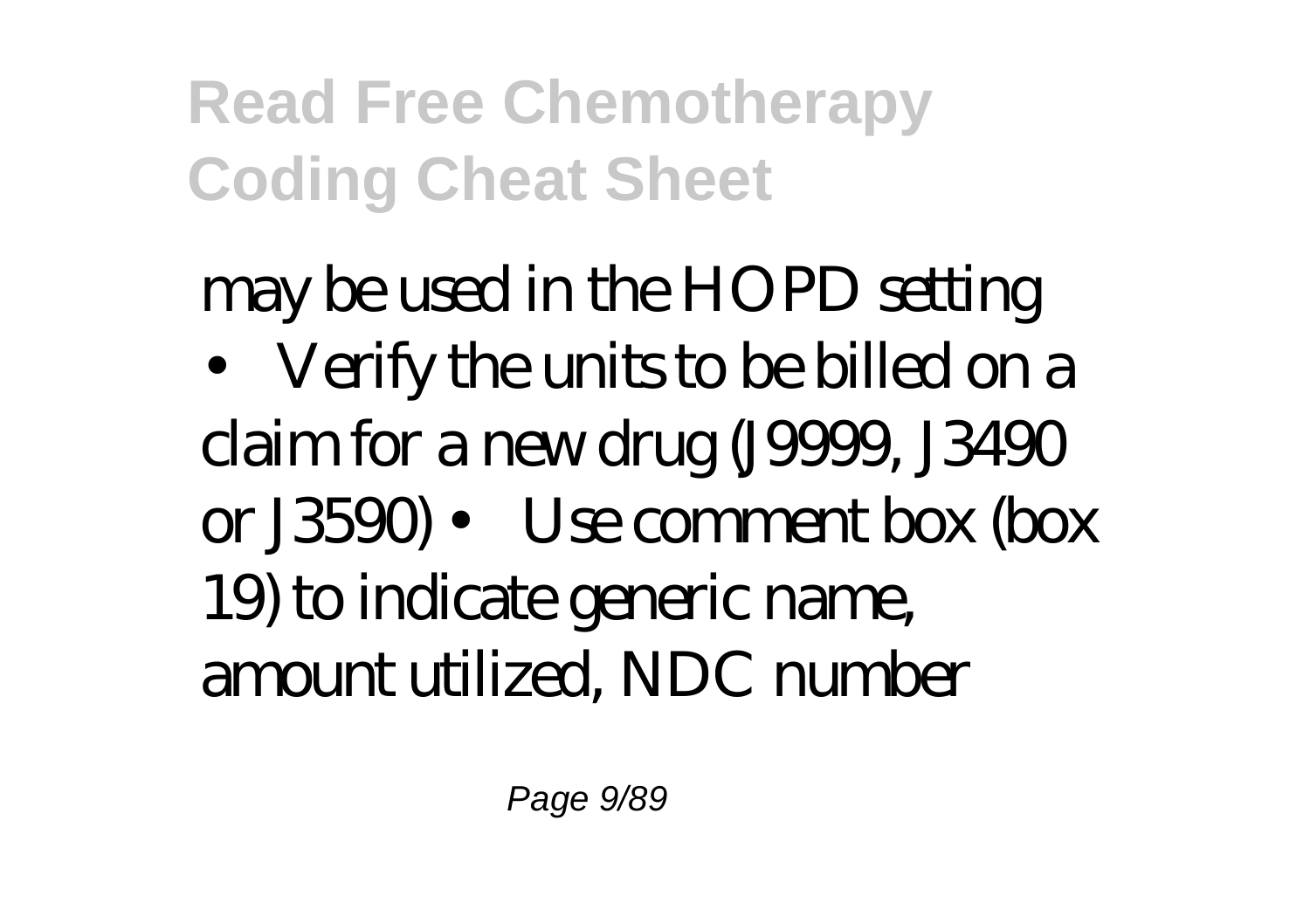## **BILLING & CODING MEDICAL ONCOLOGY**

Chemotherapy and Radiation For Dummies Cheat Sheet 96413

- –Initial infusion of chemotherapy
- $-1$ st hour 96422 Initial
- intra‐arterial infusion of Page 10/89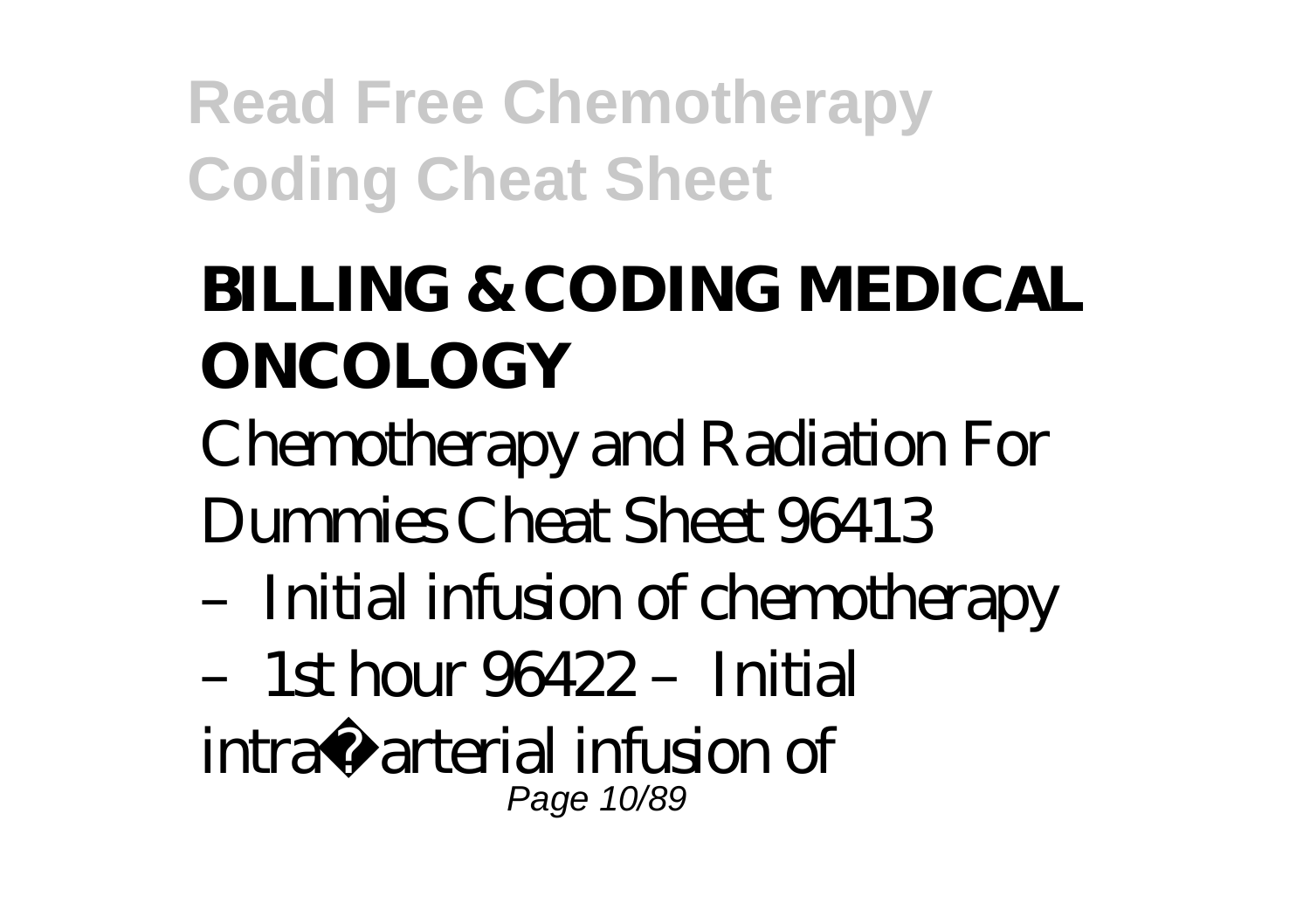chemotherapy - 1st hour 96409 -Intravenous push (IVP) of chemotherapy – single/initial drug 96365 –Initial therapeutic/diagnostic/prophylactic  $\text{inf}$  is  $\text{min} - 1$ st  $\text{lim}$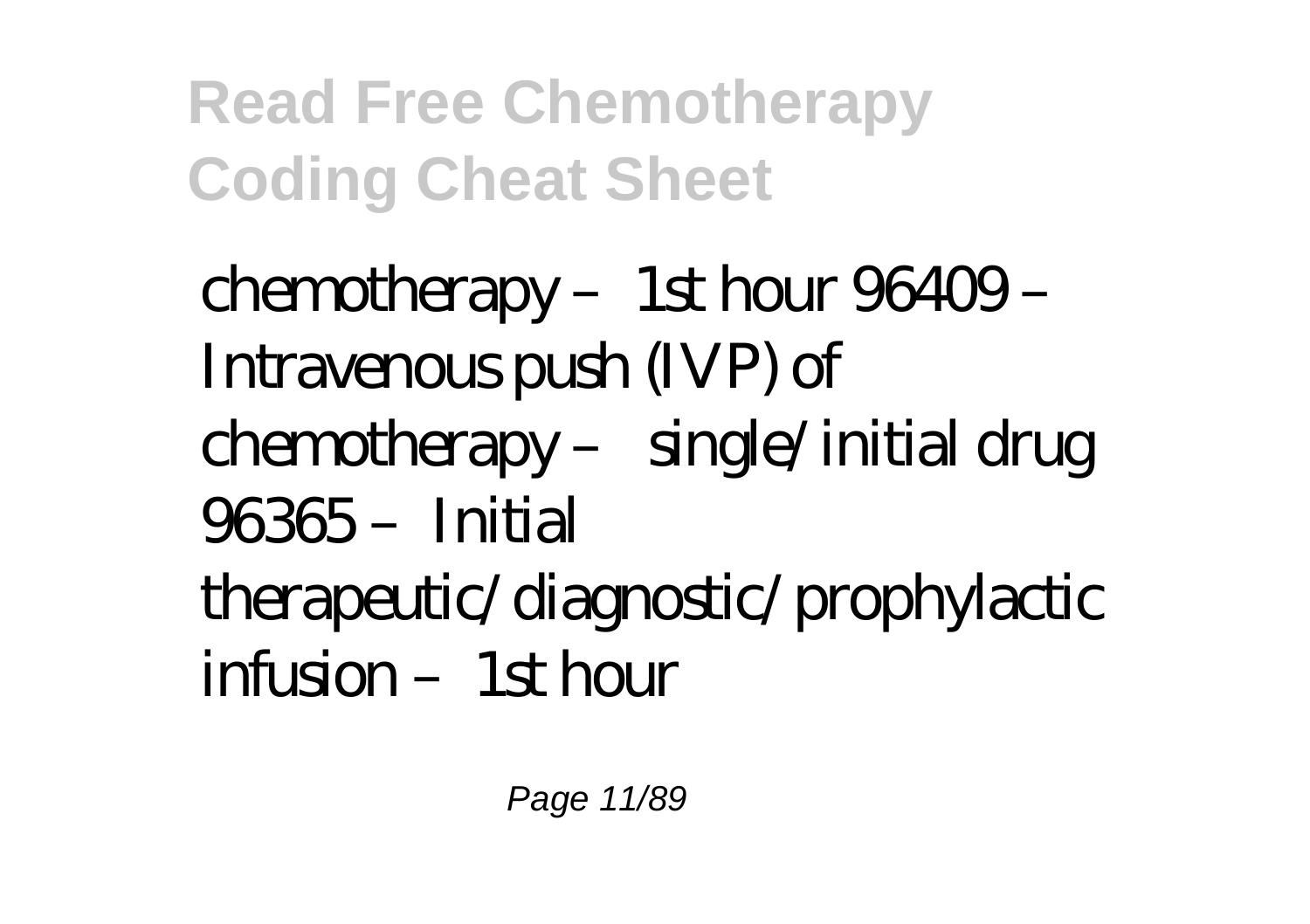#### **Chemotherapy Coding Cheat Sheet - dbnspeechtherapy.co.za** chemotherapy-coding-cheat-sheet 1/6 Downloaded from www.uppercasing.com on October 21, 2020 by guest Download Chemotherapy Coding Cheat Sheet Page 12/89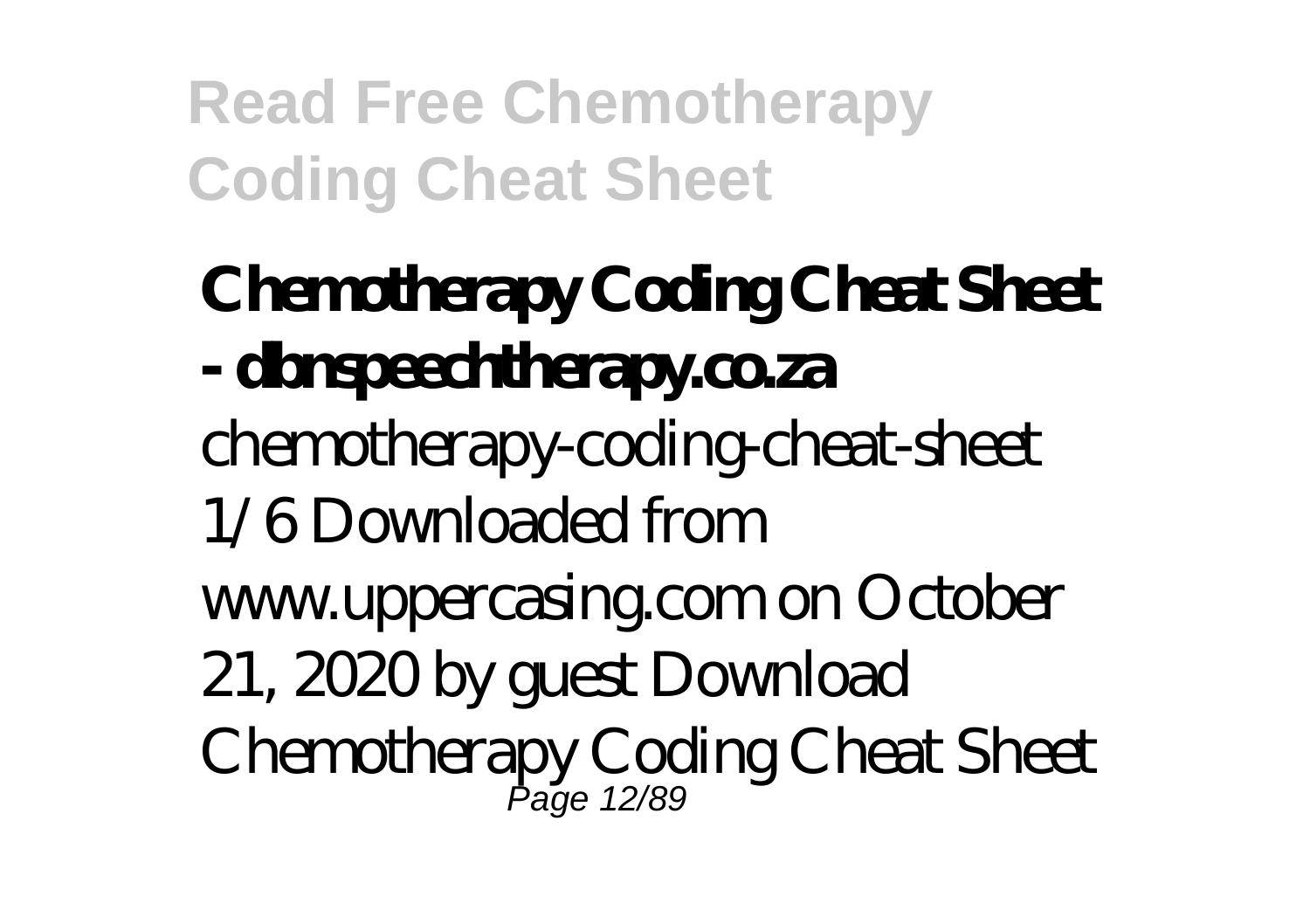Thank you for reading chemotherapy coding cheat sheet. As you may know, people have look hundreds times for their favorite novels like this chemotherapy coding cheat sheet, but end up in harmful downloads. Page 13/89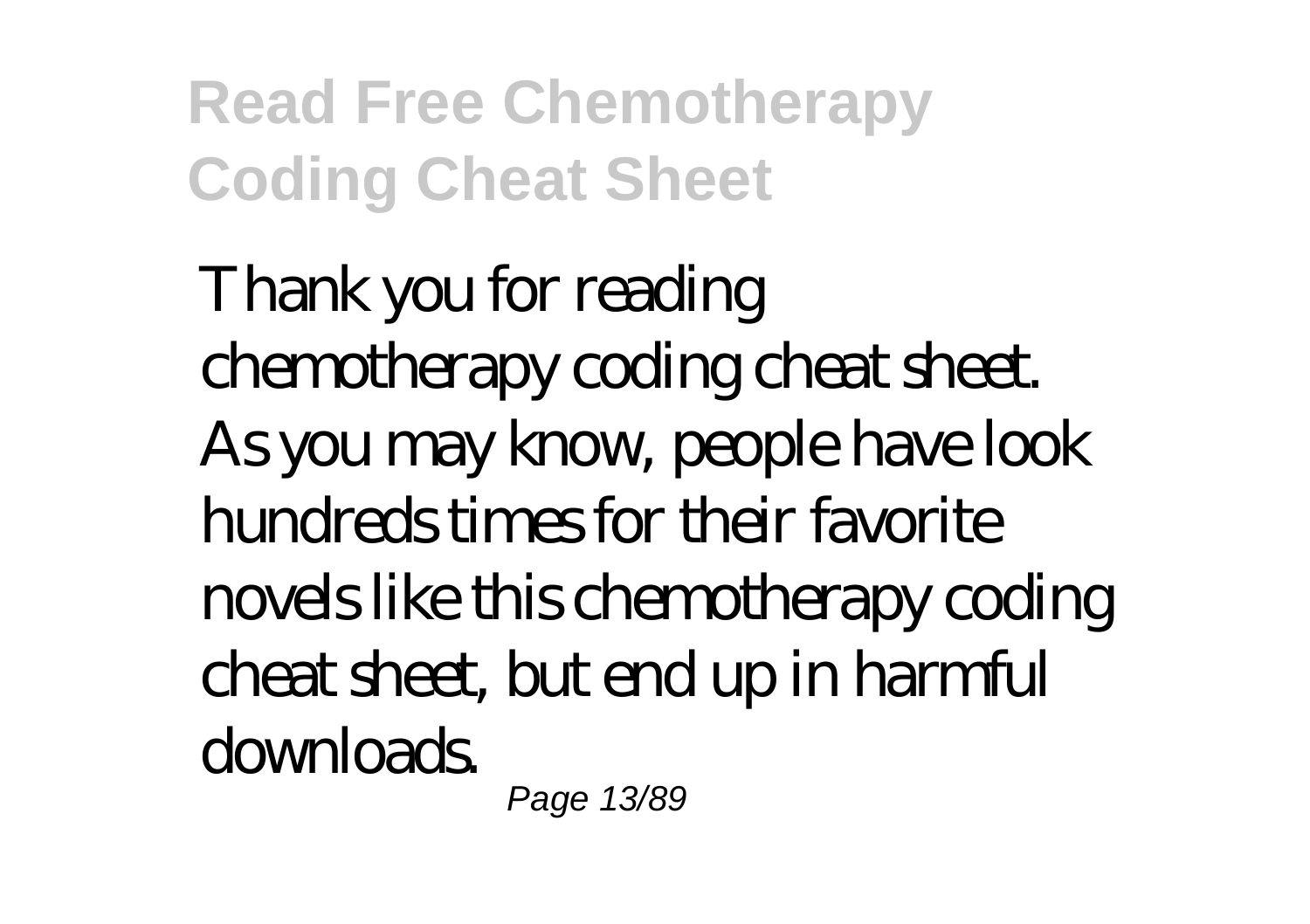#### **Chemotherapy Coding Cheat Sheet | www.uppercasing** Chemotherapy and Radiation For Dummies Cheat Sheet By Alan P. Lyss, Humberto Fagundes, Patricia Corrigan Facing cancer treatment is Page 14/89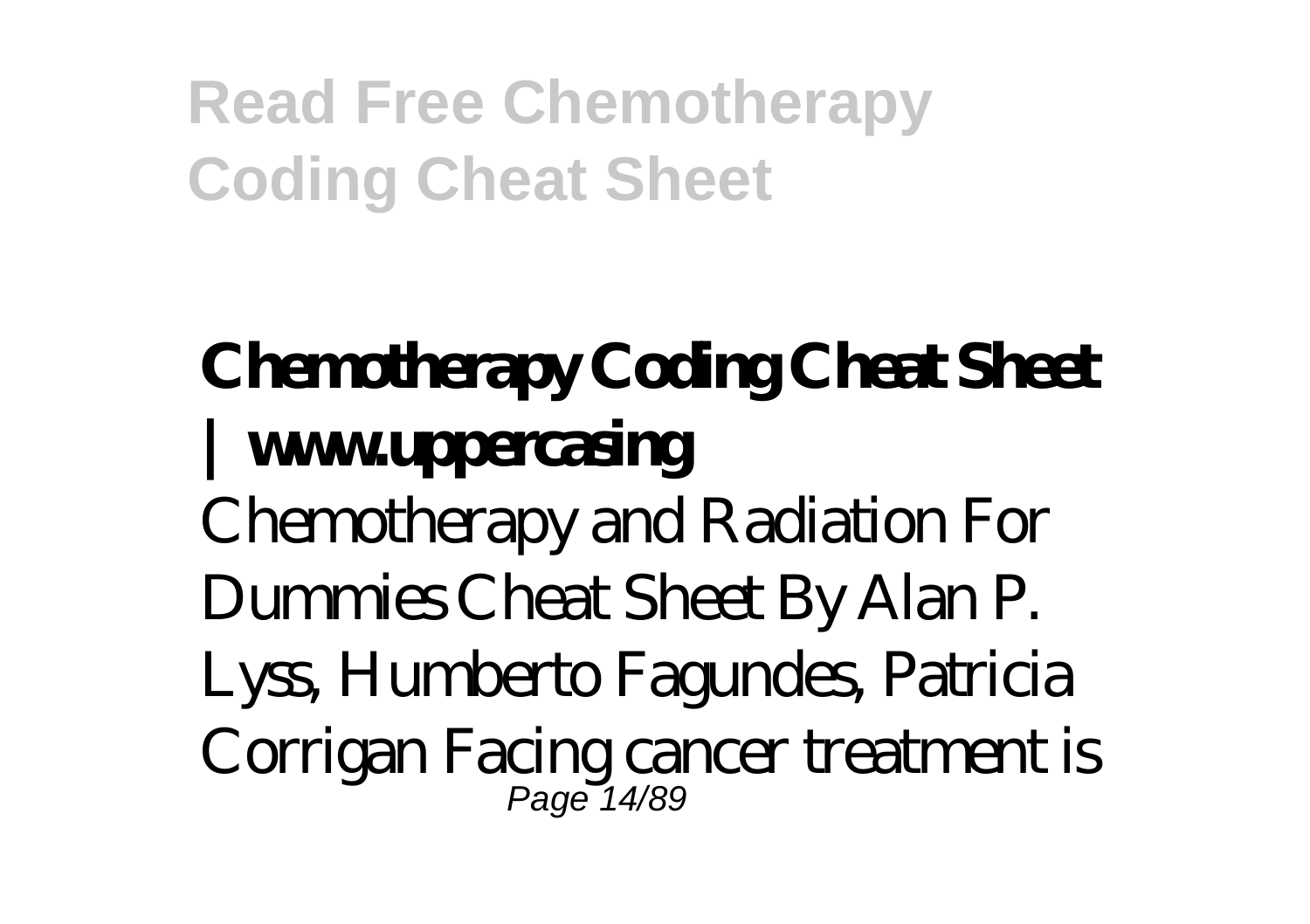unnerving so during your chemotherapy or radiation build a team of people that can support and help you and take care of yourself to ease the stress.

#### **Chemotherapy and Radiation For** Page 15/89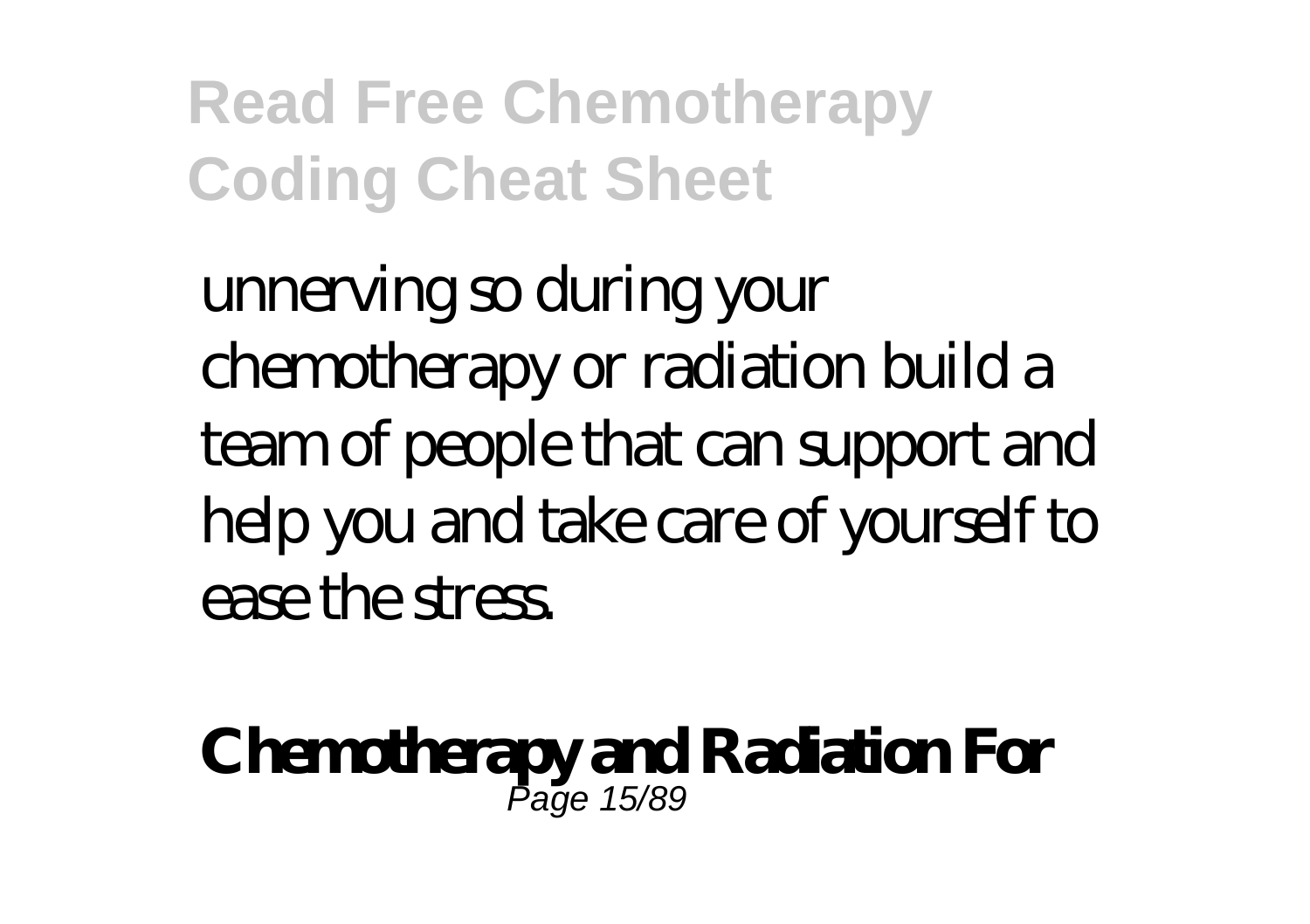### **Dummies Cheat Sheet**

• 96422-Chemotherapy administration, intra-arterial; infusion technique, up to one hour 19 infusion technique, up to one hour • 96423-Chemotherapy administration, intra-arterial; Page 16/89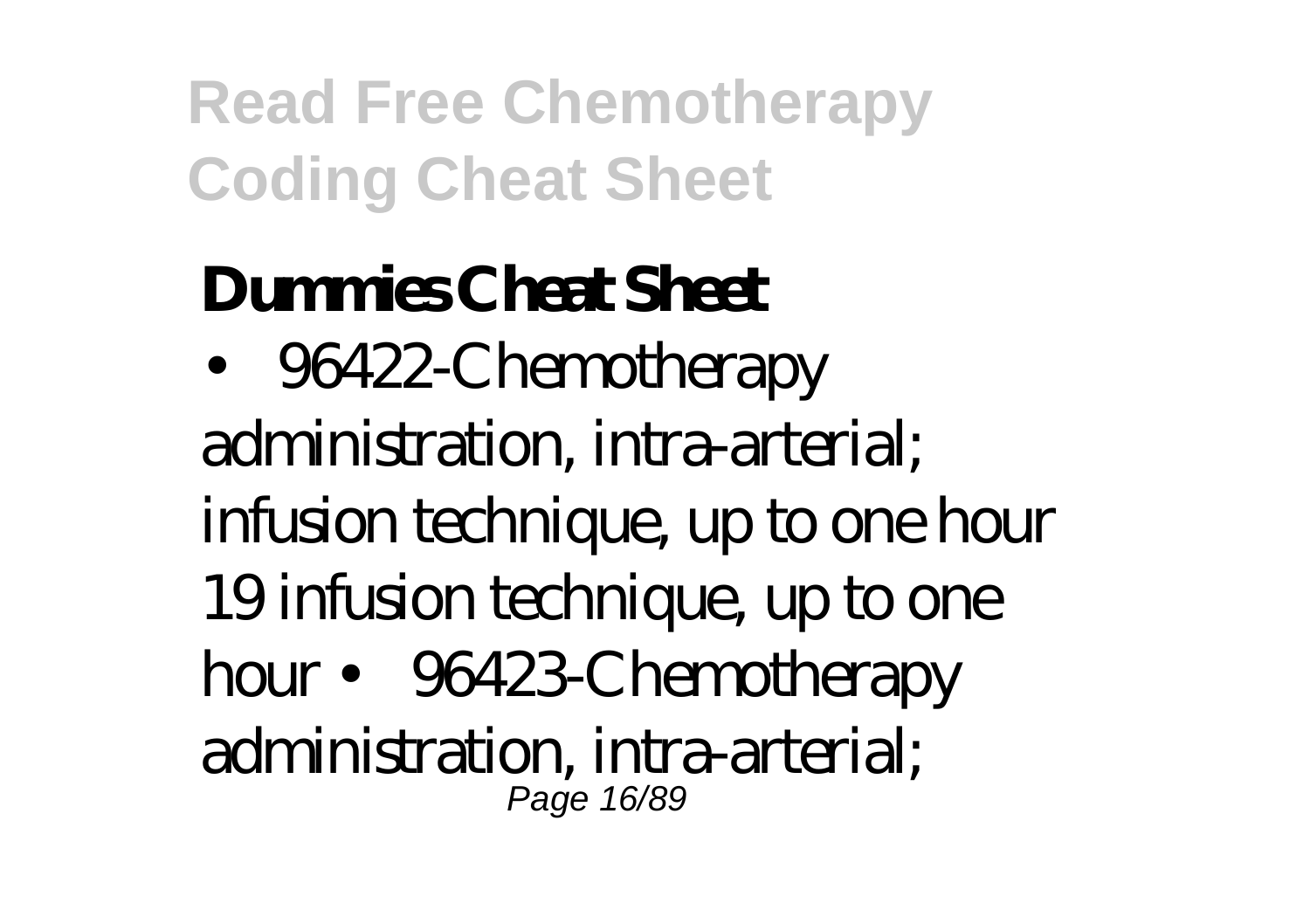infusion technique, each additional hour • 96420-Chemotherapy administration, intra-arterial; push technique CPT ® Codes continued Chemotherapy cont. IV Push

#### **Correct Coding for Infusions and** Page 17/89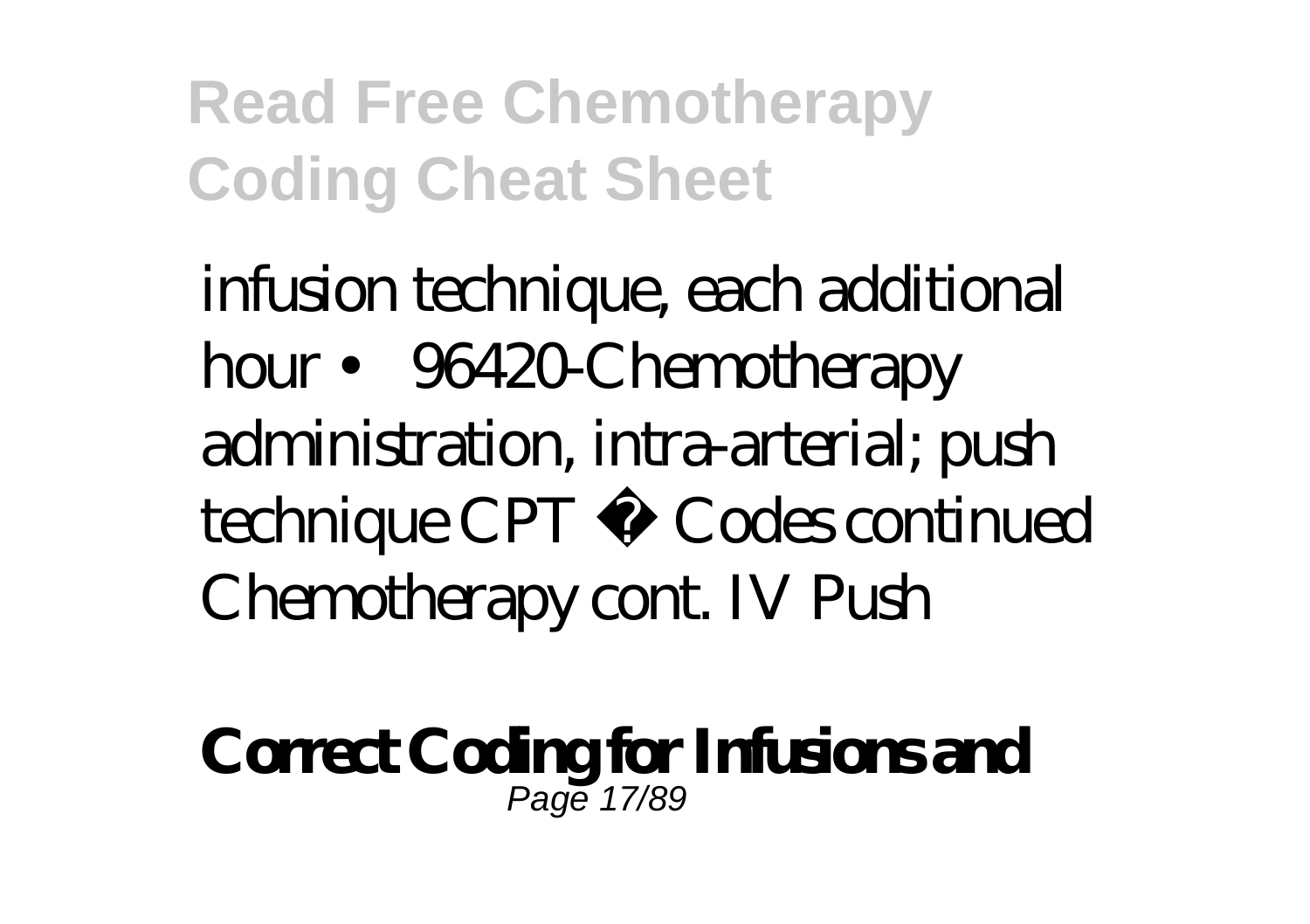# **Injections**

Download Free Chemotherapy Coding Cheat Sheet Chemotherapy Coding Cheat Sheet AvaxHome is a pretty simple site that provides access to tons of free eBooks online under different categories. It is Page 18/89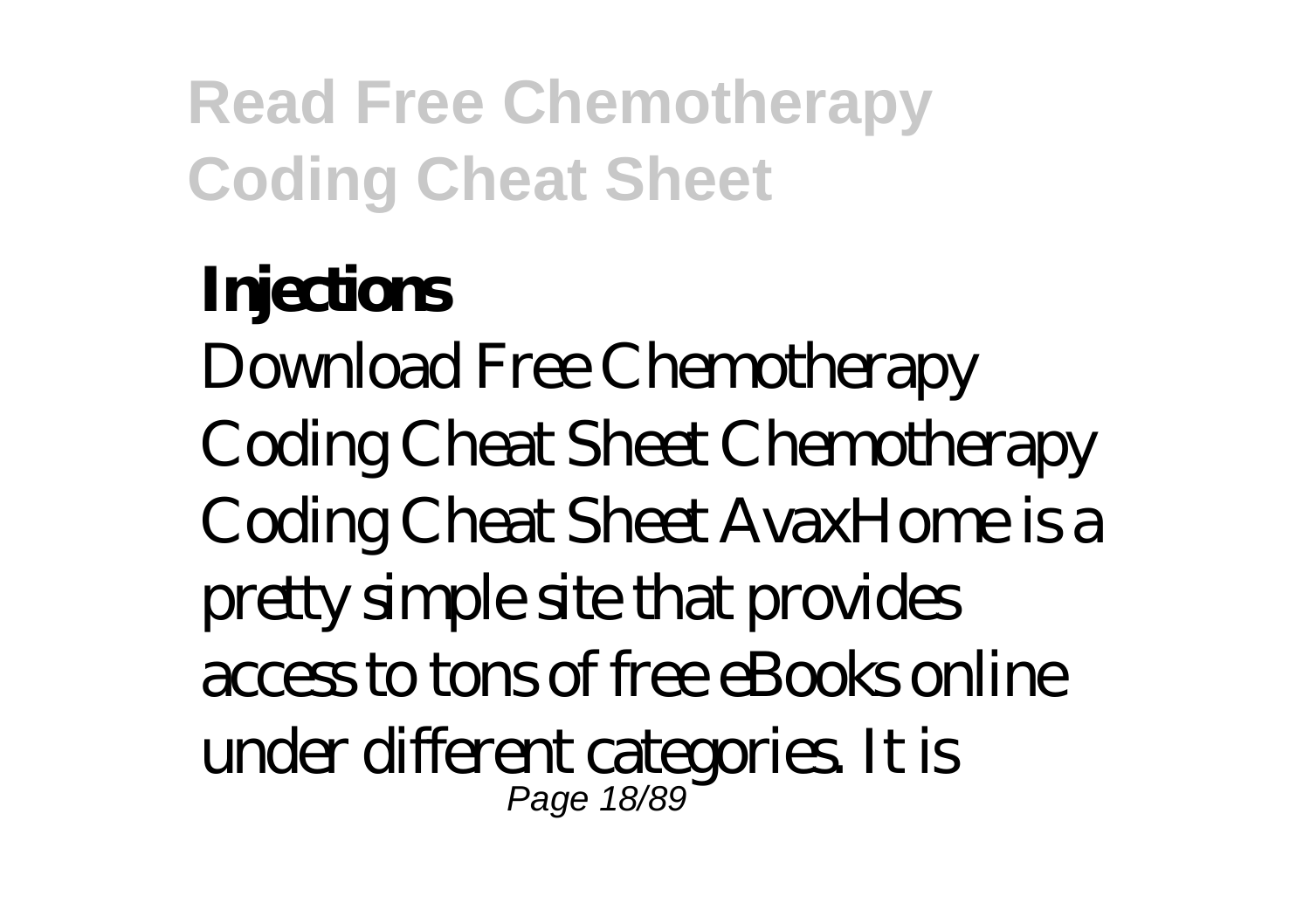believed to be one of the major nontorrent file sharing sites that features an eBooks&eLearning section among many other categories.

#### **Chemotherapy Coding Cheat Sheet - backpacker.net.br** Page 19/89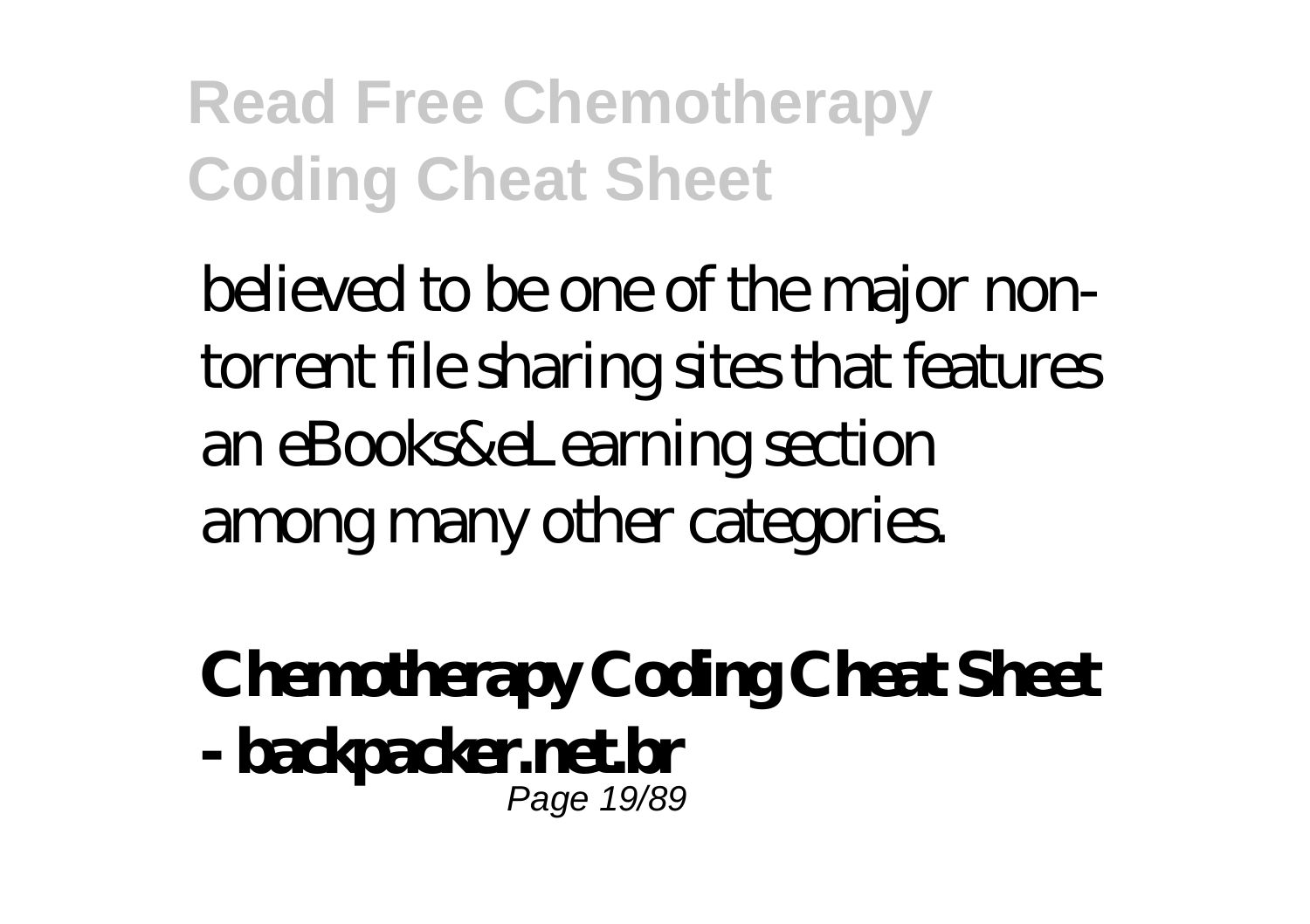$96413$  – Initial infusion of  $chemotheray - 1st hour 96422$  $-$  Initial intra arterial infusion of chemotherapy – 1st hour 96409 – Intravenous push (IVP) of chemotherapy – single/initial drug 96365 –Initial Page 20/89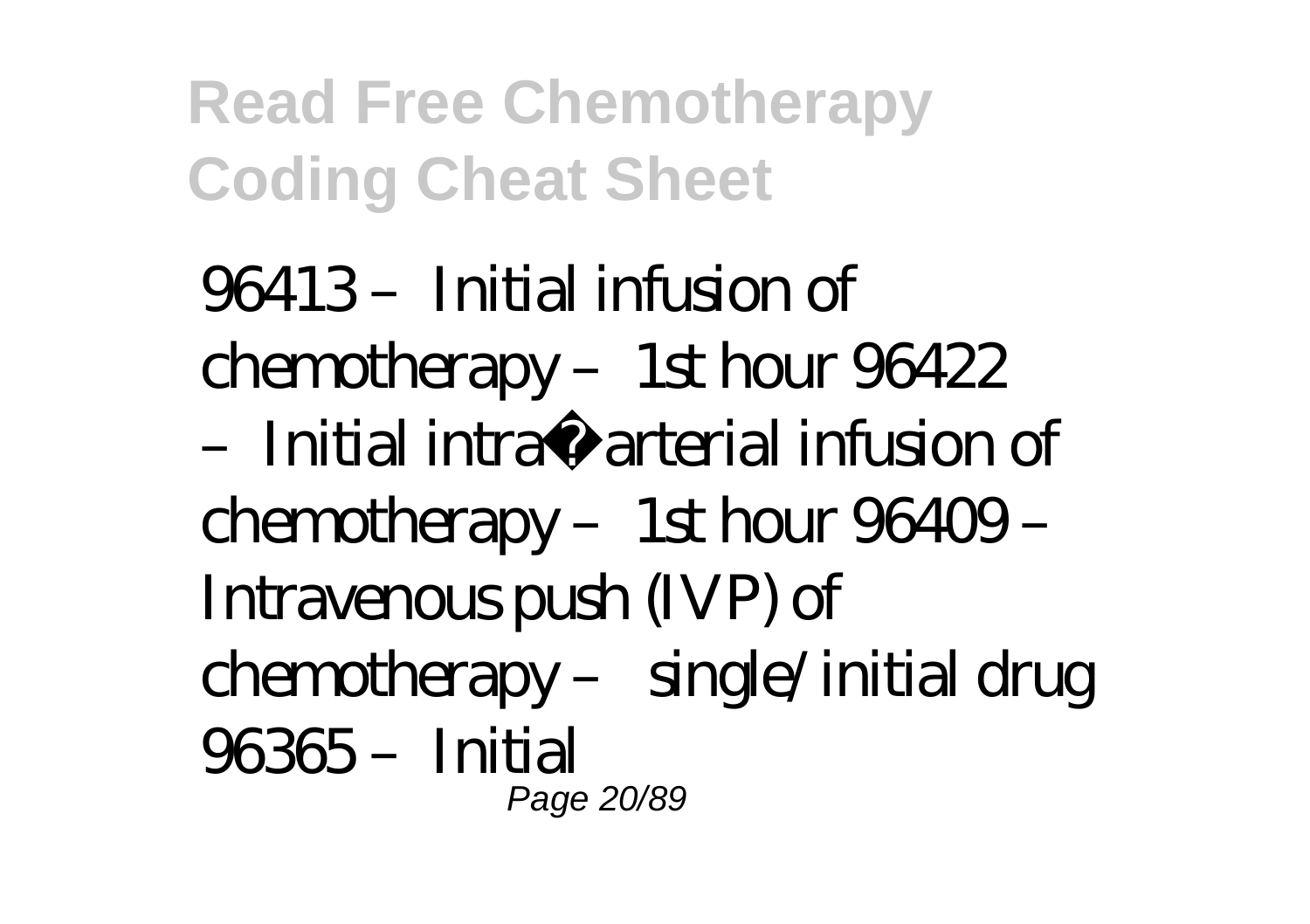therapeutic/diagnostic/prophylactic  $\text{inf}_1$  sion –  $1$ st hour

#### **Injection and Infusion Coding - MemberClicks**

Chemotherapy administration codes apply to parenteral administration of Page 21/89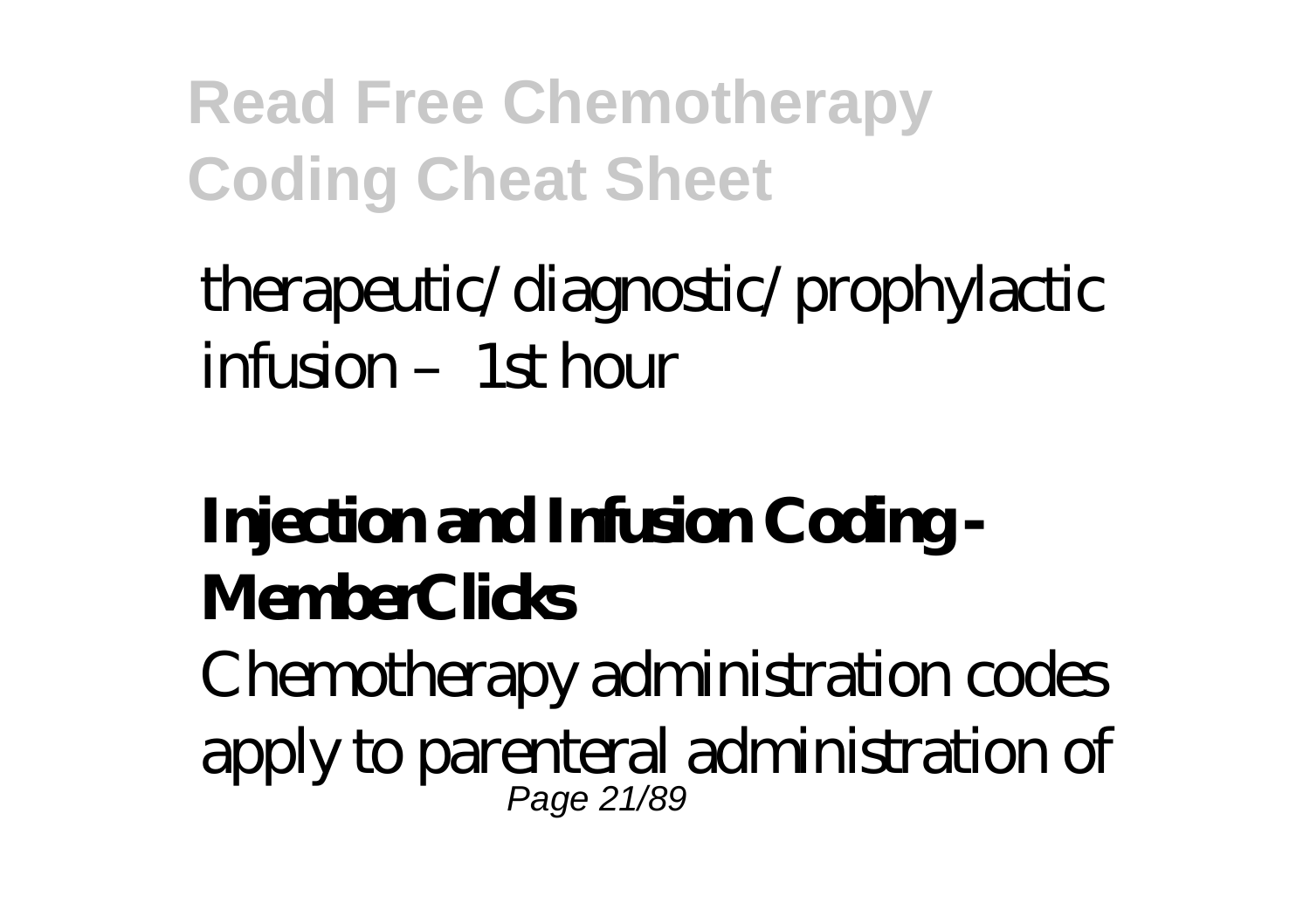non-radionuclide anti-neoplastic drugs; and also to anti-neoplastic agents provided for treatment of noncancer diagnoses (e.g., cyclophosphamide for auto-immune conditions) or to substances such as some specific monoclonal antibody Page 22/89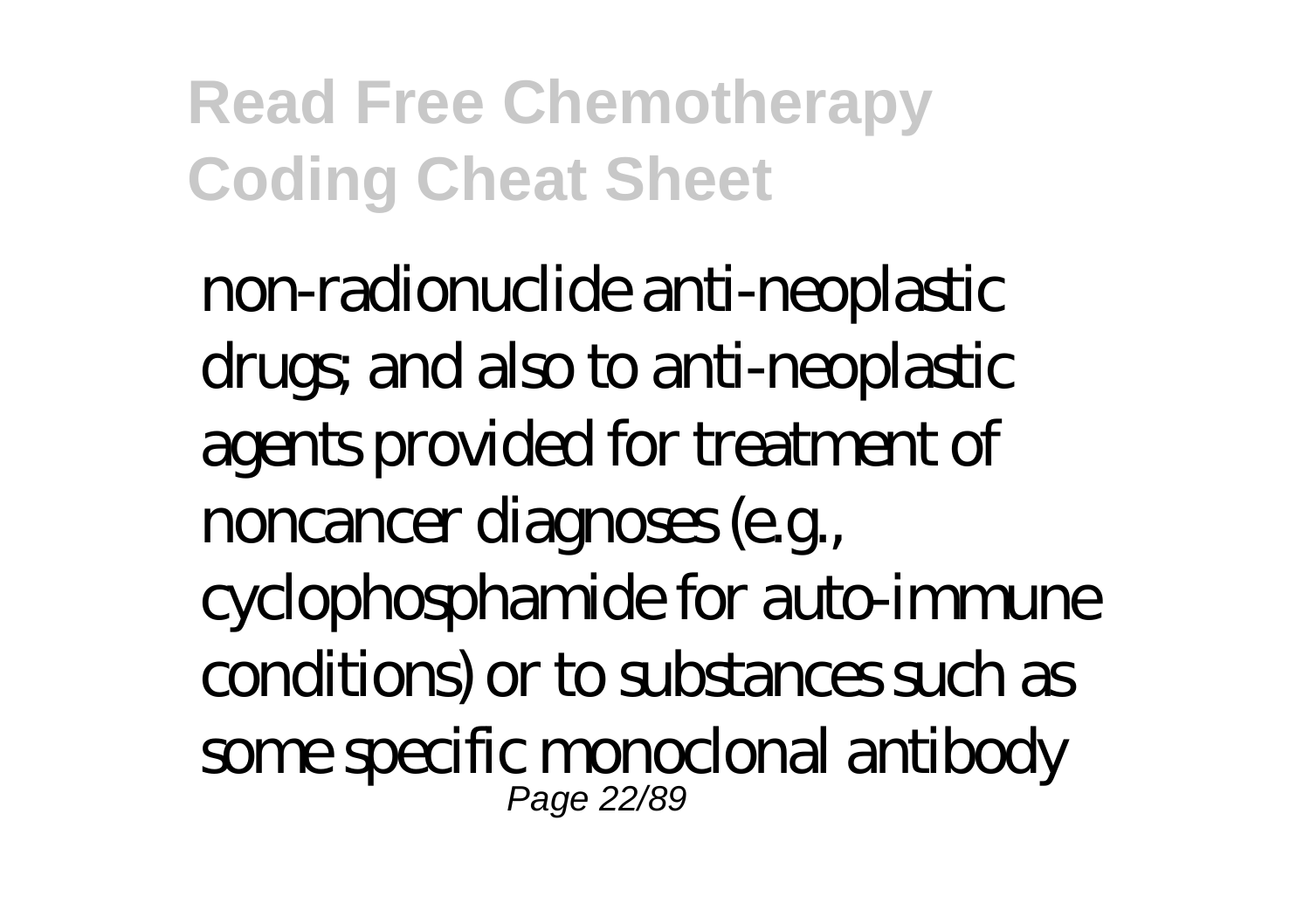#### agents, and certain biologic response modifiers.

#### **Chemotherapy Administration Billing - JE Part A - Noridian** Pharmacology Cheat Sheets. WARNING: These cheat sheets Page 23/89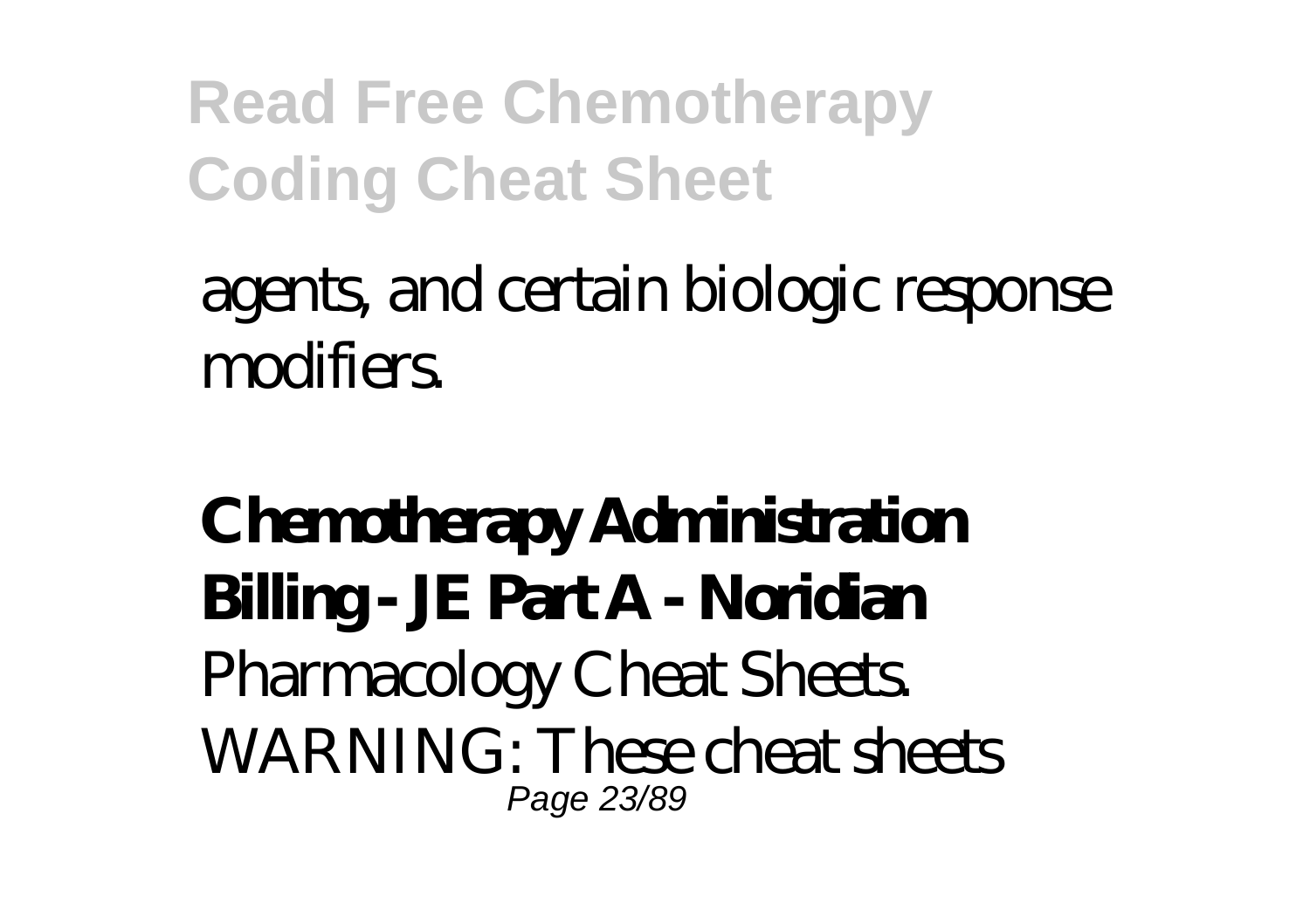may provide general information about health and related subjects. The information and other content provided here, or in any linked materials, are not intended and should not be construed as medical advice, nor is the information a Page 24/89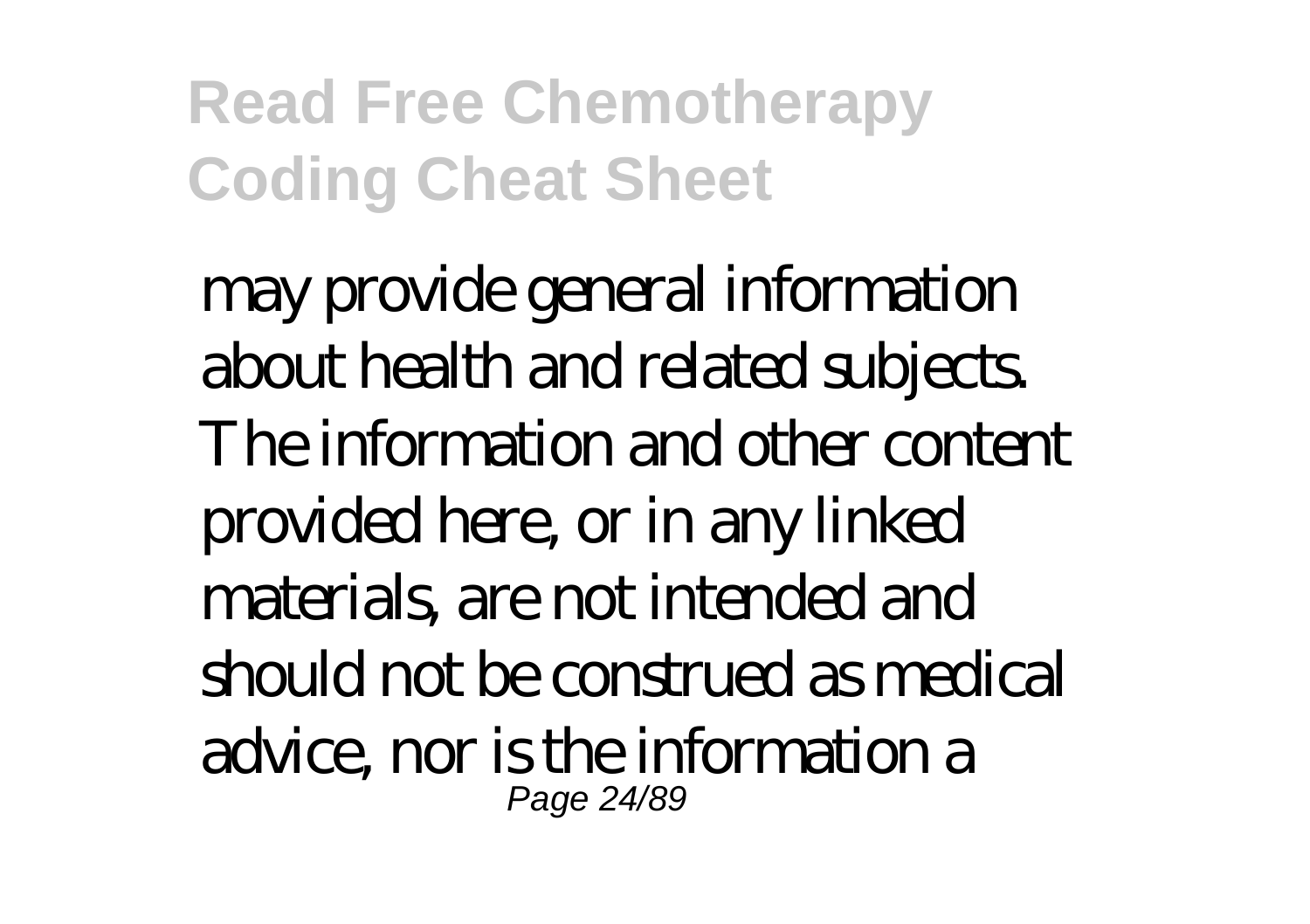### substitute for professional medical expertise or treatment.

#### **41 Pharmacology Cheat Sheets - Cheatography.com Cheat...** Chemotherapy administration, subcutaneous or intramuscular; Page 25/89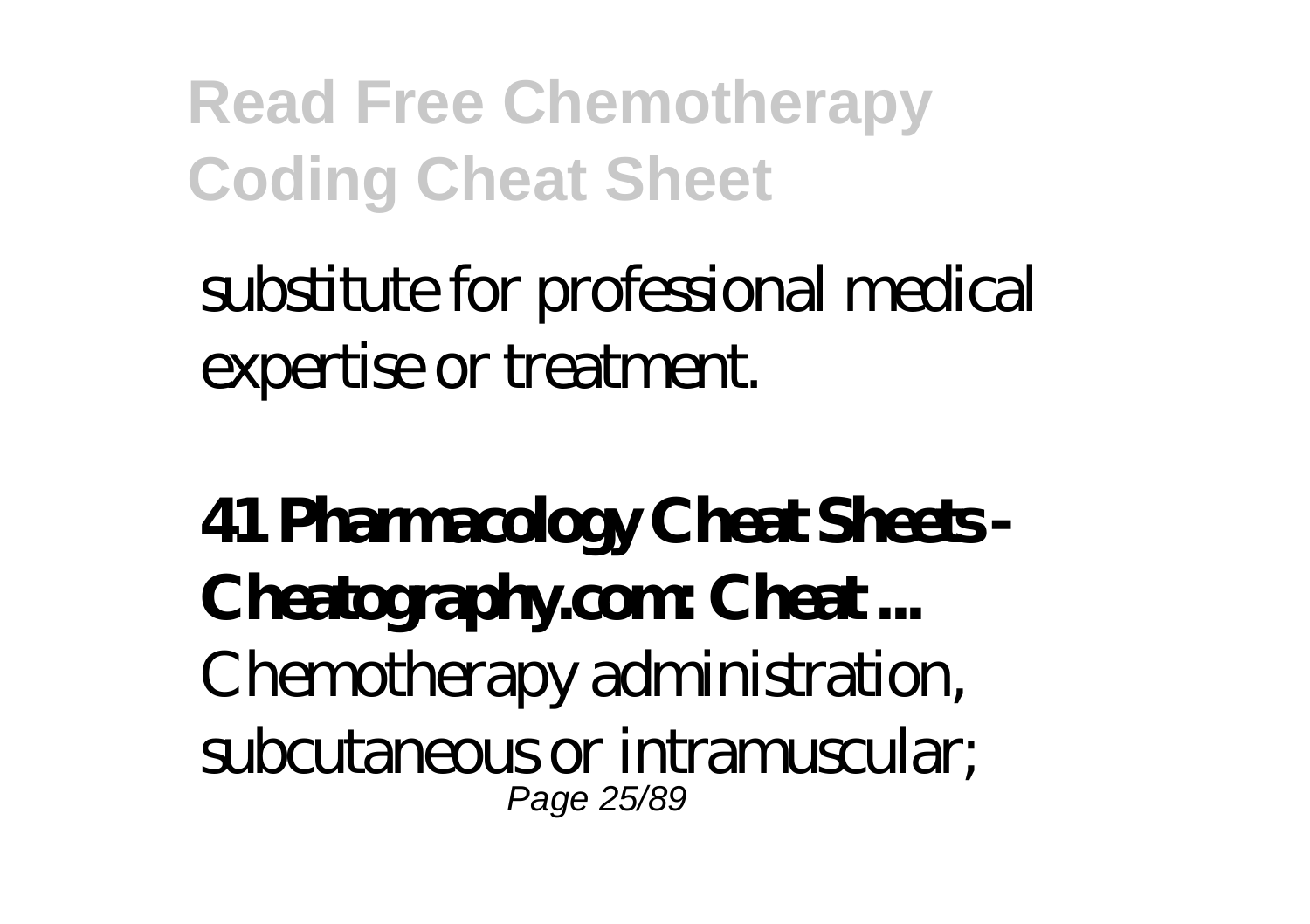hormonal anti-neoplastic: 96409: Chemotherapy administration; intravenous, push technique, single or initial substance/drug +96411: Chemotherapy administration; intravenous, push technique, each additional substance/drug (List Page 26/89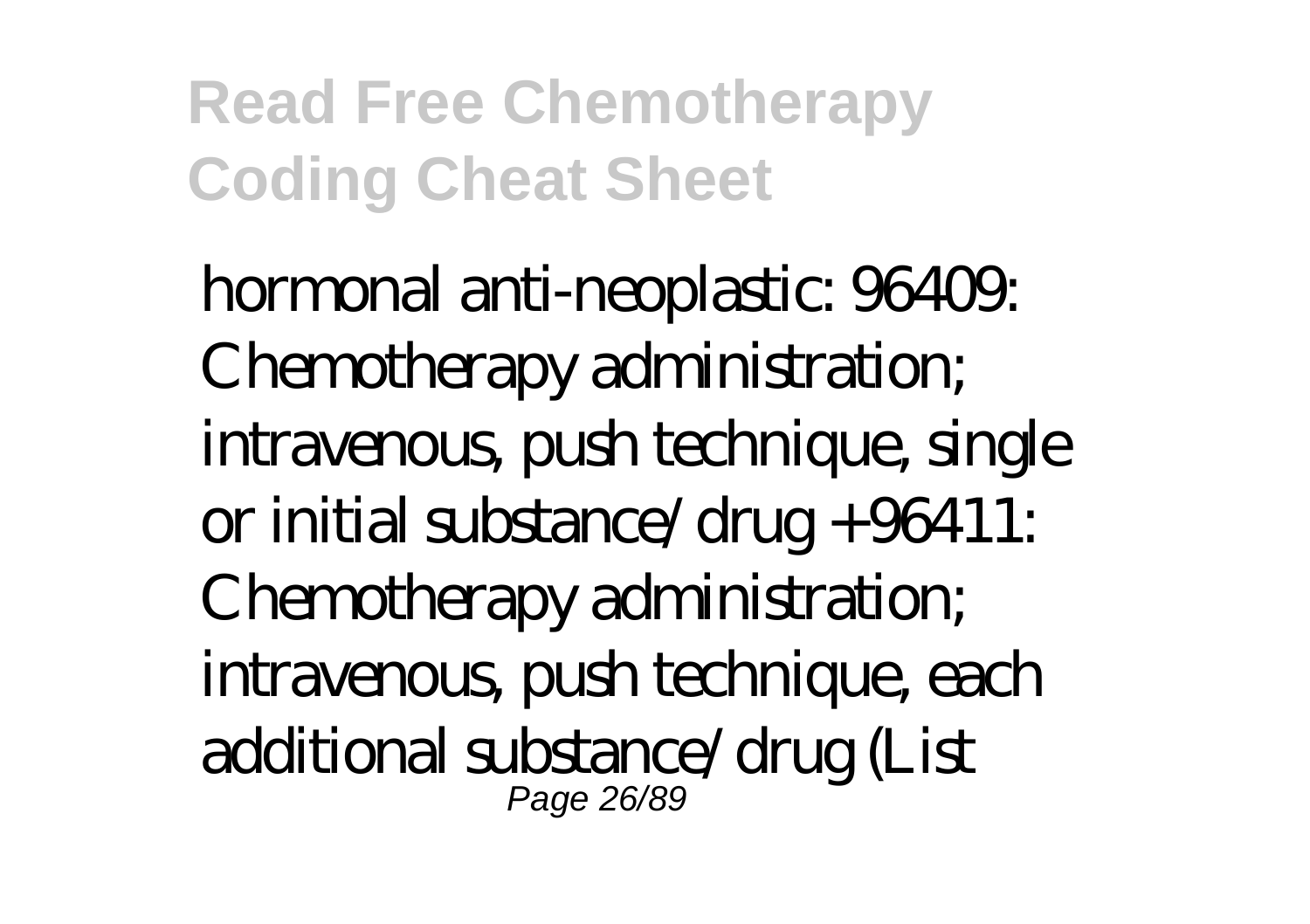### separately in addition to code for primary procedure)

### **Infuse Yourself with Coding Knowledge - AAPC Knowledge Center**

Chemotherapy, administered under Page 27/89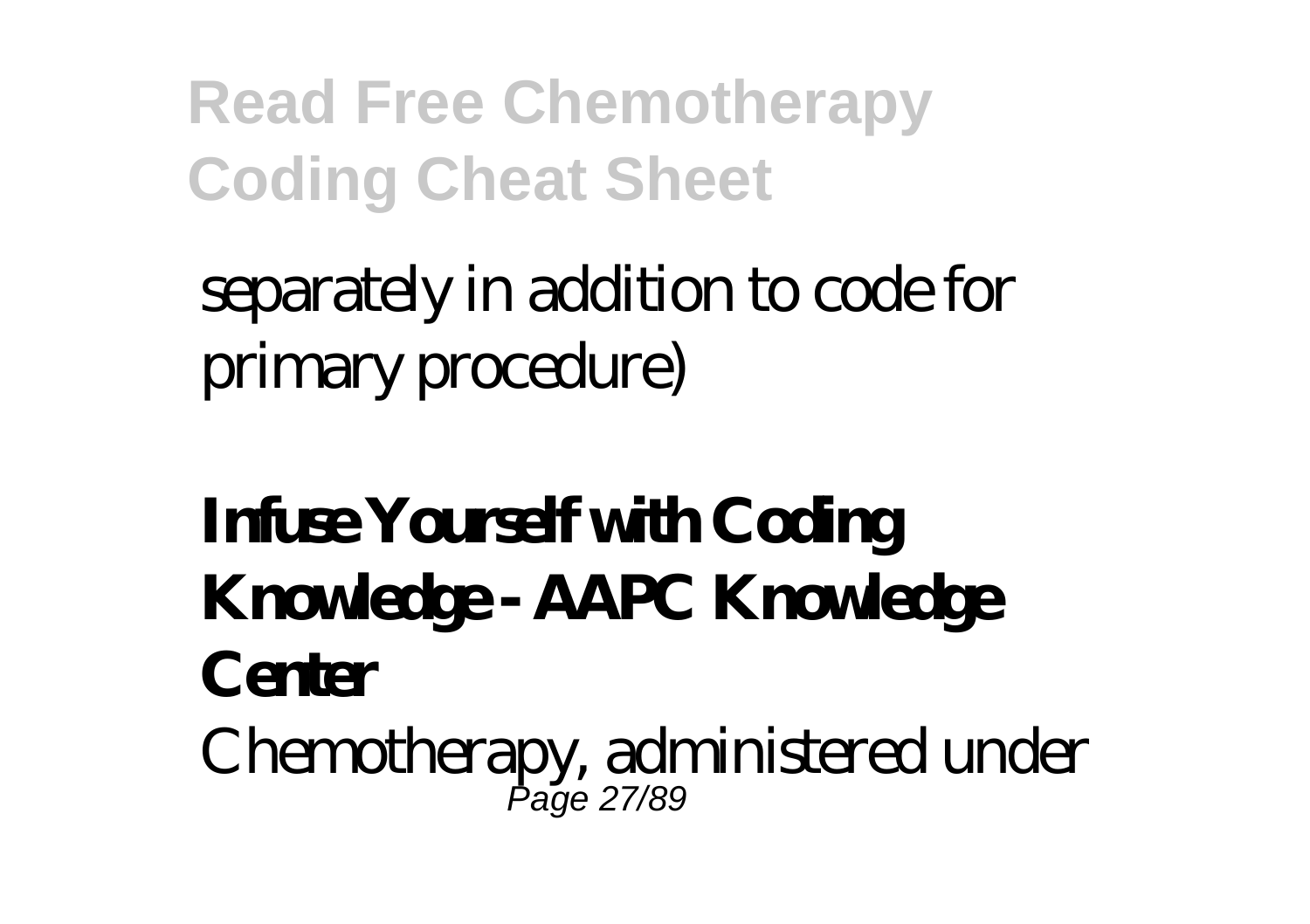the direction of a medical oncologist with assistance from angels otherwise known as chemo nurses, covers a wide range of drug regimens that all produce side effects. Most people undergoing chemotherapy do have to alter some Page 28/89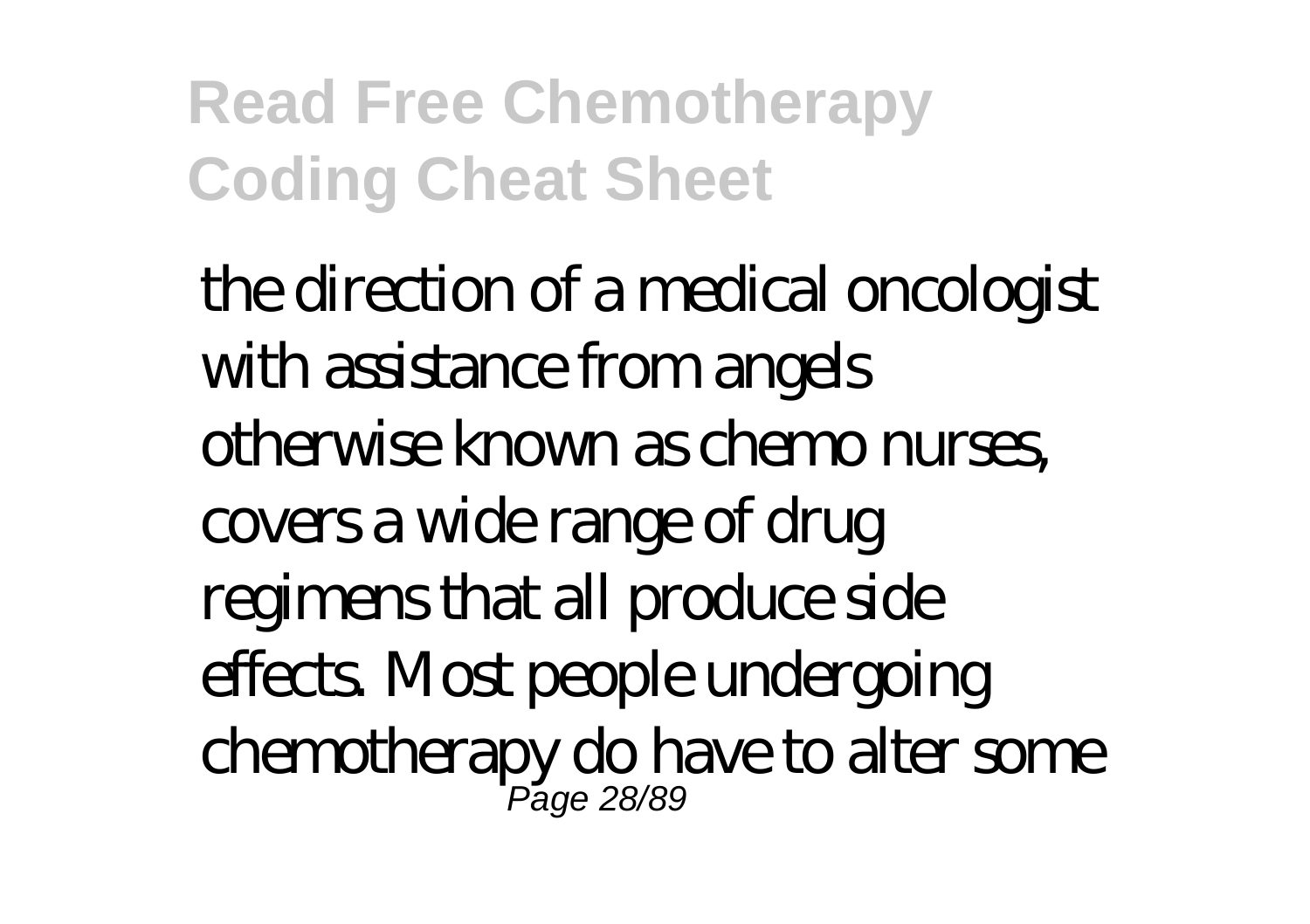aspects of their lives to accommodate the treatments and the side effects, though many people continue […]

# **Covering the Chemotherapy Basics - dummies**

Page 29/89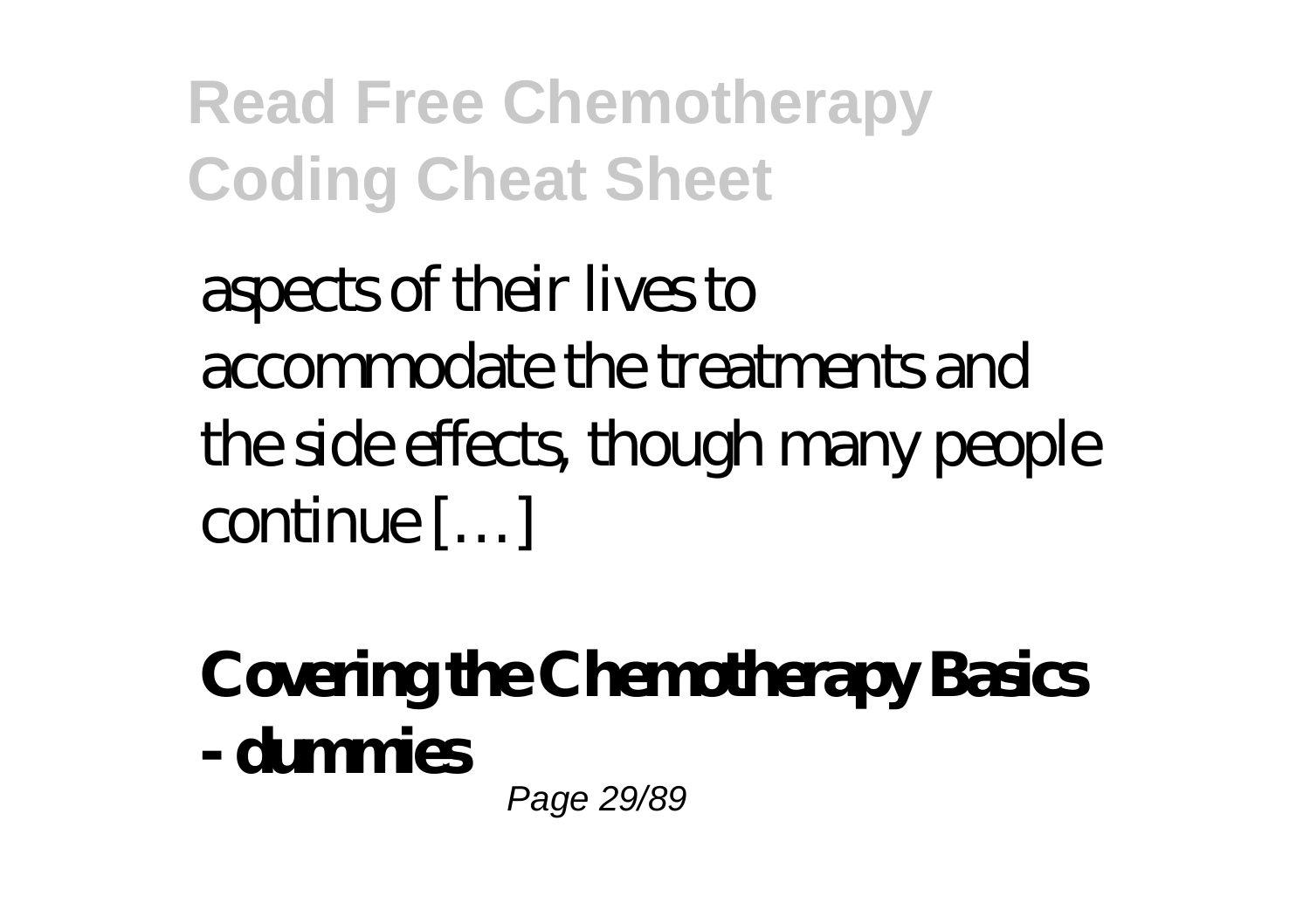Chemotherapy and Radiation For Dummies Cheat Sheet The Coding Resource is an essential coding reference for all radiation oncology practices. The 2020 edition of the ASTRO Coding Resource includes information on updated CPT codes Page 30/89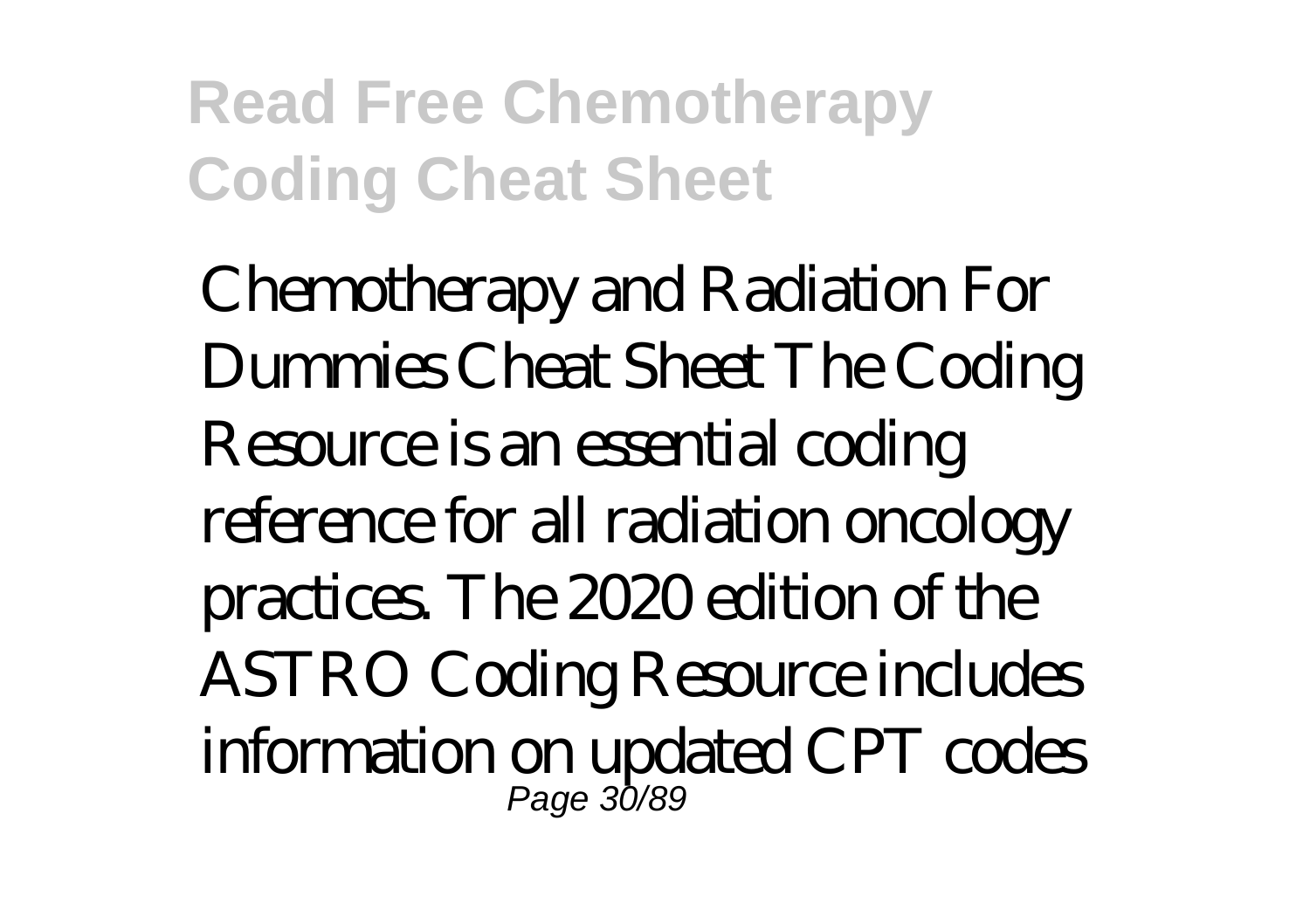that went into effect January 1, 2020. If you attend the ASTRO Coding and Coverage Seminar, you receive both the print and

#### **Oncology Coding Cheat Sheet electionsdev.calmatters.org** Page 31/89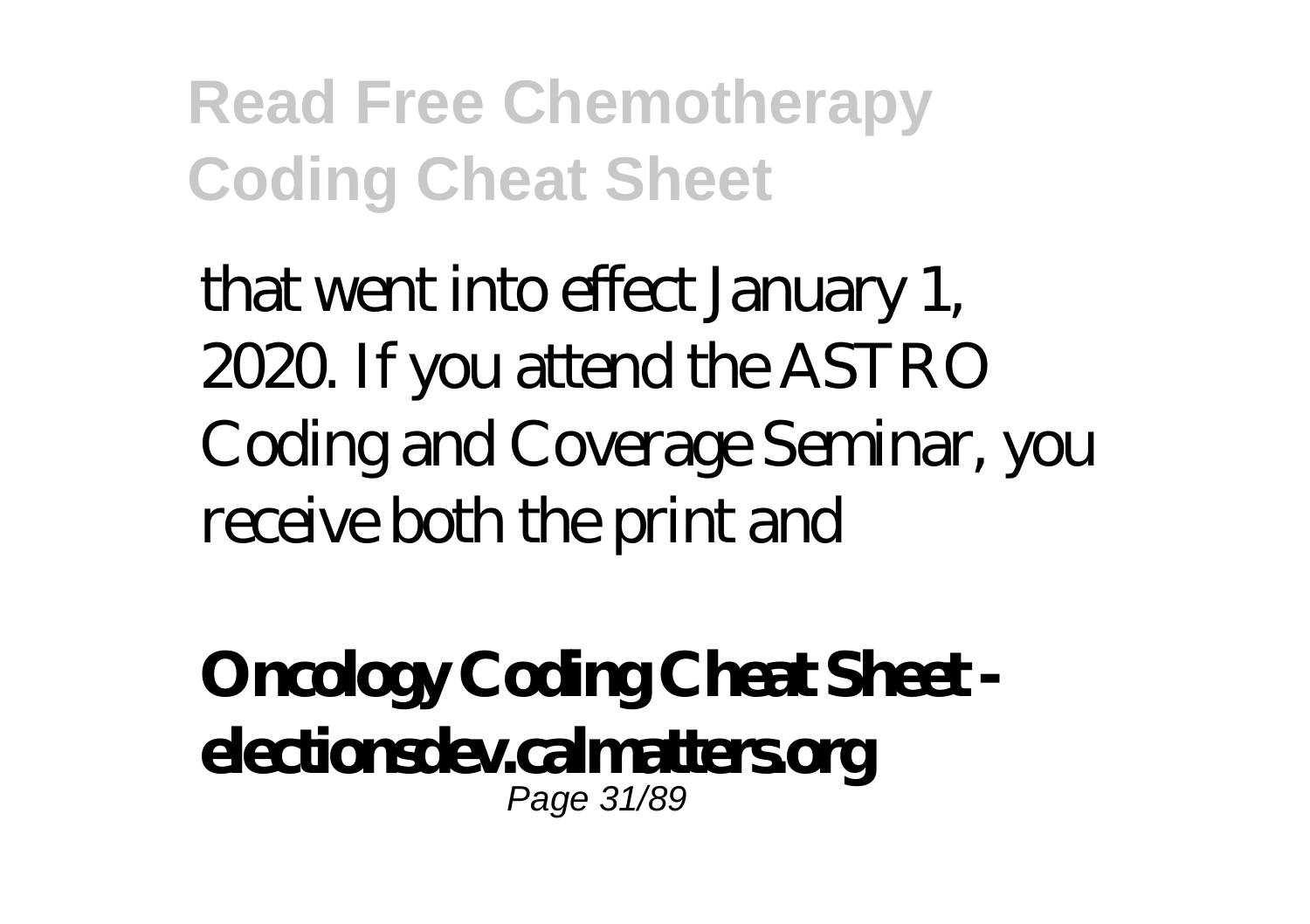ICD-10 Coding Help Sheet . 4 . CAD – (includes with or without CABG unless CAD is in the graft vessel) NOS/No Angina (Native Artery, Default – I25.10 . With Angina (Native Artery, Default – I25.11+ Note: Use additional Page 32/89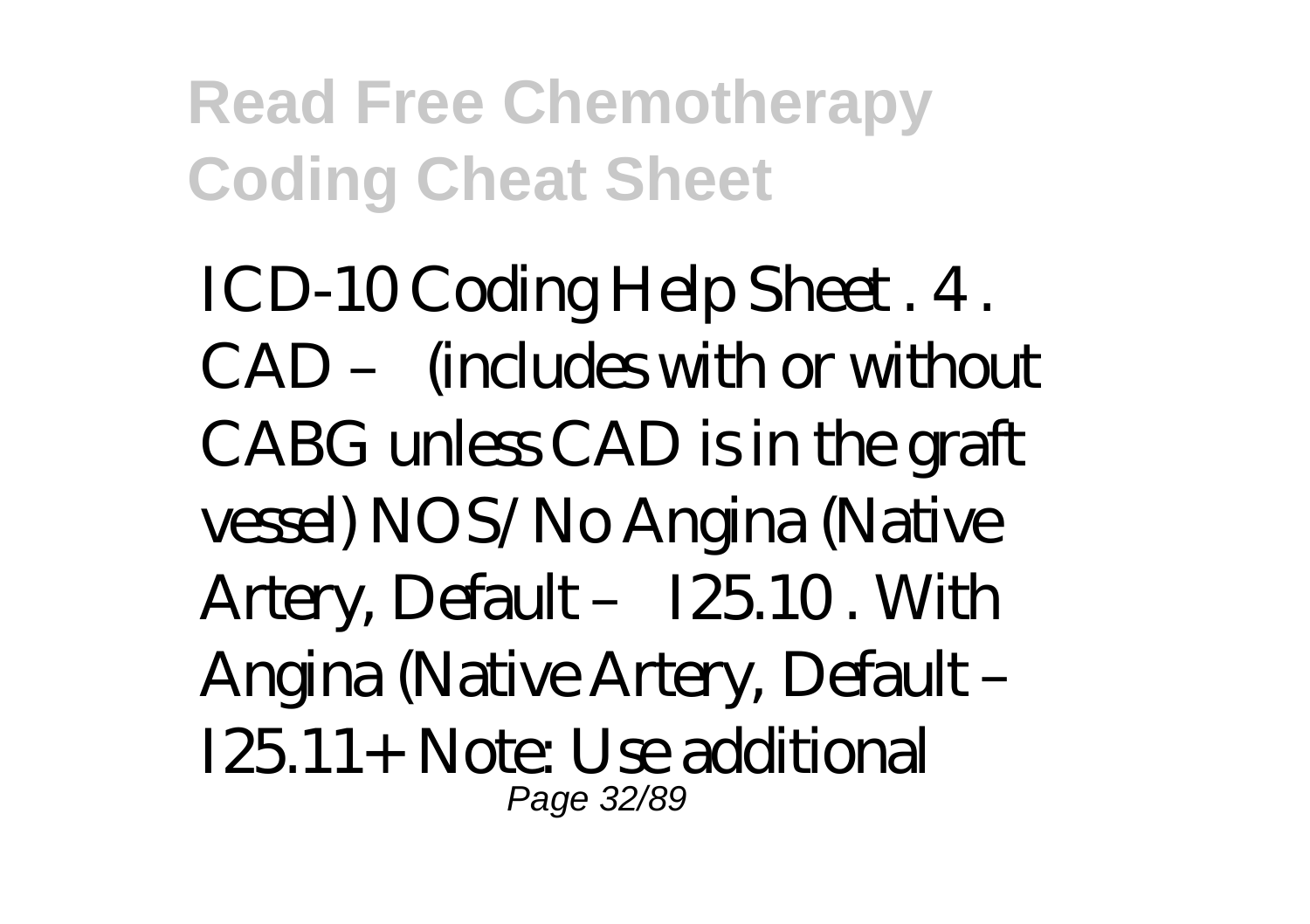"Tobacco" code . Cardiomegaly – I51.7 . Note: Do not code with  $I11 + or I13 + Carner - See$ Neoplasm . Cardiomyopathy

#### **ICD-10 Coding Help Sheet** Chemotherapy, Other Highly Page 33/89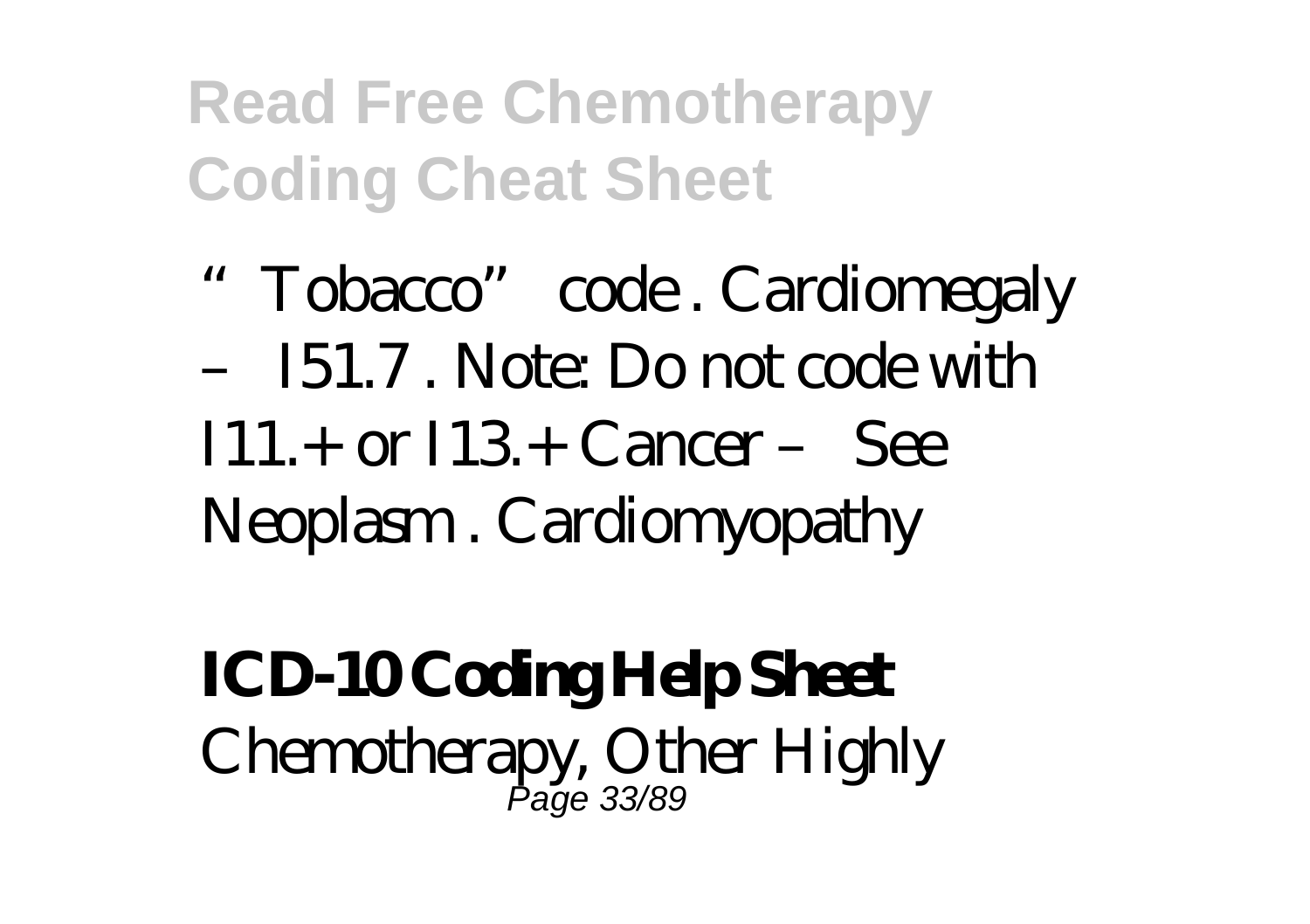Complex Drugs & Biological Agents. CHEMO' CPT®Codes 96401 ‐96549. •Highly Complex Drug/Biologic Agents • Anti neoplastic Chemotherapy (non radionuclide and treatment of noncancerous Page 34/89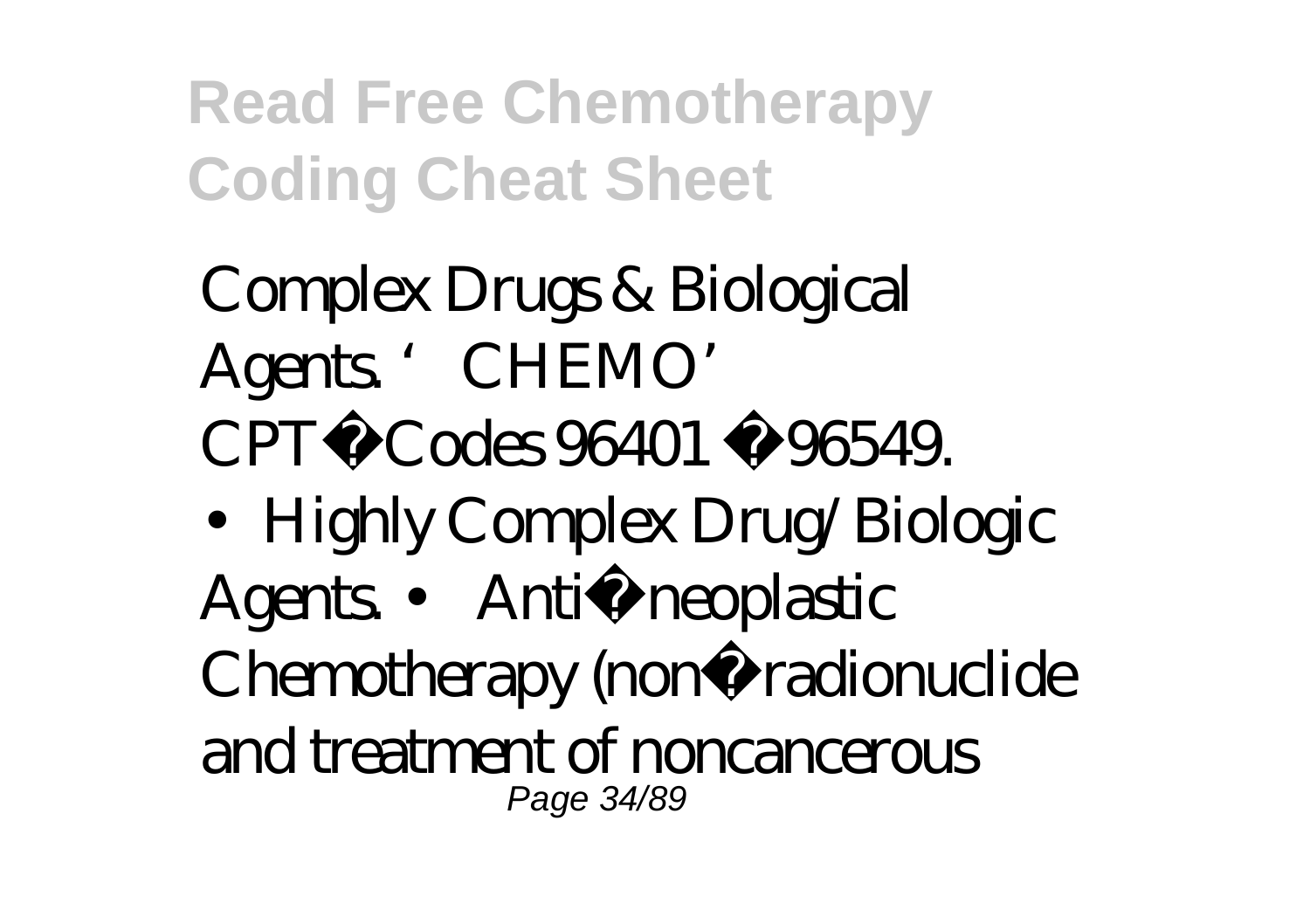diagnoses) • Biological Response Modifiers ("BRM") • Monoclonal Antibodies ("MCA") •Medication classification and administration risk can also justify code use.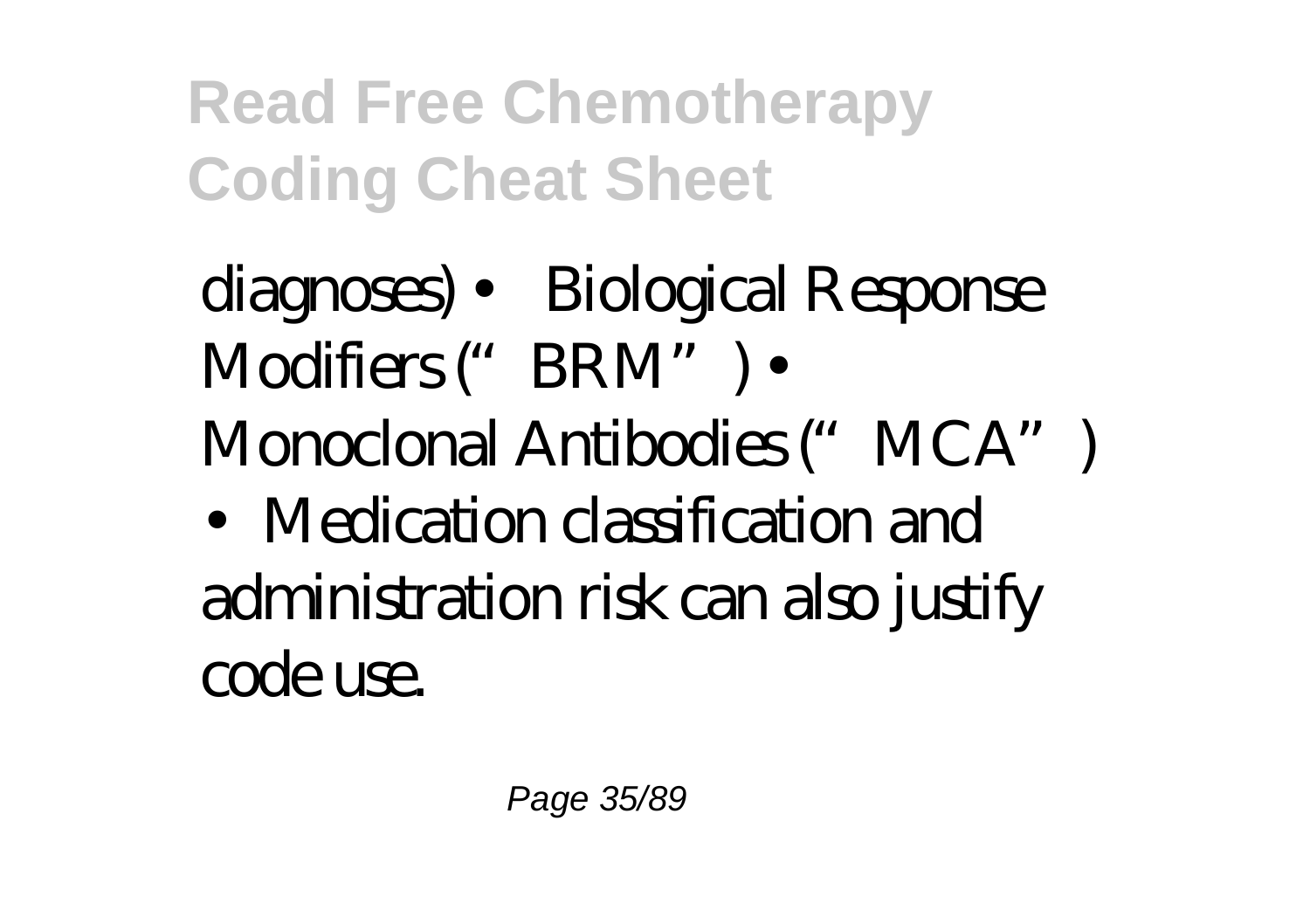### **405 Infusion Auditing - HCCA Official Site**

96415Chemotherapy

administration, intravenous infusion technique; each additional hour (list separately in addition to code for primary procedure)

Page 36/89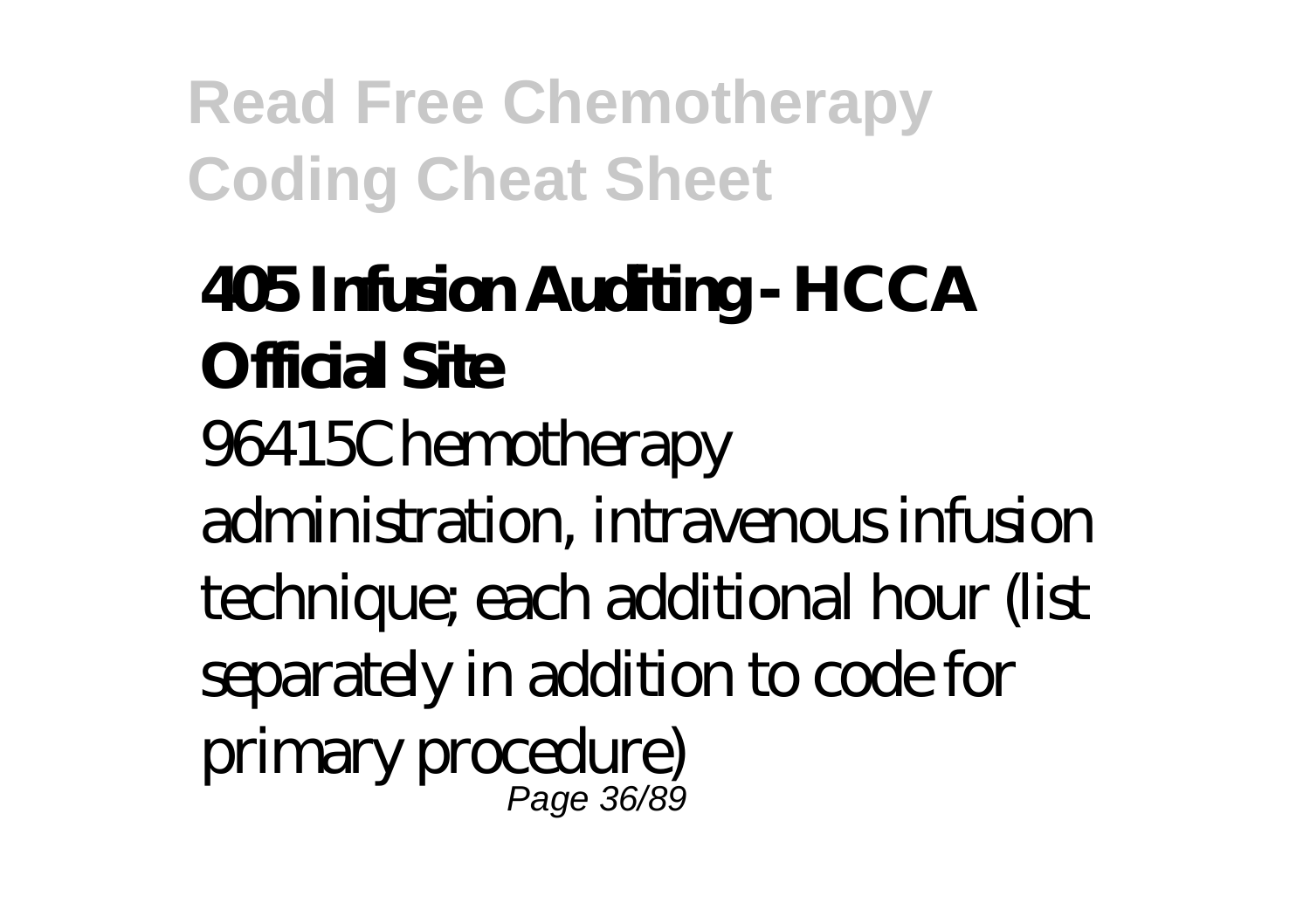96416Chemotherapy administration, intravenous infusion technique; initiation of prolonged chemo infusion (more than 8 hours), requiring use of a pump. 30.

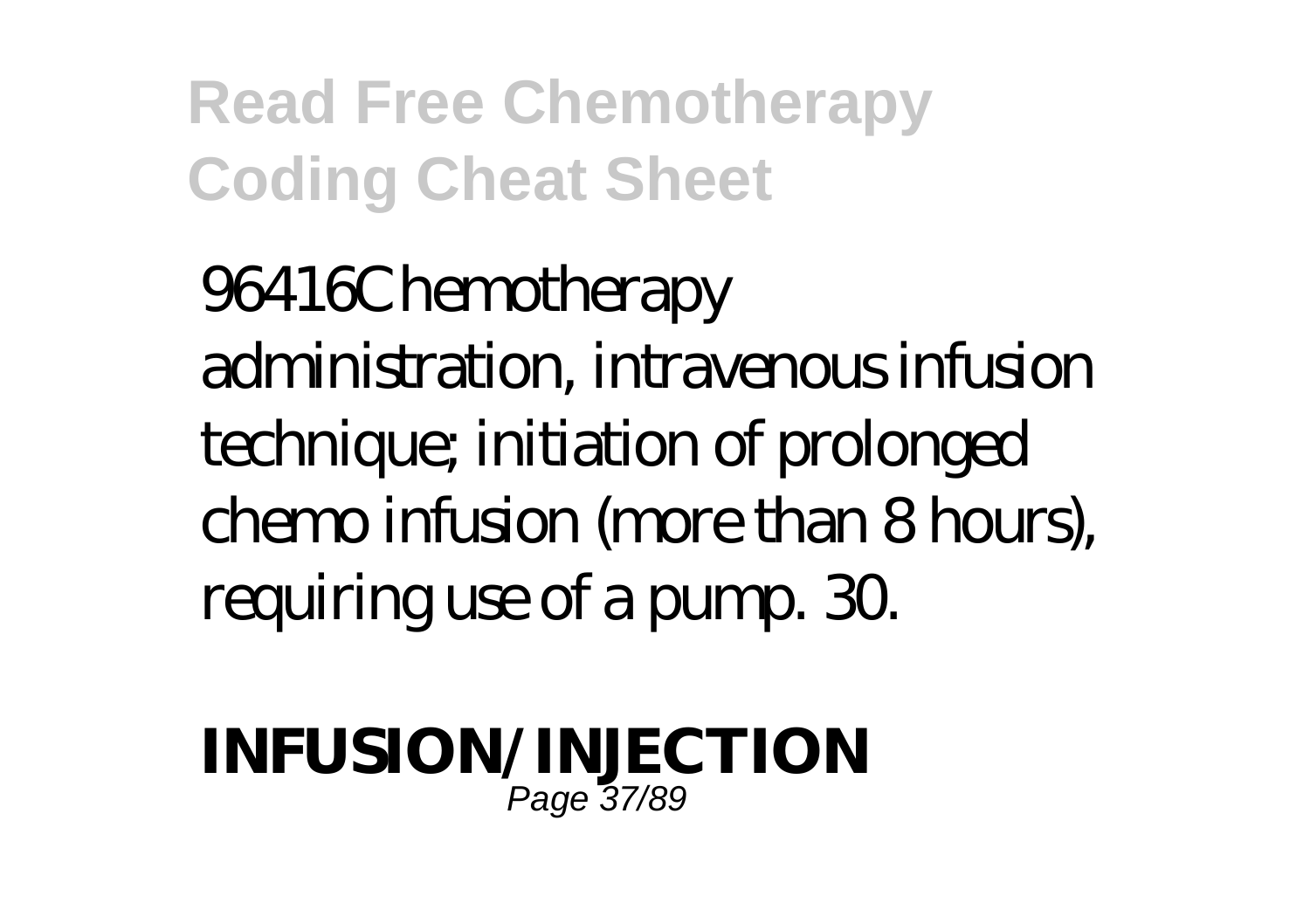## **CODING EDUCATION** Oncology Coding Cheat Sheet Having full knowledge of the oncology coding cheat sheet can greatly improve the billing and oncology coding methods used in a practice. But more importantly, the Page 38/89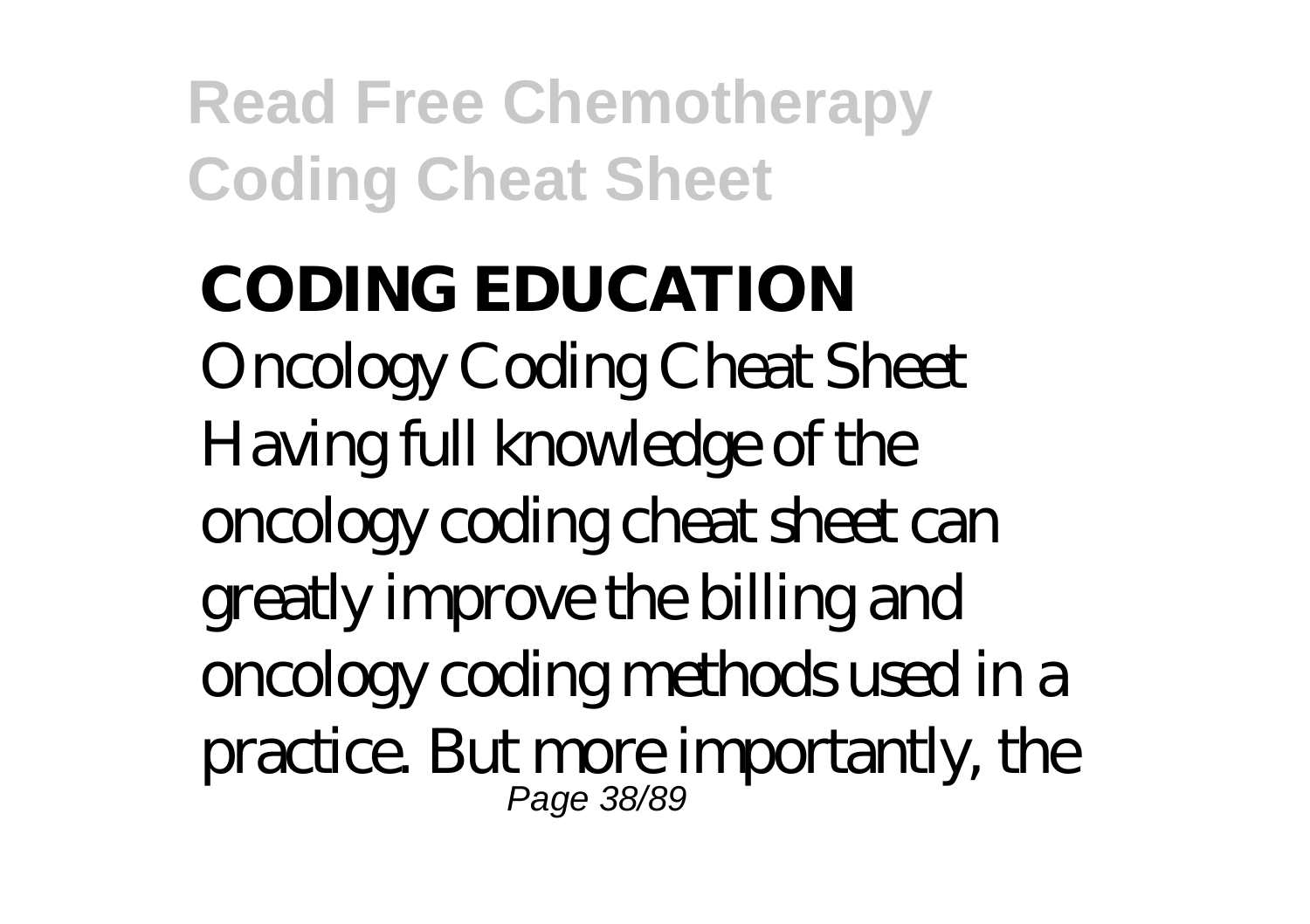implementation of the knowledge into actionable processes ensures better revenue and proper maintenance of patient records. As a major radiation

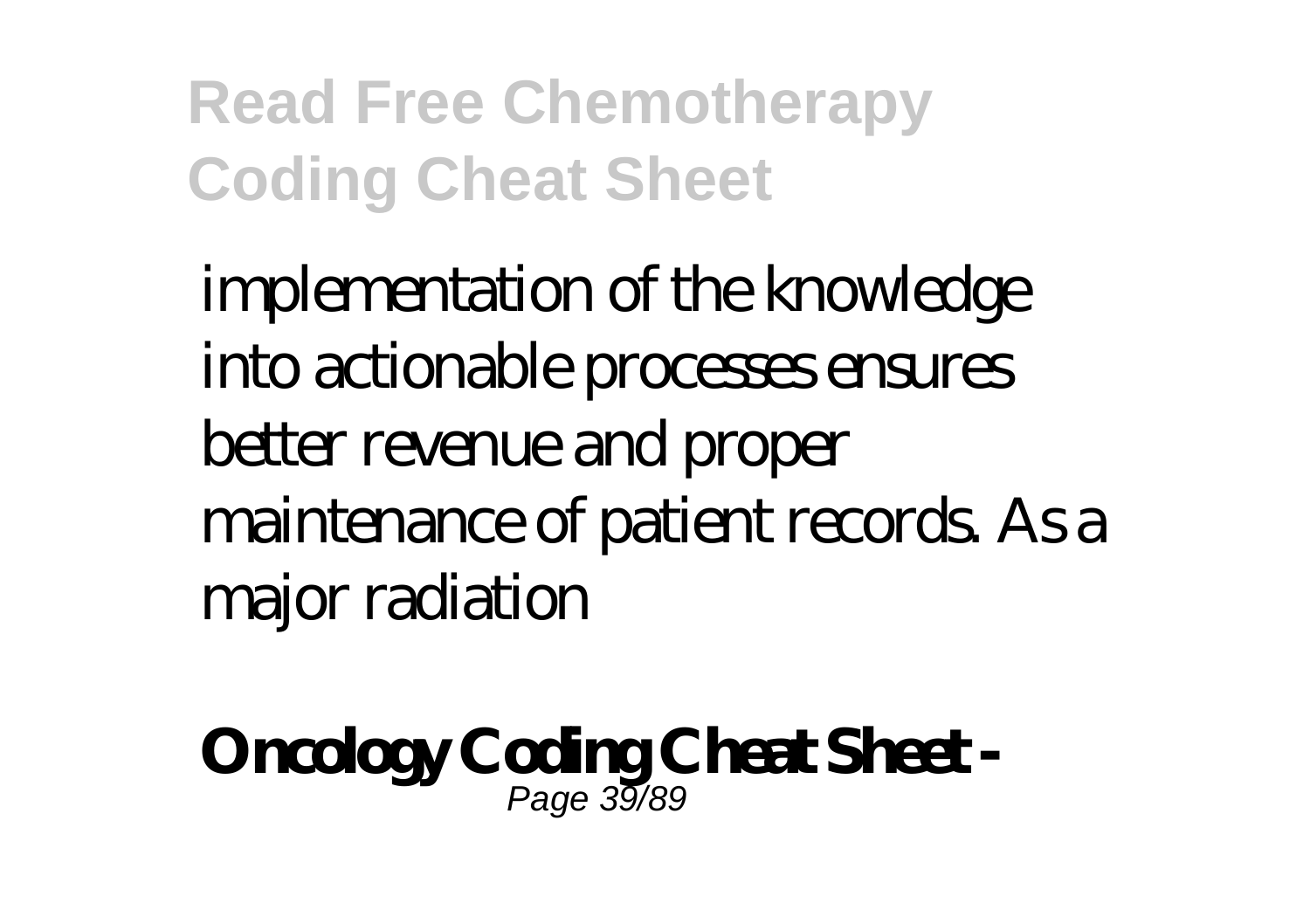## **nsaidalliance.com**

– 96413 Chemotherapy IV infusion initial  $hor - 96409$ Chemotherapy IV push initial drug – 96365 Drug Admin IV infusion initial hour – 96374 Drug Admin  $IV$  push initial drug  $-96360$ Page 40/89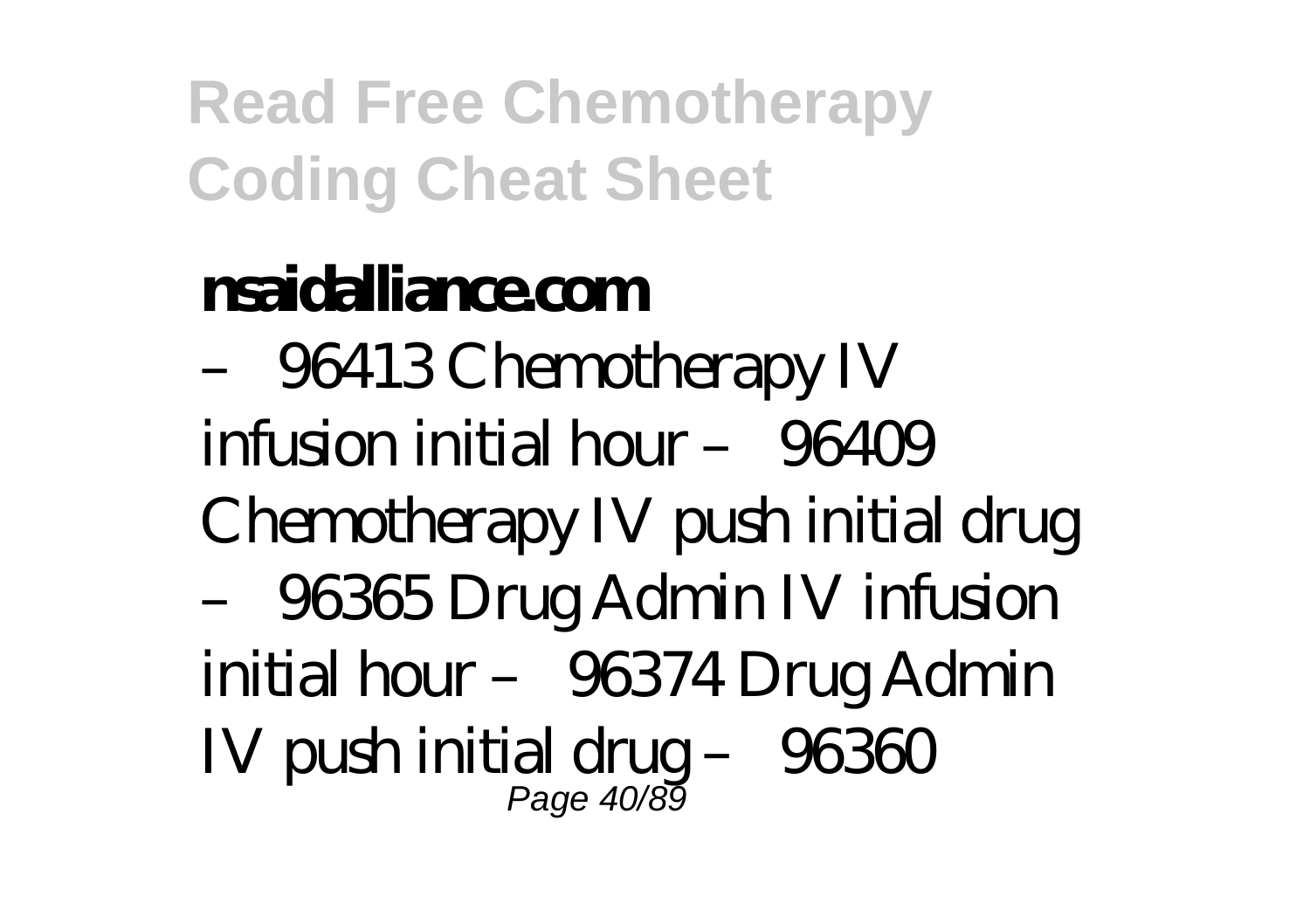Hydration IV infusion initial hour Select additional codes to represent the encounter – 96415 Chemotherapy IV infusion each additional hour

#### **Outpatient Infusion Coding &** Page 41/89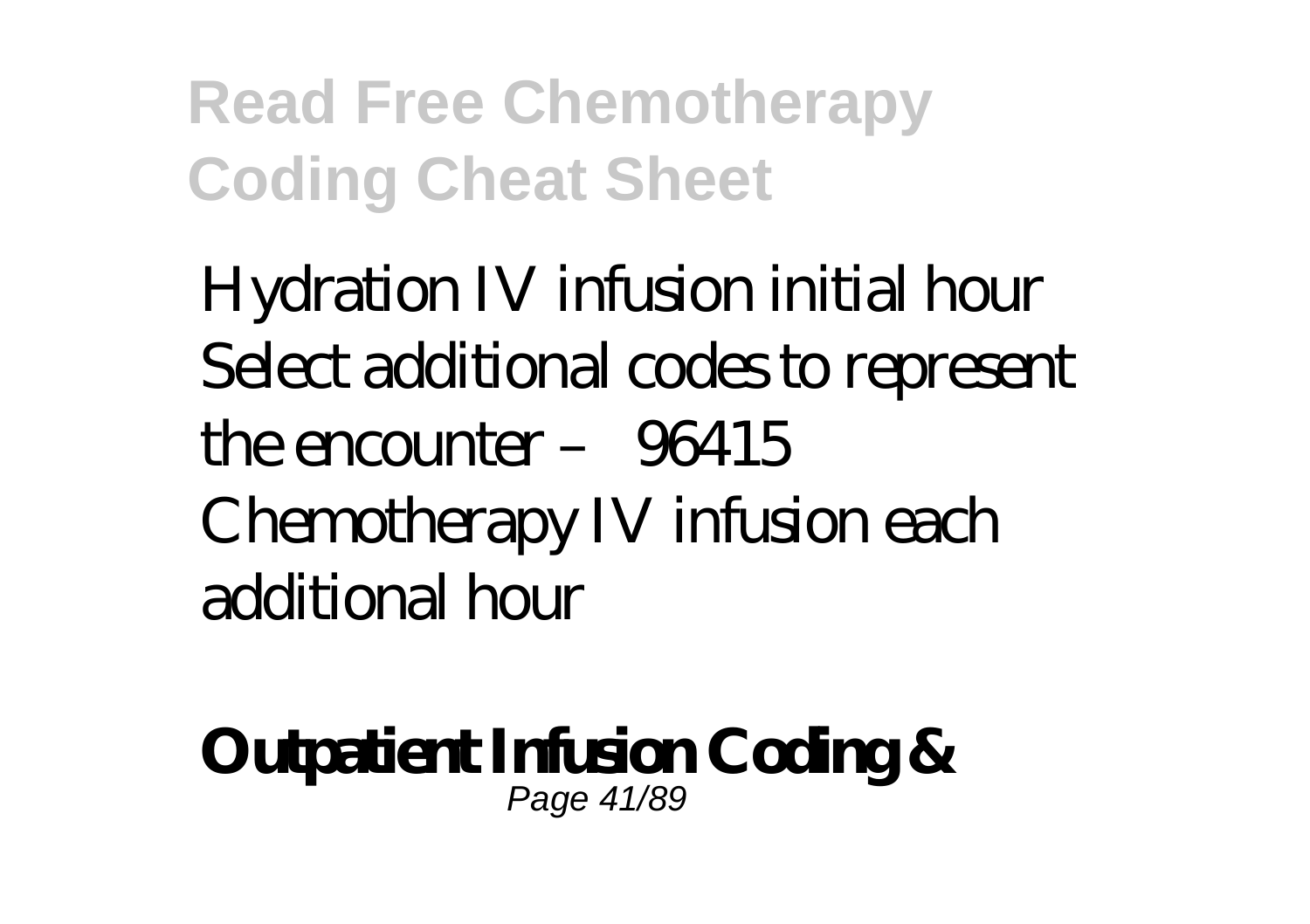## **Documentation** CODING CHEAT SHEET 63 8 198 104 bc. 02 30 00 GMT Today s Stock Market News and Analysis Sun. Oncology Coding Cheat Sheet kintil2019 com. Oncology Coding Cheat Sheet humbzian com. ICD Page 42/89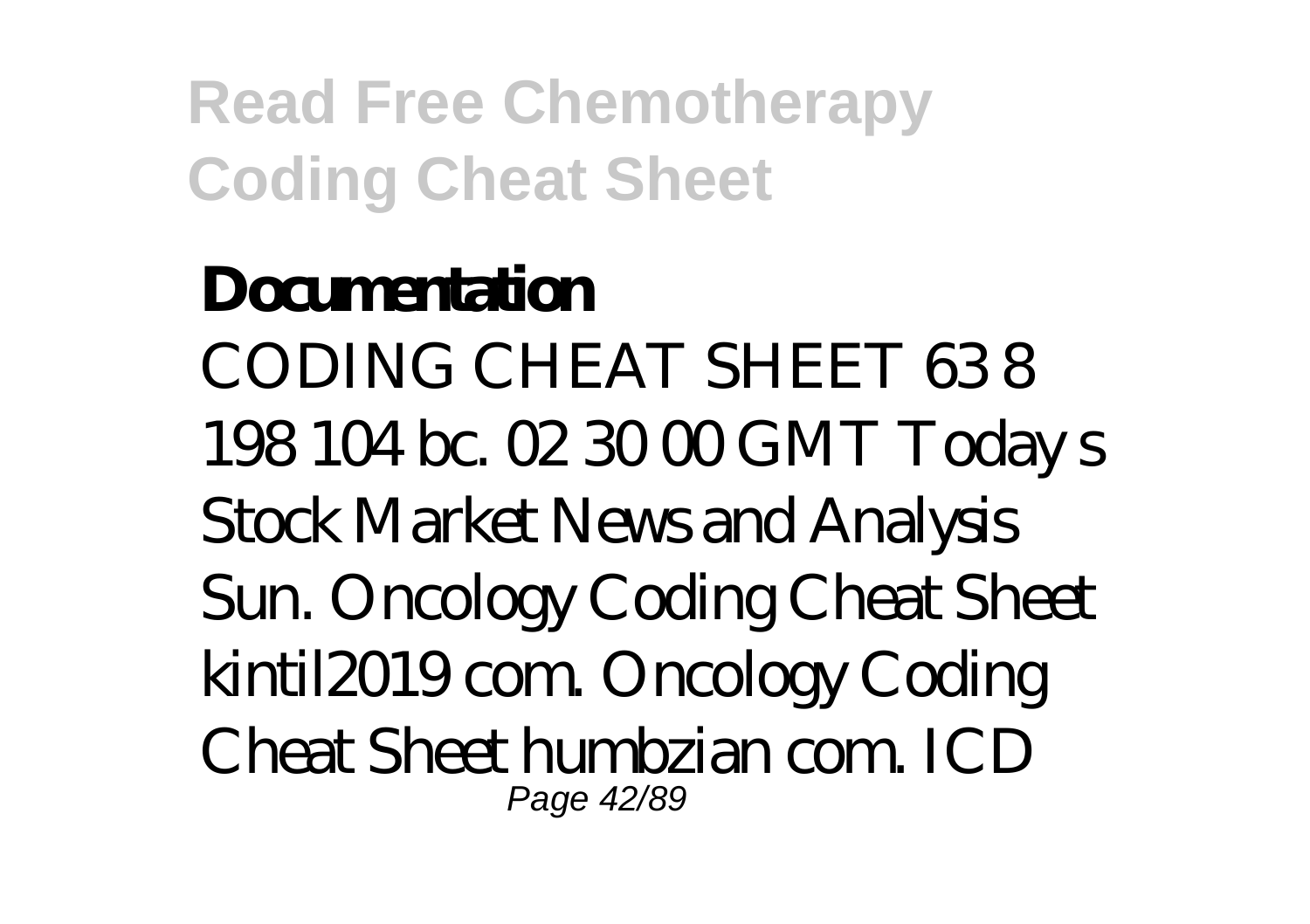10 Coding Cheat Sheet Example for Physician Practice.

## **Oncology Coding Cheat Sheet motta001.targettelecoms.co.uk**

• Document whether the

ANEMIA is "related to or due Page 43/89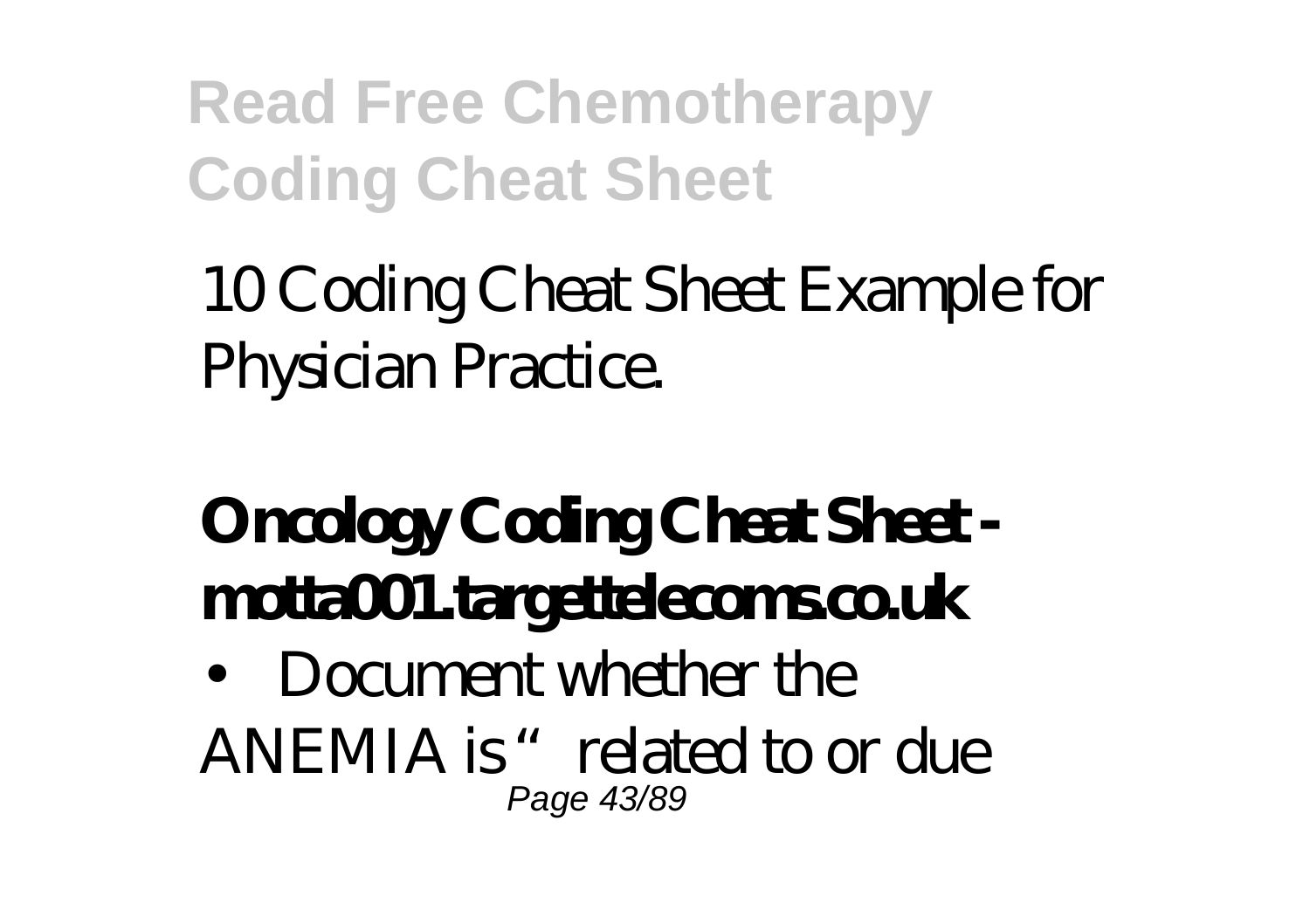to" chemo or radiotherapy treatments • Document any "cause–and-effect" relationship between the intervention and the blood or immune disorder • Document the specific drug if anemia is drug-induced • Link any Page 44/89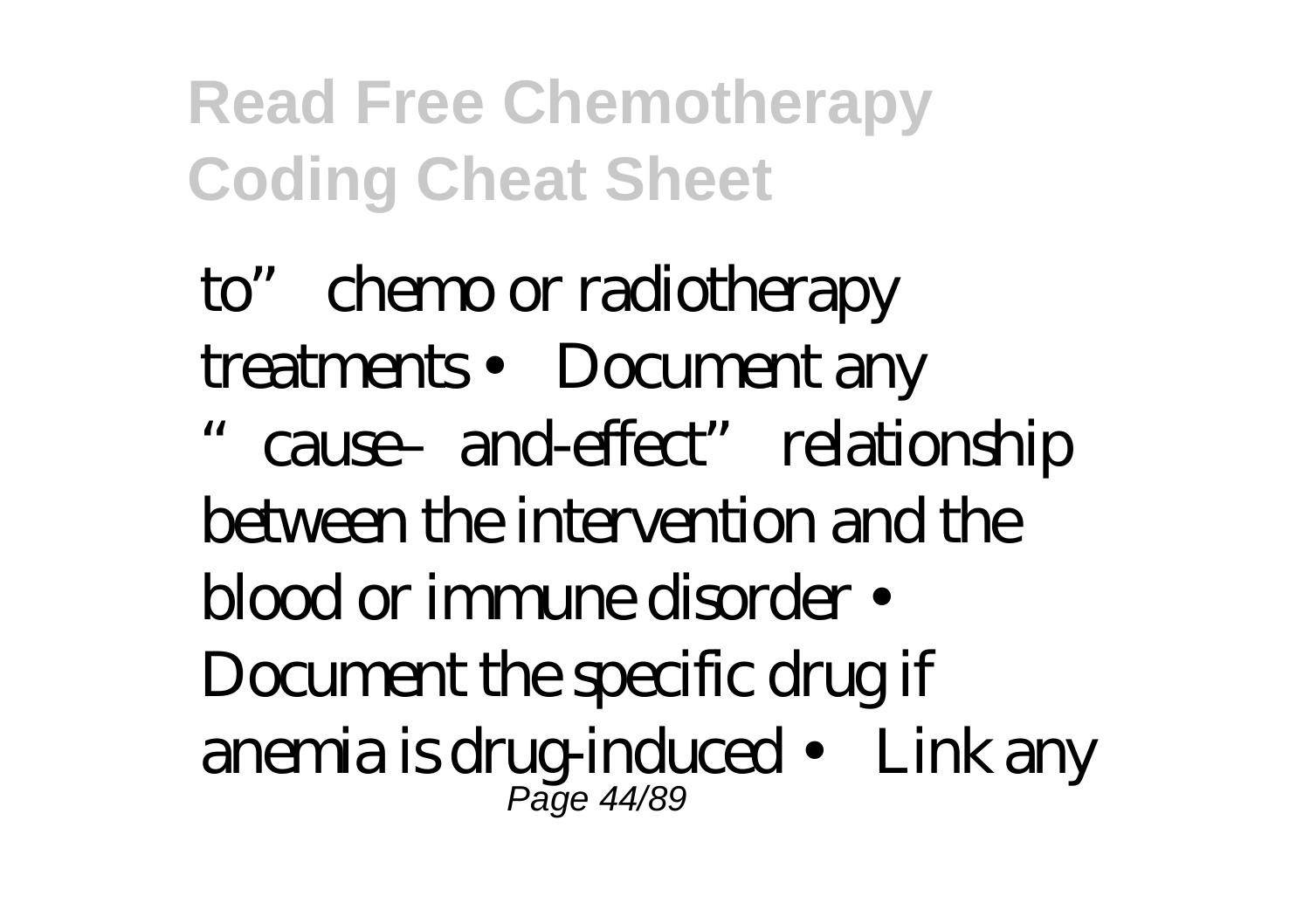laboratory findings to a related diagnosis (if appropriate)

Injection \u0026 Infusion Coding Real World Medical Coding - Page 45/89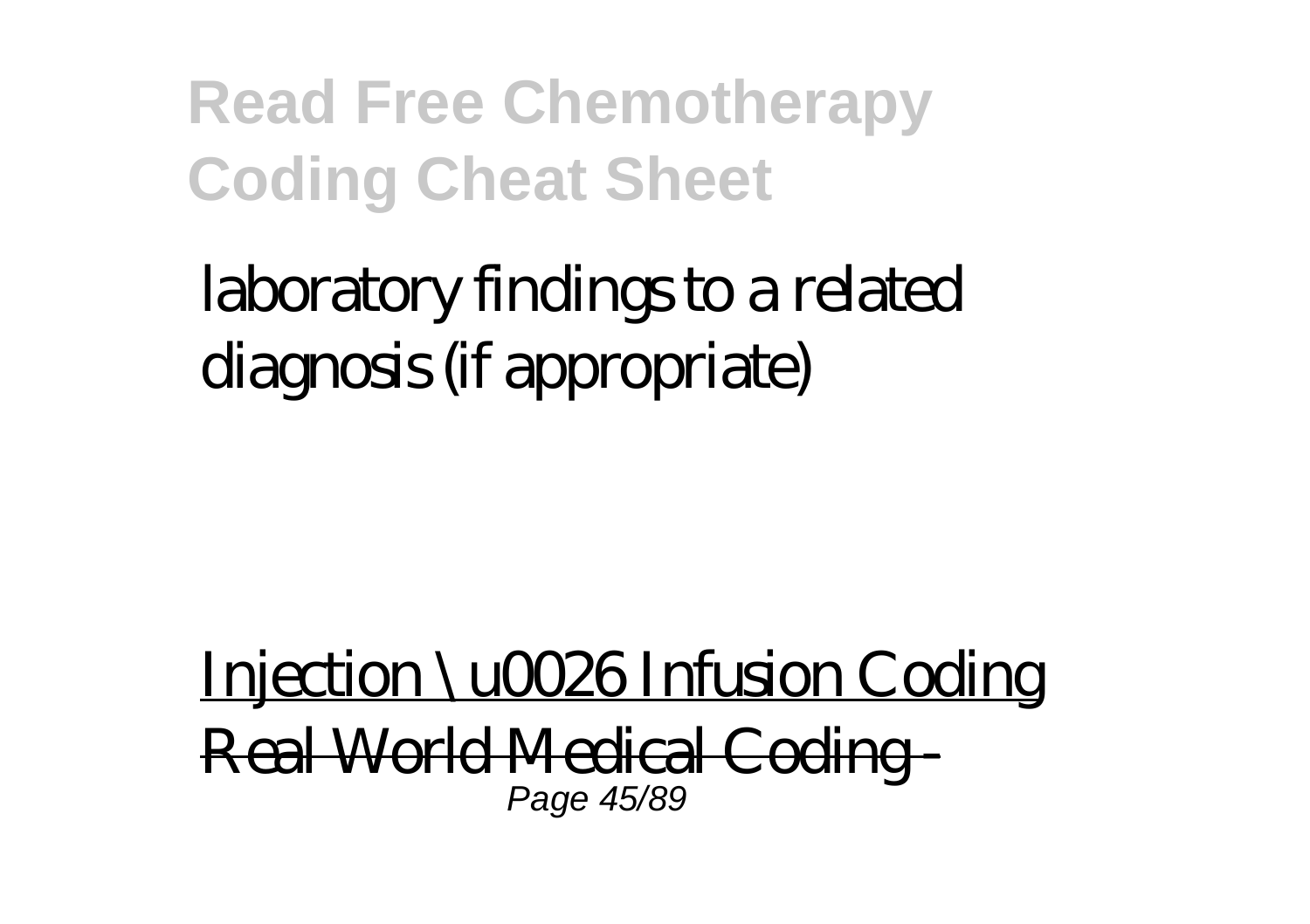\"Cheat Sheets\" The Chiro CheatSheet *Medical Coding Basics: How to Tab Your Code Books!* ICD-10-CM Coding Demonstration using Neoplasm Table*OP Injection and Infusion Coding* How to Use your CPT Code Book *The Cell* Page 46/89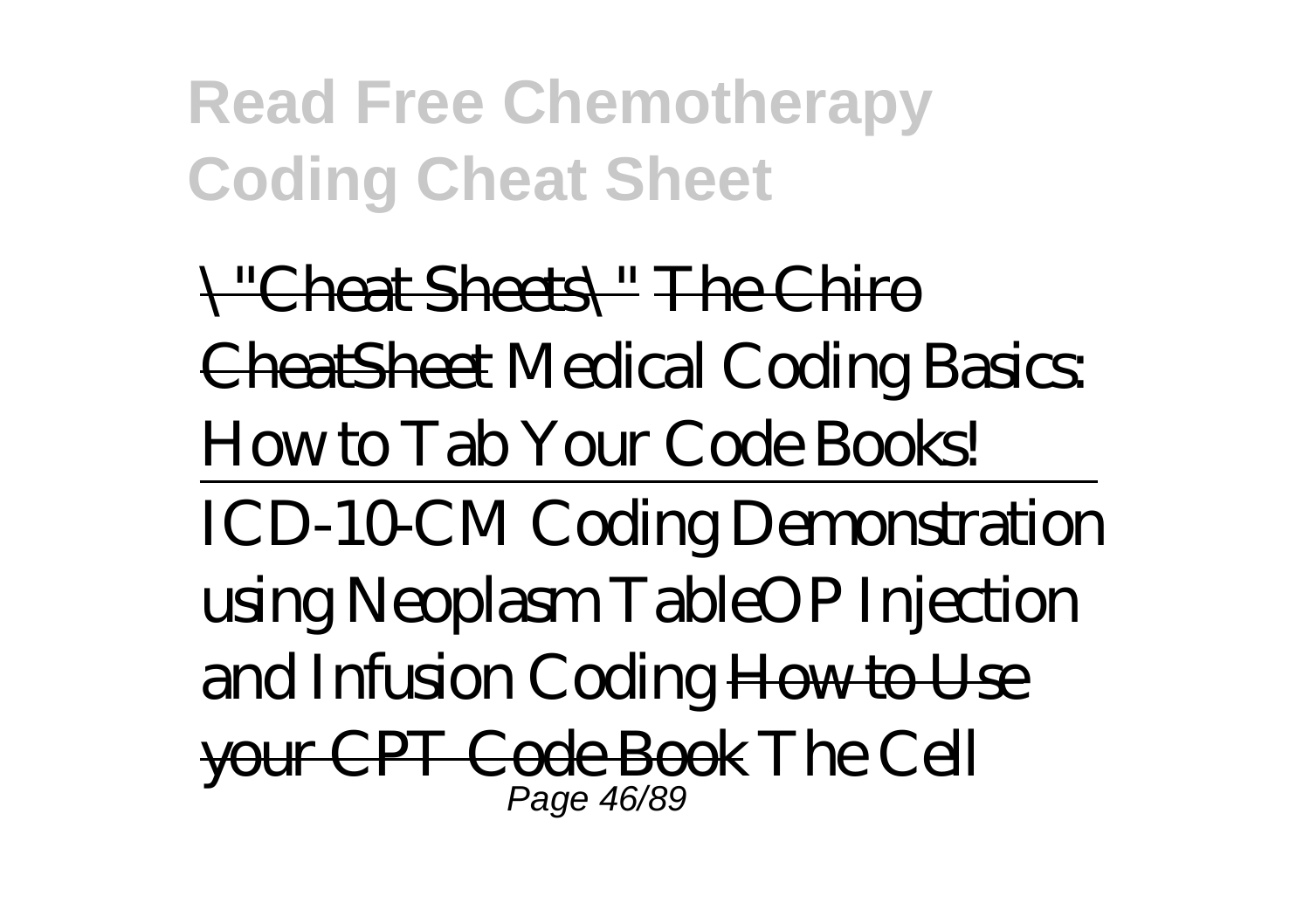*Cycle (and cancer) [Updated]* INJECTIONS AND INFUSIONS CODINGIMEDICAL CODING|ED TRAININGI| Coding Injections and Infusions | Medical Coding Training **Pharmacology Made Easy - Drug** Page 47/89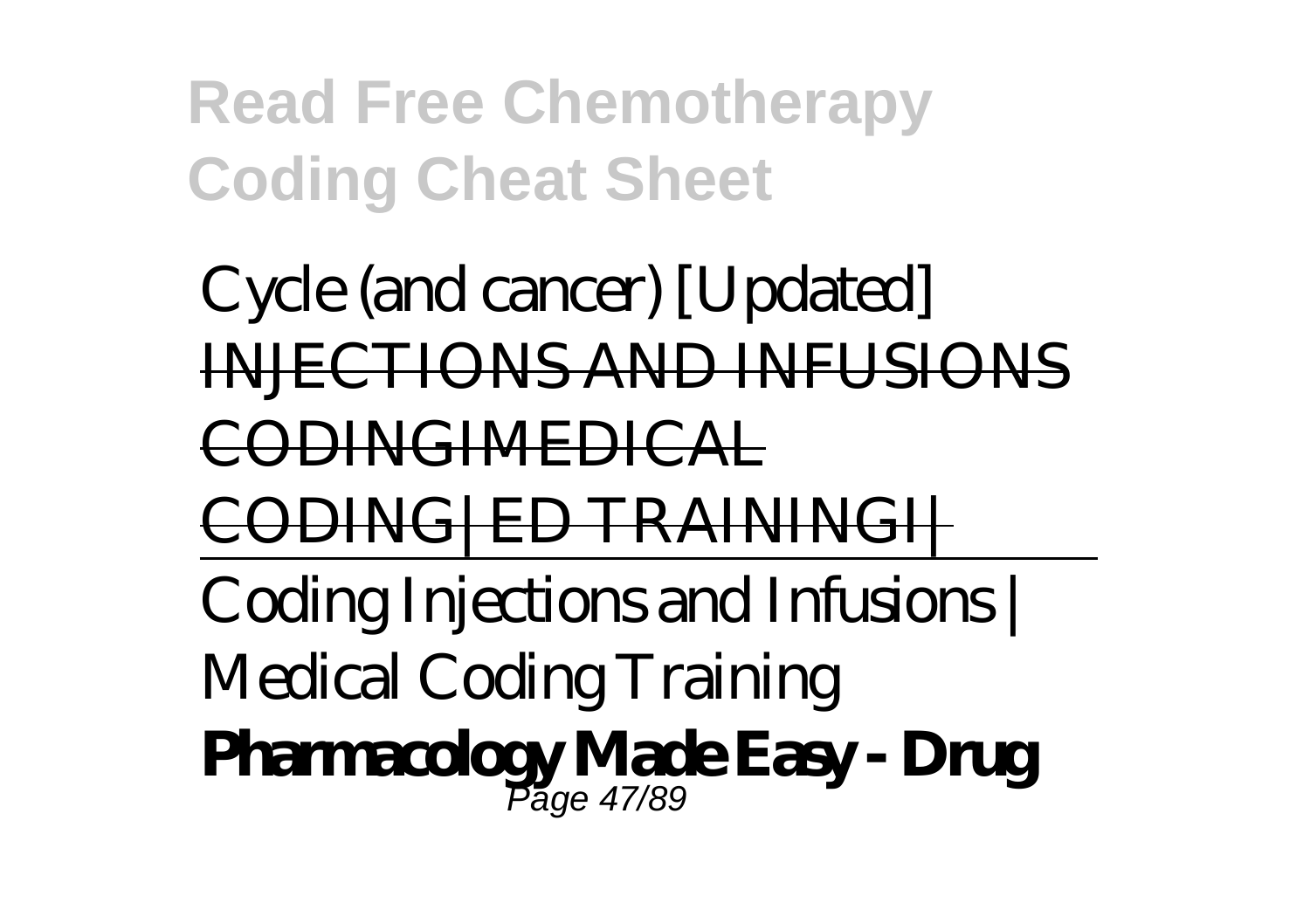**Endings (Part 1) | Picmonic Nursing Webinar** *Reversing Autoimmune Disease with Supermarket Foods - Brooke Goldner, MD CPC Exam Tips — How to Flip to the Codes Faster* **18. Basic Steps To Coding ICD-10CMT** abbing Out 2018 Page 48/89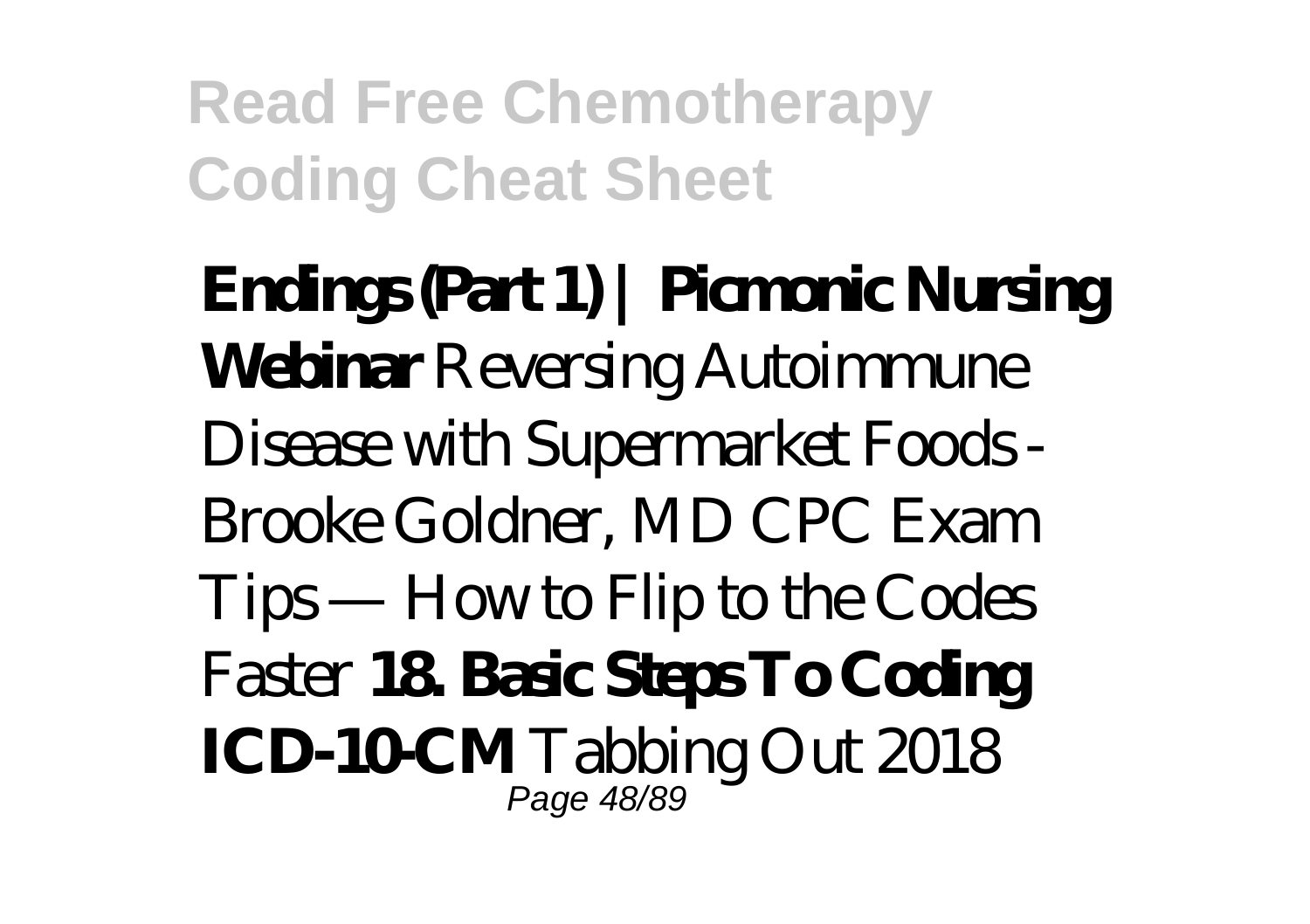ICD-10-CM Manual CPT Manual **Bubble and Highlighting™** Technique Explained *INTRODUCTION TO CPT CODING* Introduction to ICD-CM-10 - Lesson 2: Basic Coding Steps Top 5 Tips and Hints for the Page 49/89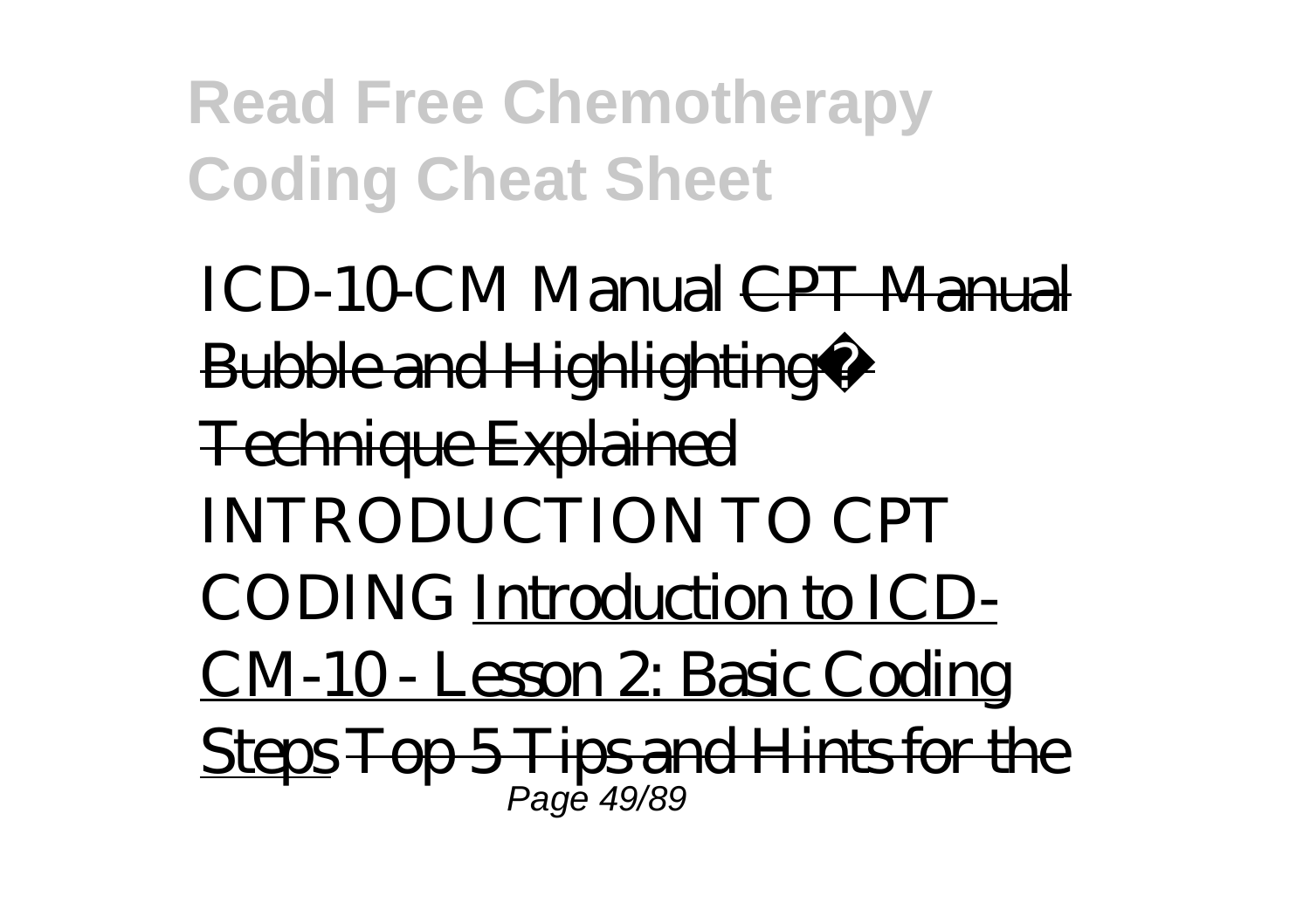CPC exam *Introduction to ICD-10-CM - Lesson 1: Code structure - Format How to use your Practicode? Basic Medical Coding Tutorial — Coding Vaccines and Administration CPT Coding for beginners by example I Oncology* Page 50/89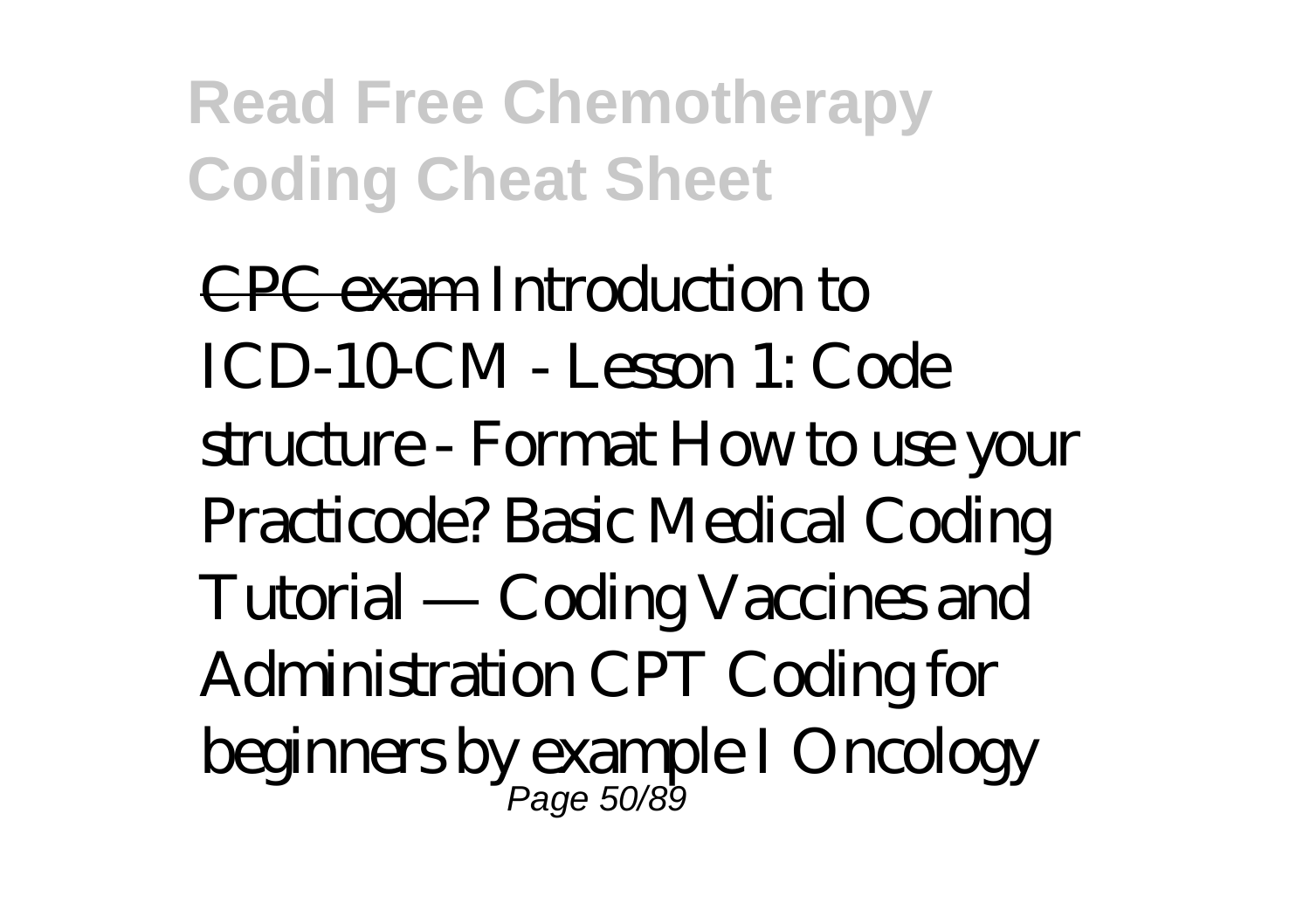*Coding ICD-10-CM BootCamp: Neoplasms* **Tabbing the CPT Coding Book** *Quick CPT Code Look Up Tutorial How to Look up a CPT Code* Medical Coding Training — How To Code Infusions, IV Push and Hydration Page 51/89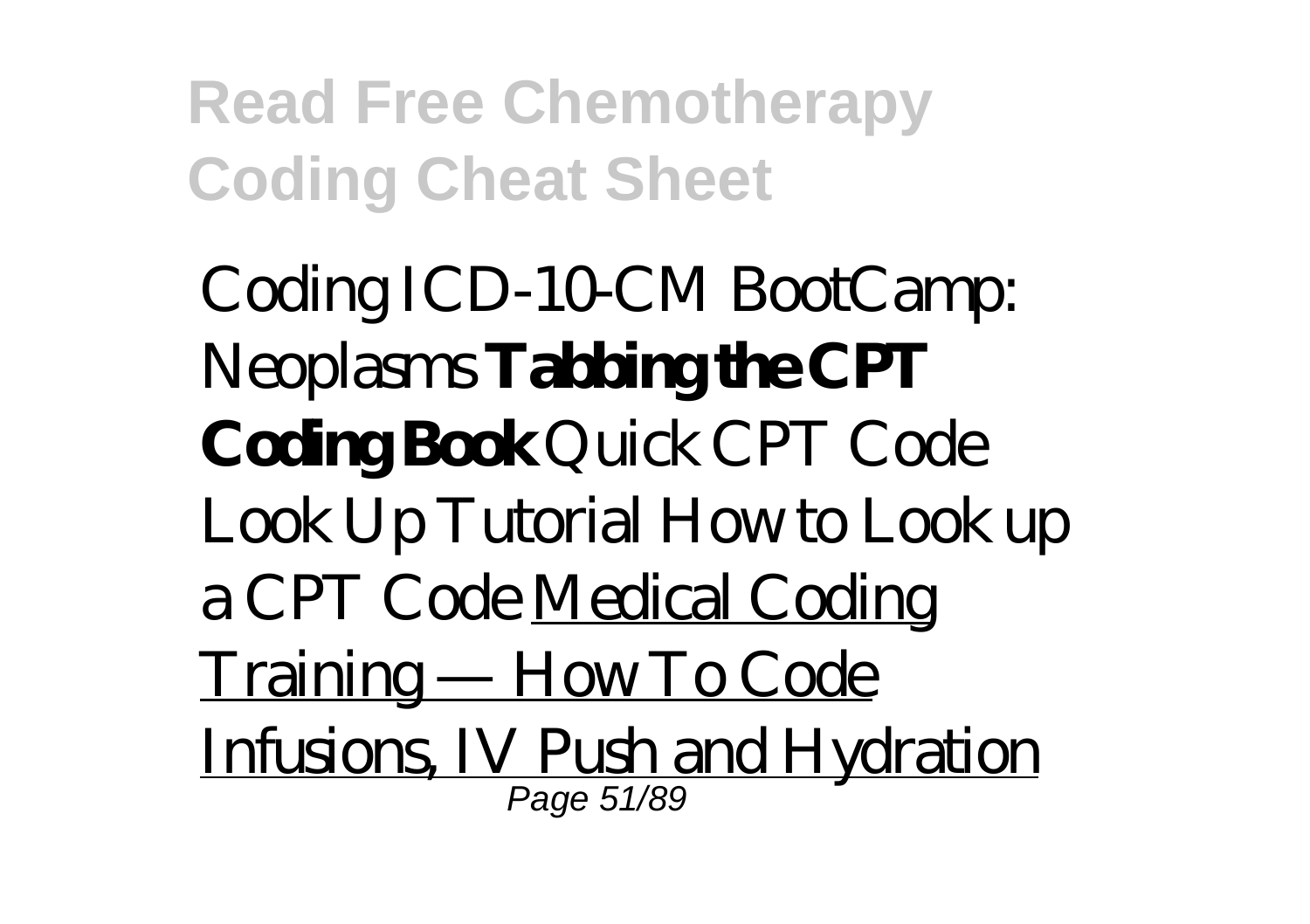# Tabbing the ICD10CM Coding Book **Chemotherapy Coding Cheat Sheet**

• Chemotherapy - use J9999 • Non-chemo drugs use - J3490 • Biologics Use – J3590 • C9399 - Unclassified drugs or biologicals – Page 52/89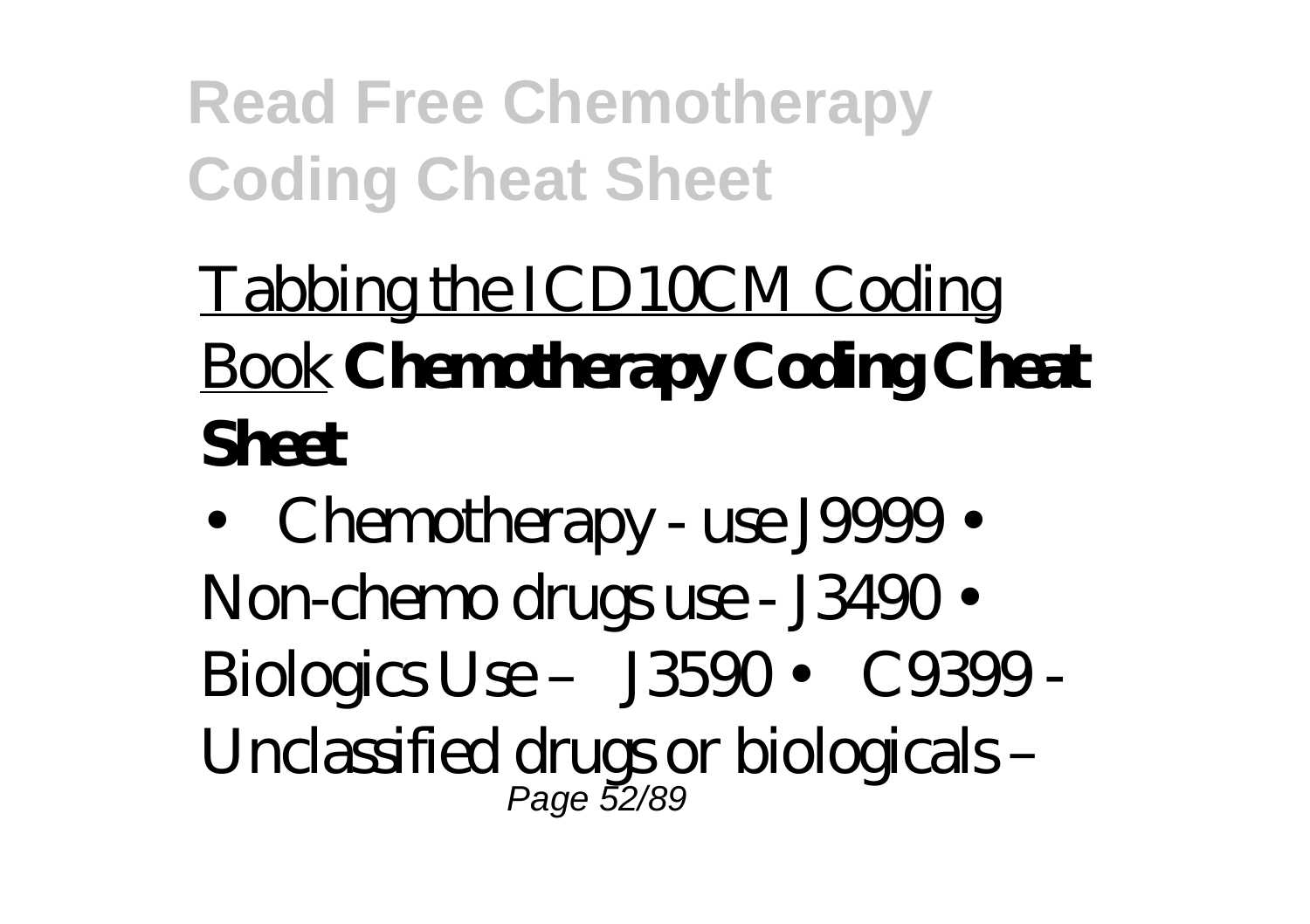may be used in the HOPD setting • Verify the units to be billed on a claim for a new drug (J9999, J3490 or J3590) • Use comment box (box 19) to indicate generic name, amount utilized, NDC number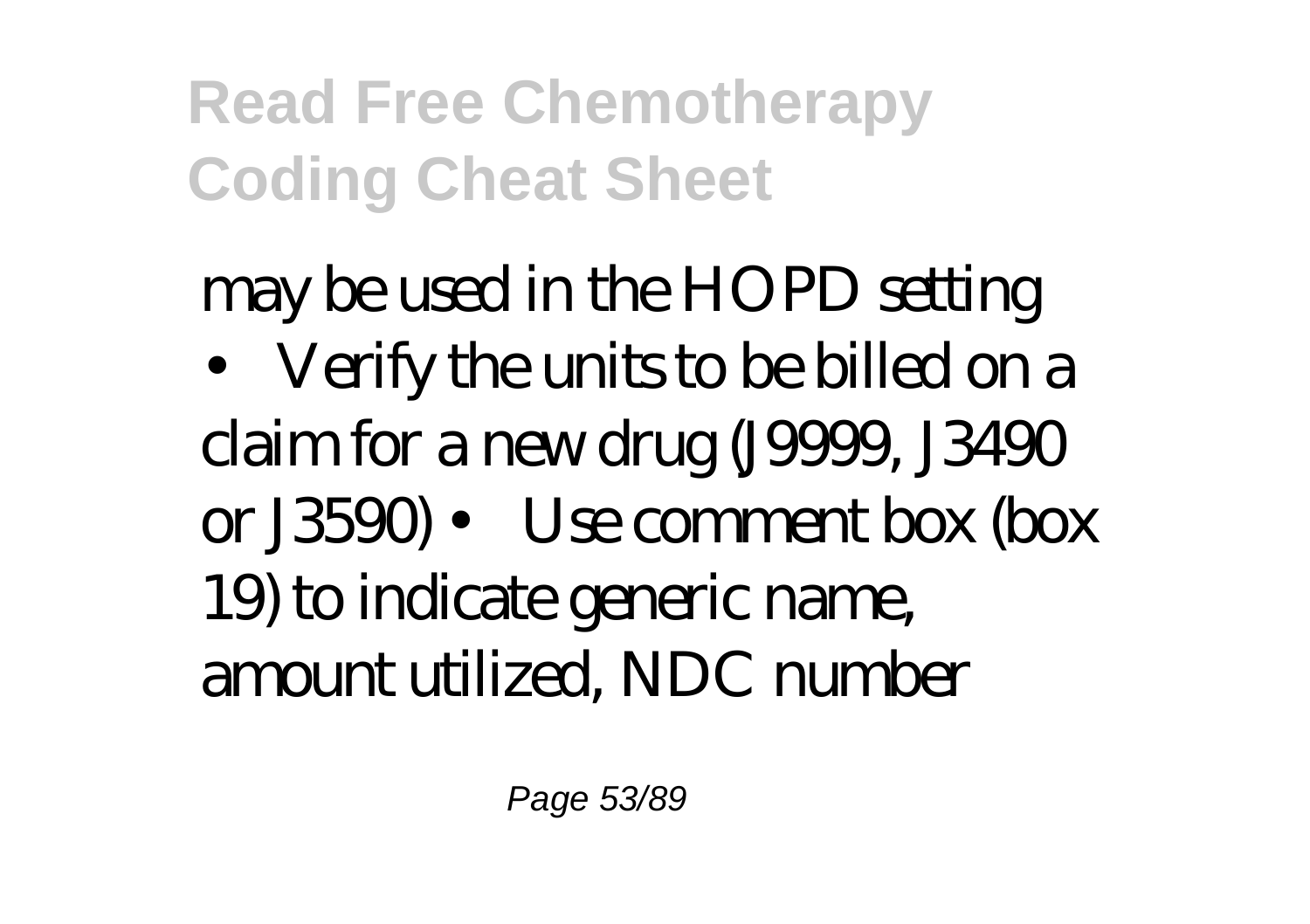# **BILLING & CODING MEDICAL ONCOLOGY**

Chemotherapy and Radiation For Dummies Cheat Sheet 96413

- –Initial infusion of chemotherapy
- $-1$ st hour 96422 Initial
- intra‐arterial infusion of Page 54/89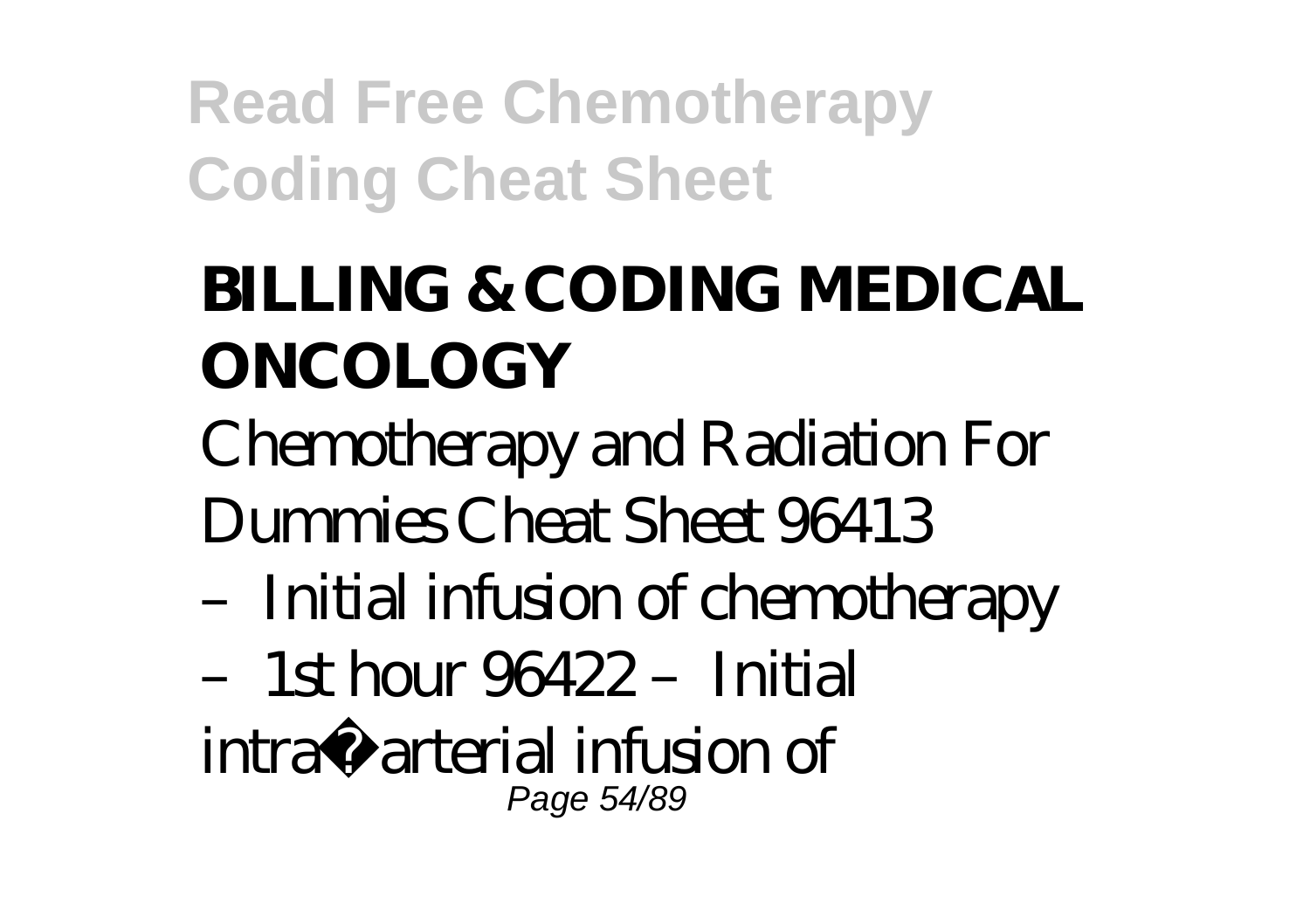chemotherapy - 1st hour 96409 -Intravenous push (IVP) of chemotherapy – single/initial drug 96365 –Initial therapeutic/diagnostic/prophylactic  $\text{inf}$   $\text{sign} - 1$ st  $\text{hom}$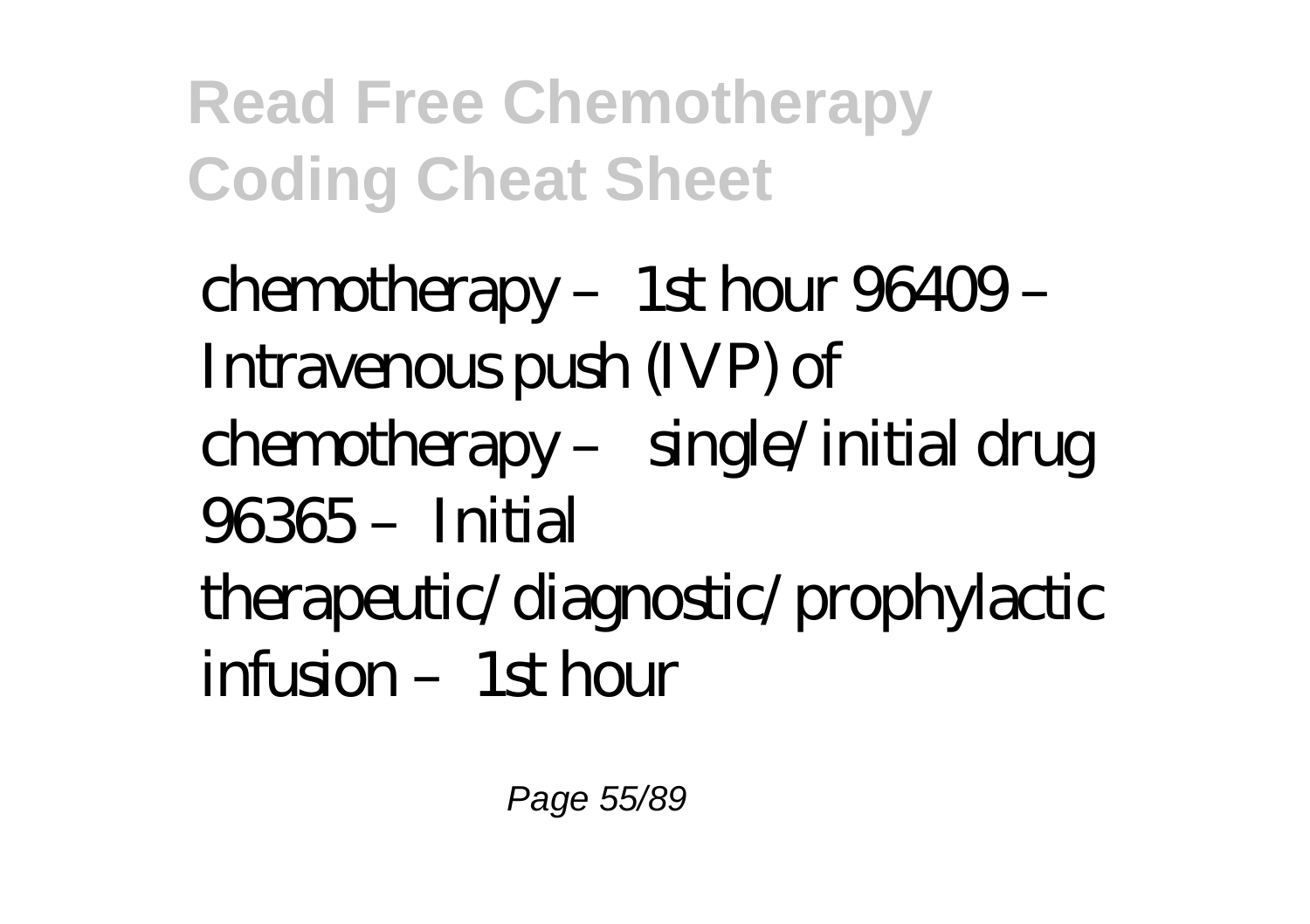## **Chemotherapy Coding Cheat Sheet - dbnspeechtherapy.co.za** chemotherapy-coding-cheat-sheet 1/6 Downloaded from www.uppercasing.com on October 21, 2020 by guest Download Chemotherapy Coding Cheat Sheet Page 56/89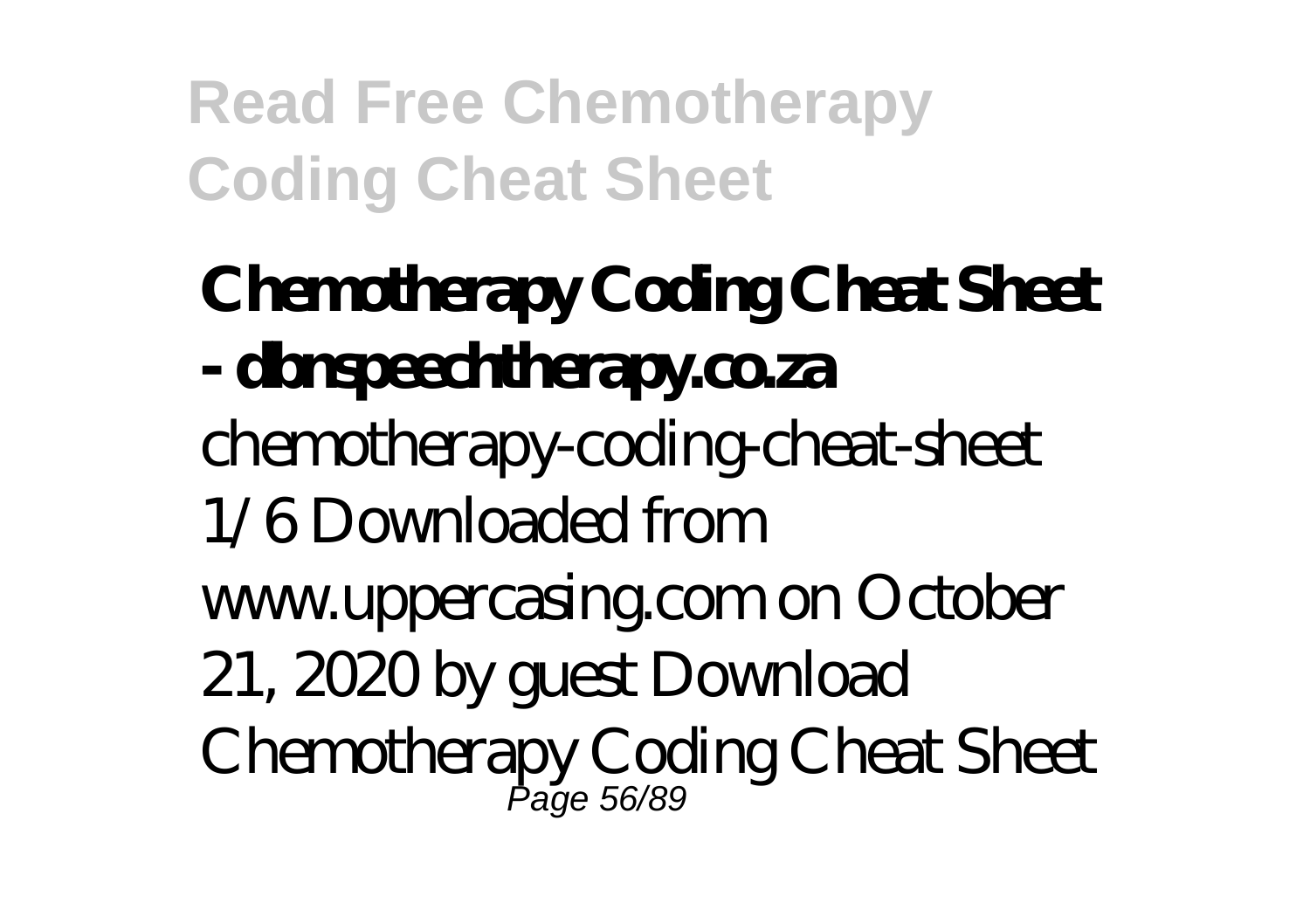Thank you for reading chemotherapy coding cheat sheet. As you may know, people have look hundreds times for their favorite novels like this chemotherapy coding cheat sheet, but end up in harmful downloads. Page 57/89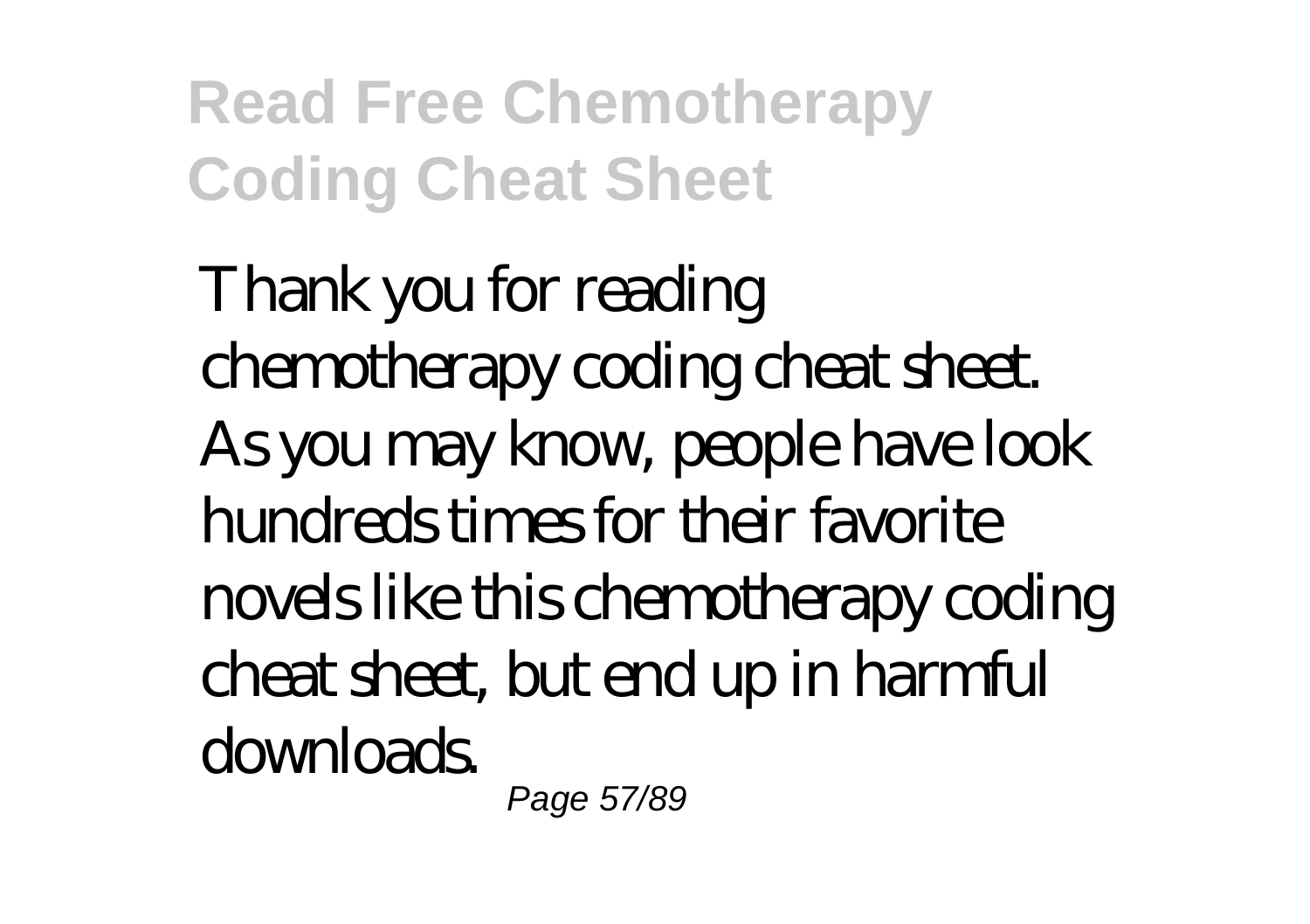## **Chemotherapy Coding Cheat Sheet | www.uppercasing** Chemotherapy and Radiation For Dummies Cheat Sheet By Alan P. Lyss, Humberto Fagundes, Patricia Corrigan Facing cancer treatment is Page 58/89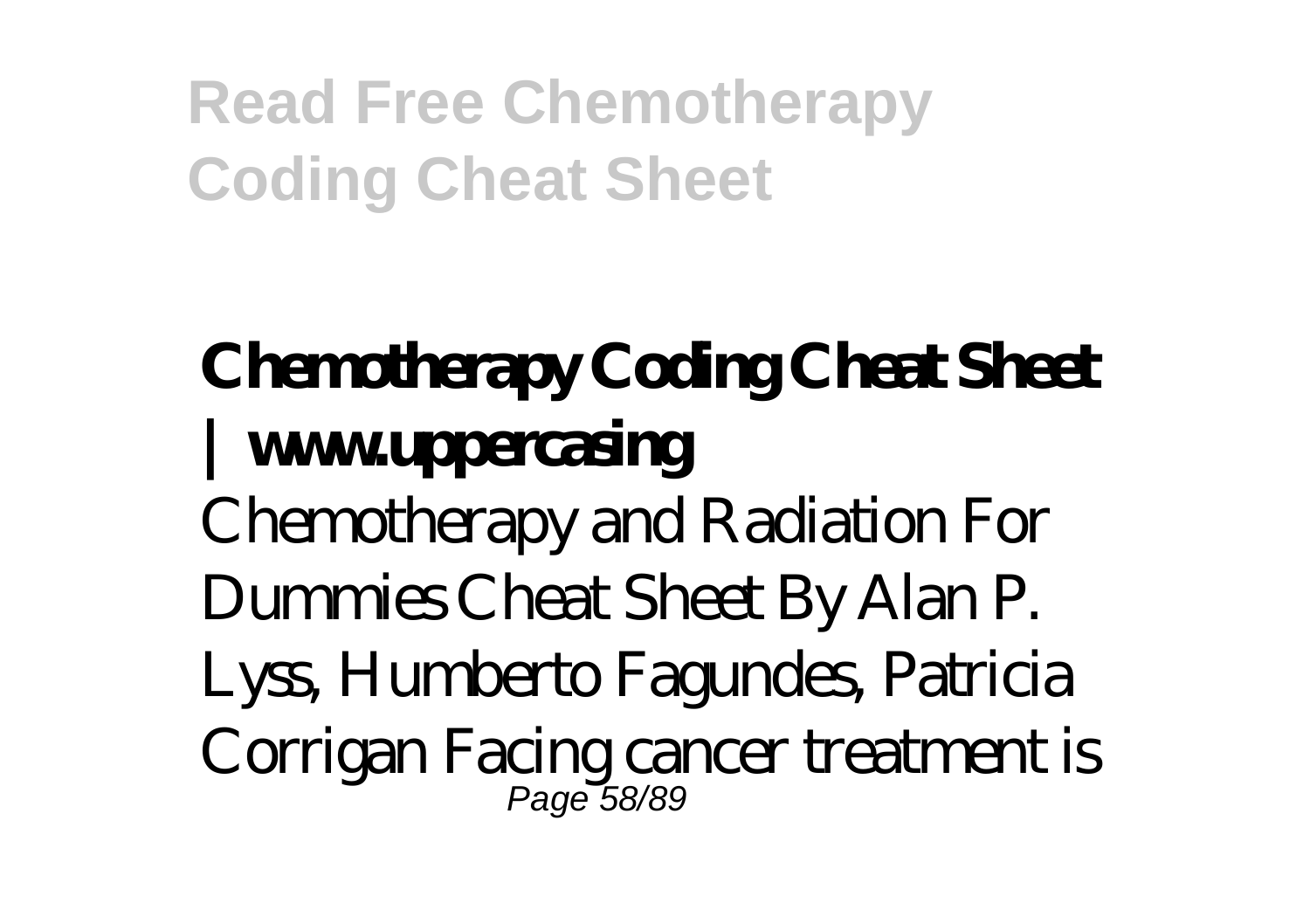unnerving so during your chemotherapy or radiation build a team of people that can support and help you and take care of yourself to ease the stress.

#### **Chemotherapy and Radiation For** Page 59/89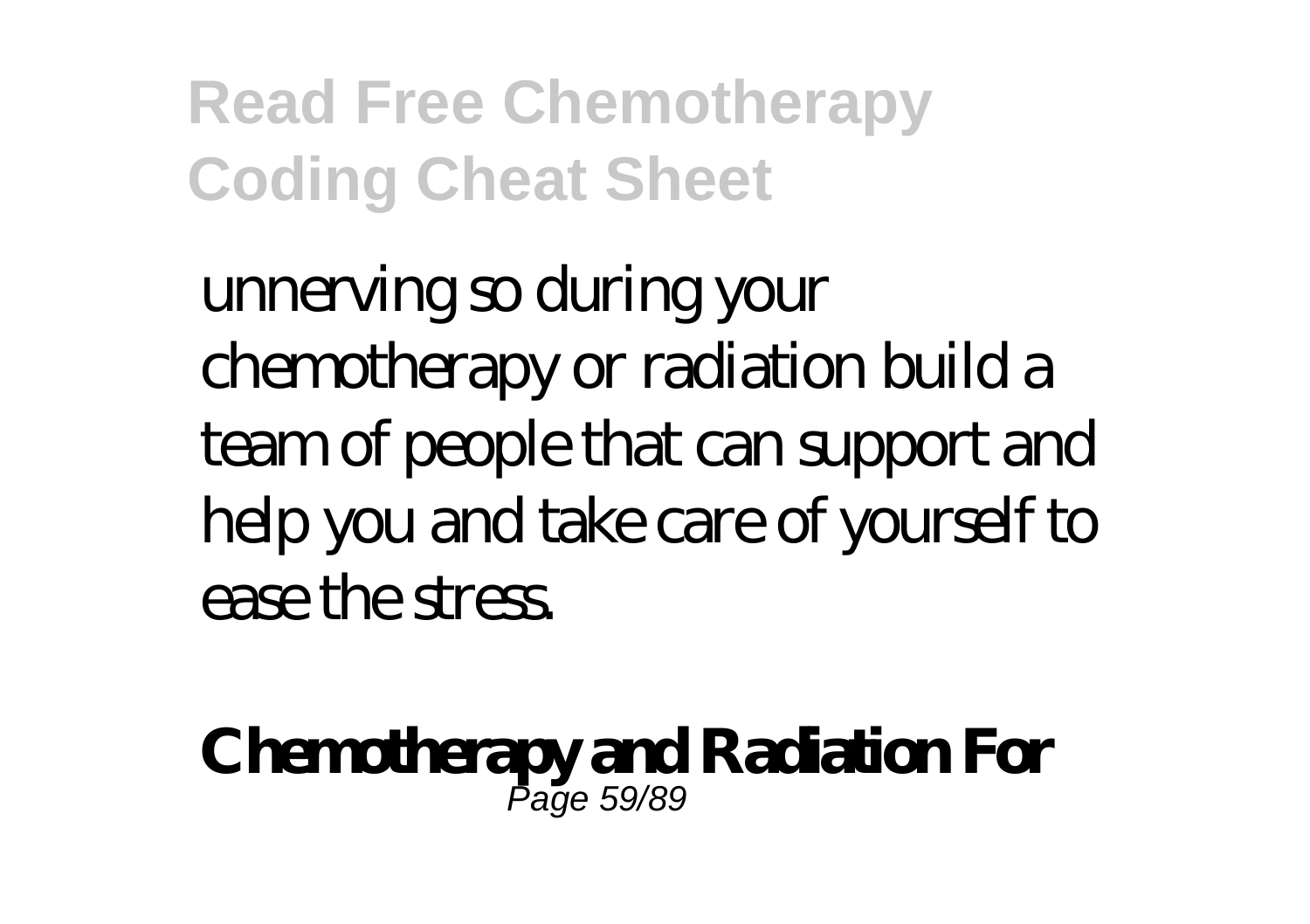## **Dummies Cheat Sheet**

• 96422-Chemotherapy administration, intra-arterial; infusion technique, up to one hour 19 infusion technique, up to one hour • 96423-Chemotherapy administration, intra-arterial; Page 60/89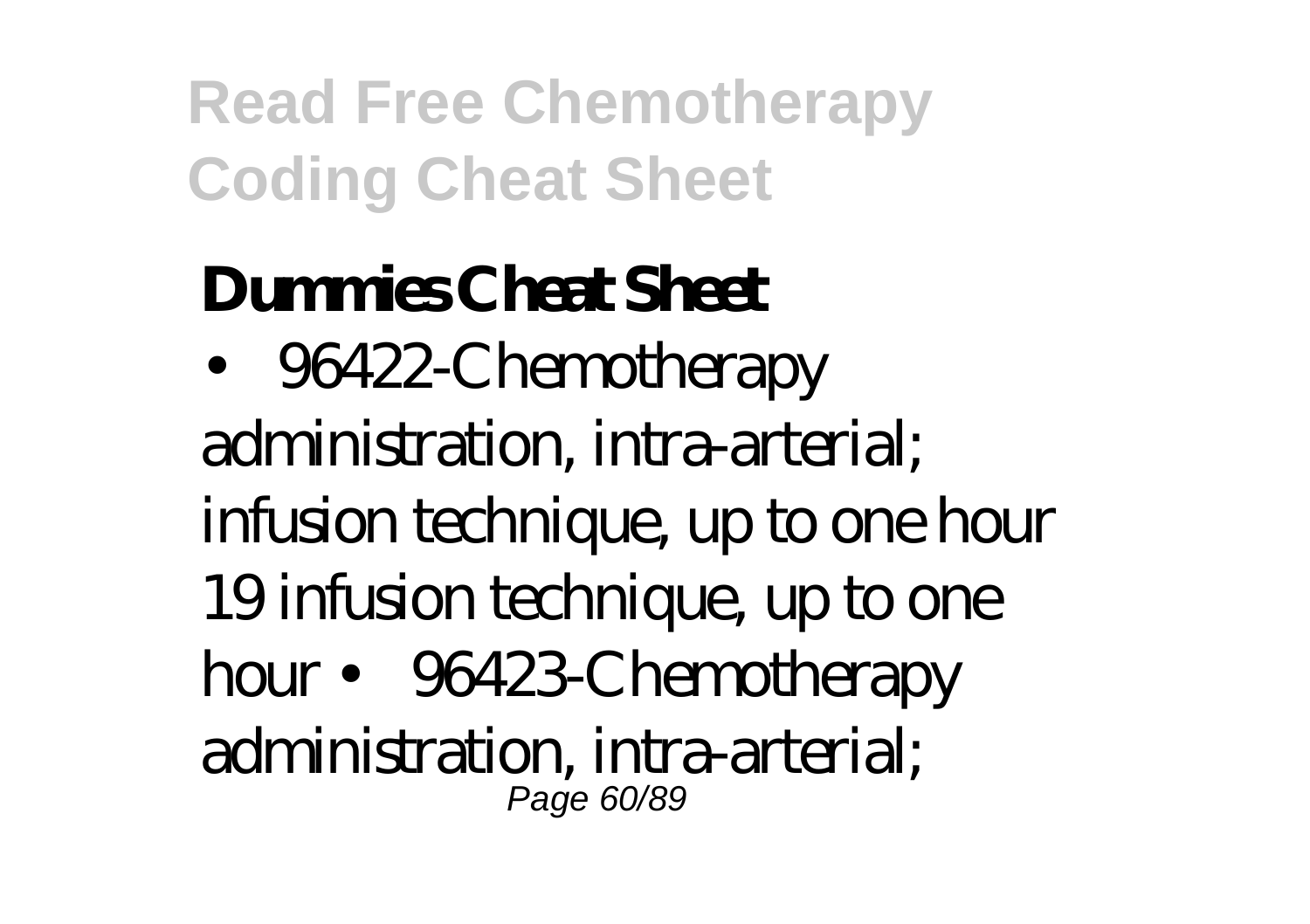infusion technique, each additional hour • 96420-Chemotherapy administration, intra-arterial; push technique CPT ® Codes continued Chemotherapy cont. IV Push

#### **Correct Coding for Infusions and** Page 61/89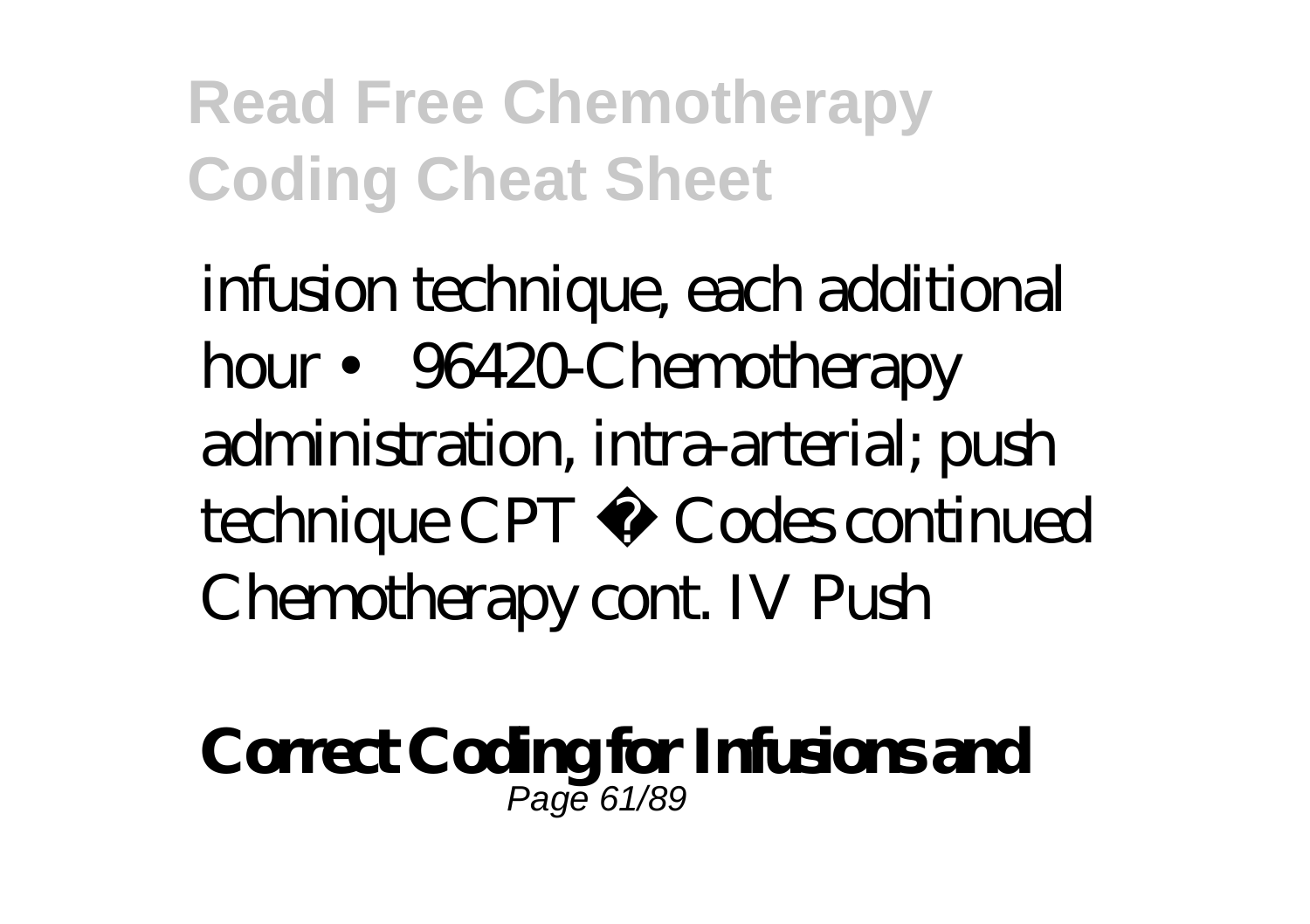# **Injections**

Download Free Chemotherapy Coding Cheat Sheet Chemotherapy Coding Cheat Sheet AvaxHome is a pretty simple site that provides access to tons of free eBooks online under different categories. It is Page 62/89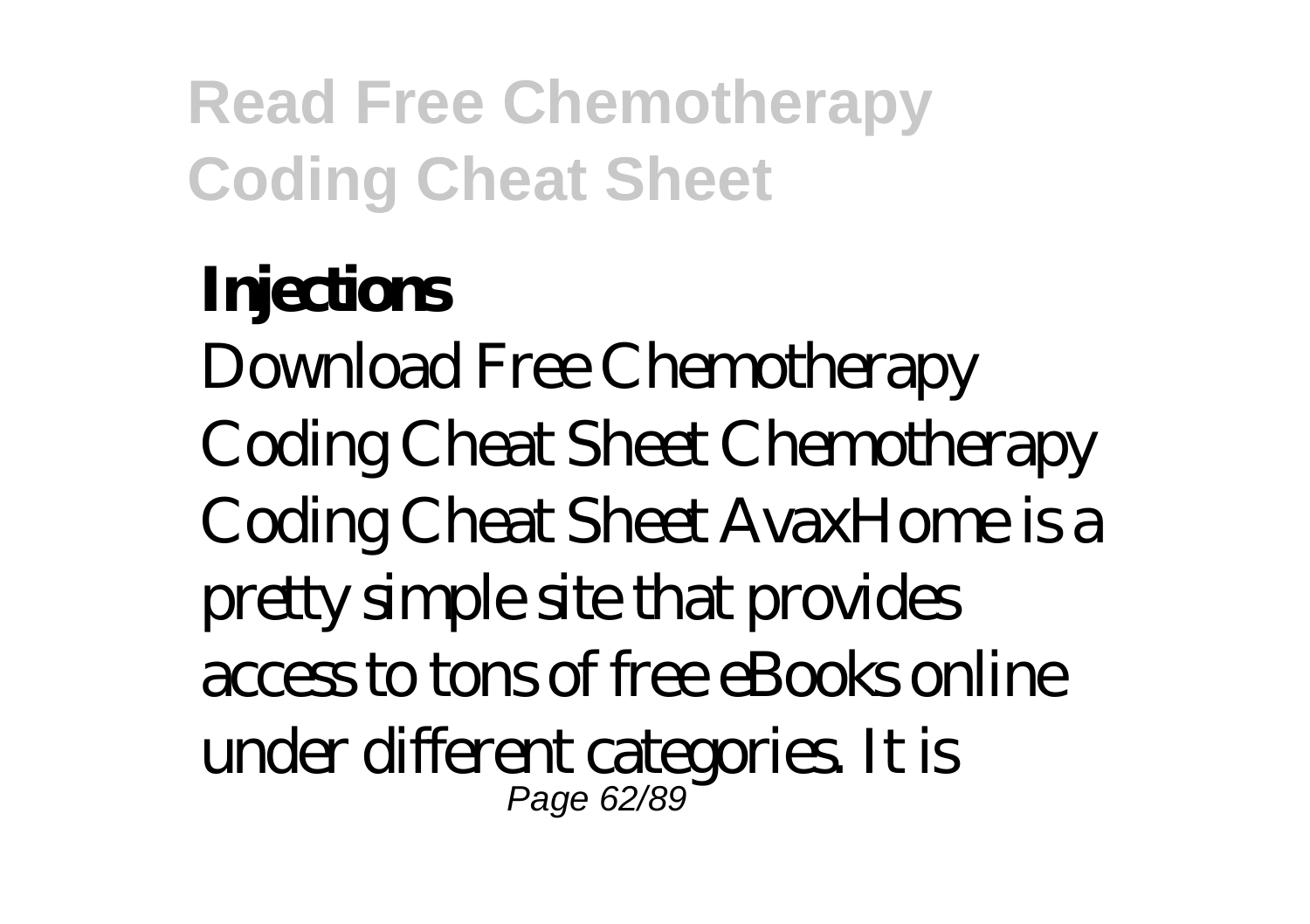believed to be one of the major nontorrent file sharing sites that features an eBooks&eLearning section among many other categories.

### **Chemotherapy Coding Cheat Sheet - backpacker.net.br** Page 63/89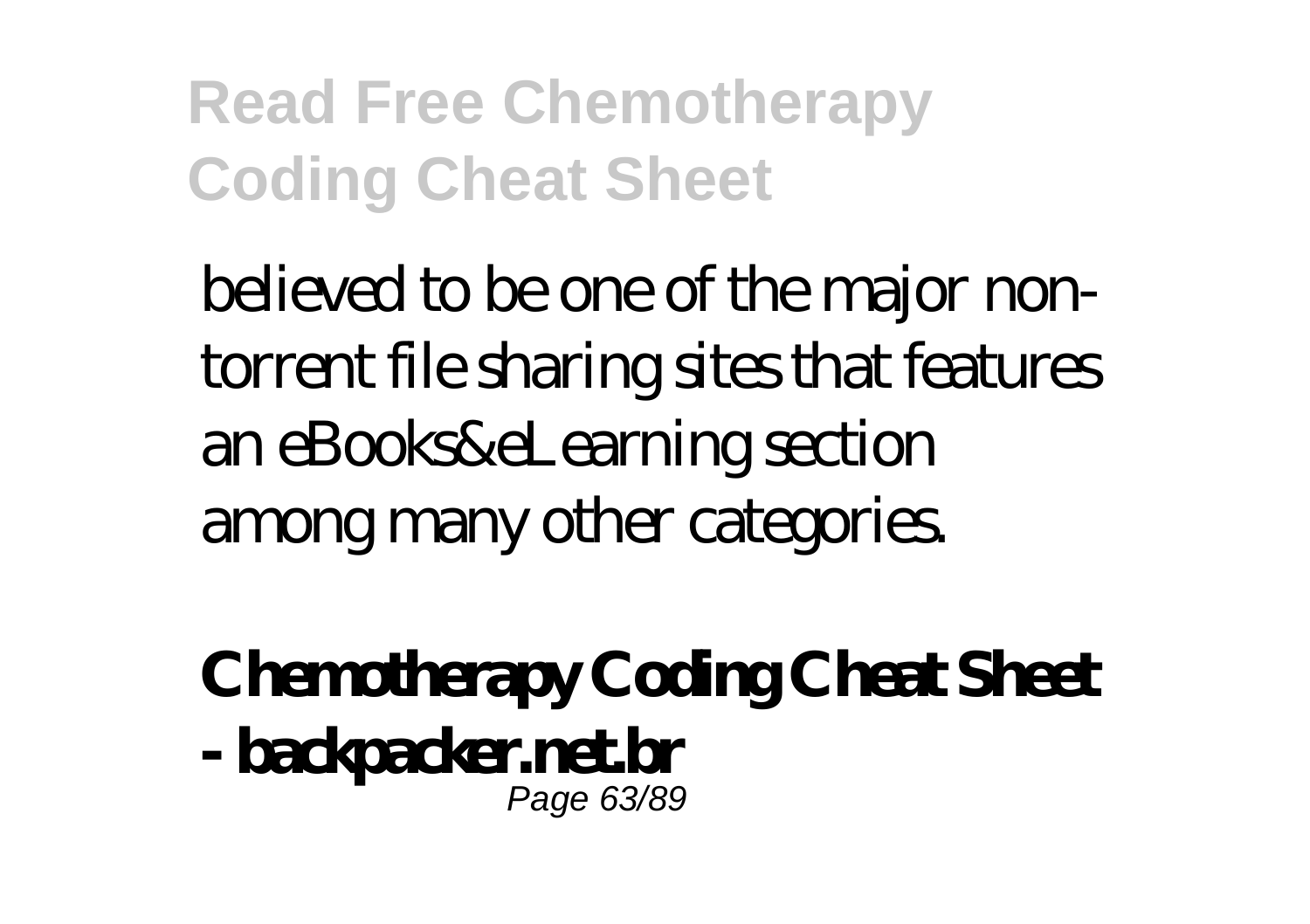$96413$  – Initial infusion of  $chemotheray - 1st hour 96422$  $-$  Initial intra arterial infusion of chemotherapy – 1st hour 96409 – Intravenous push (IVP) of chemotherapy – single/initial drug 96365 –Initial Page 64/89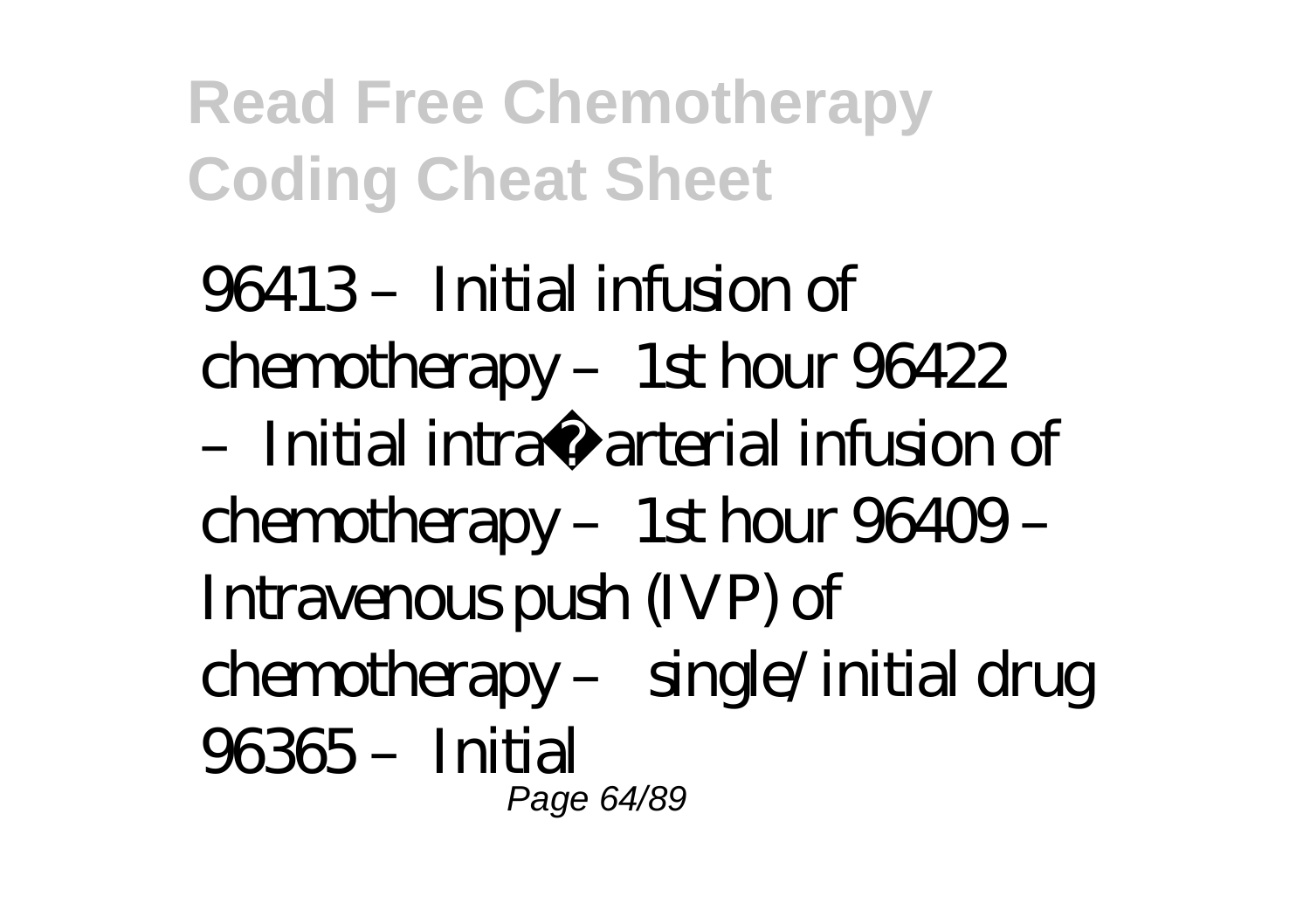therapeutic/diagnostic/prophylactic  $\text{inf}_1$  sion –  $1$ st hour

## **Injection and Infusion Coding - MemberClicks**

Chemotherapy administration codes apply to parenteral administration of Page 65/89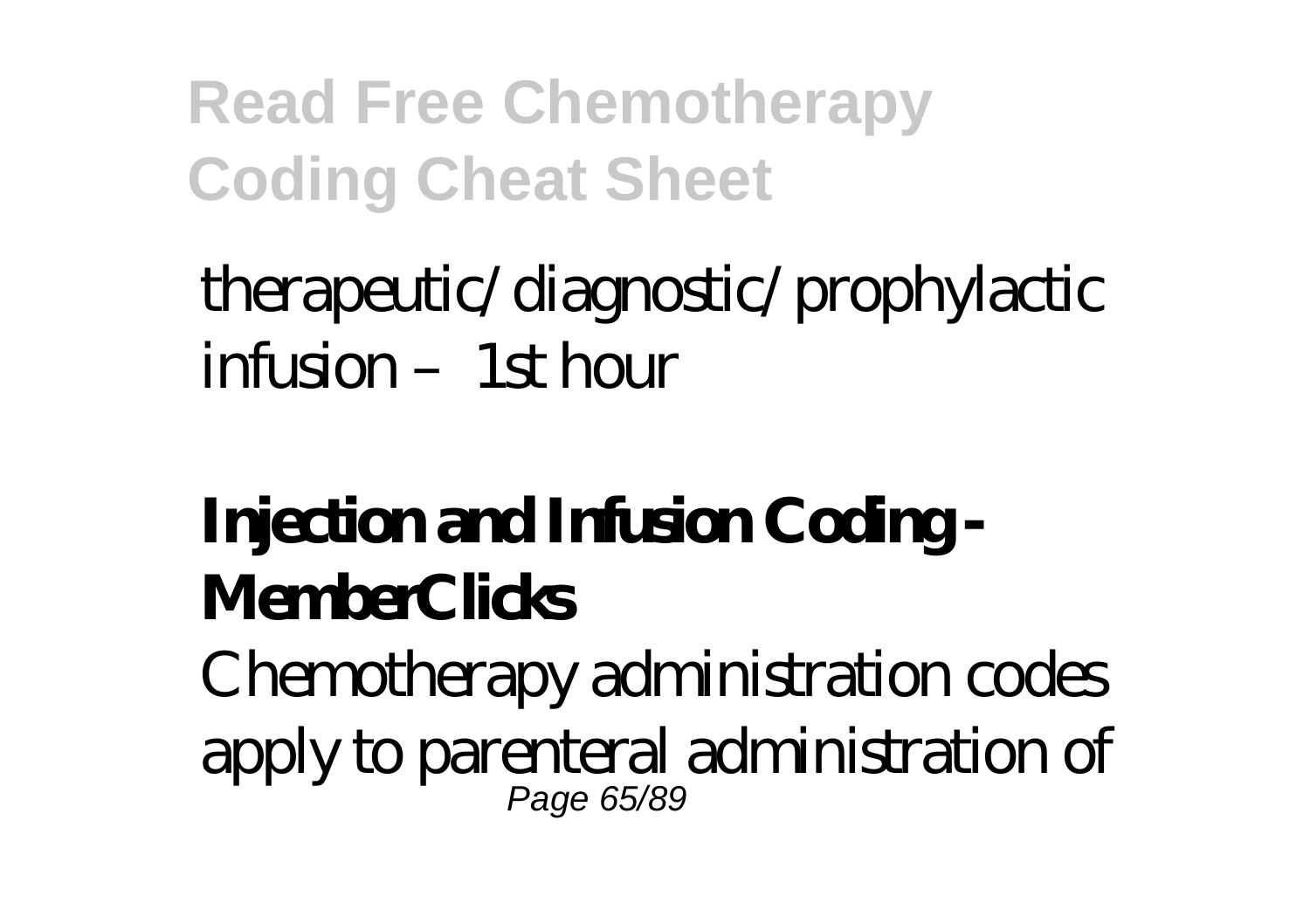non-radionuclide anti-neoplastic drugs; and also to anti-neoplastic agents provided for treatment of noncancer diagnoses (e.g., cyclophosphamide for auto-immune conditions) or to substances such as some specific monoclonal antibody Page 66/89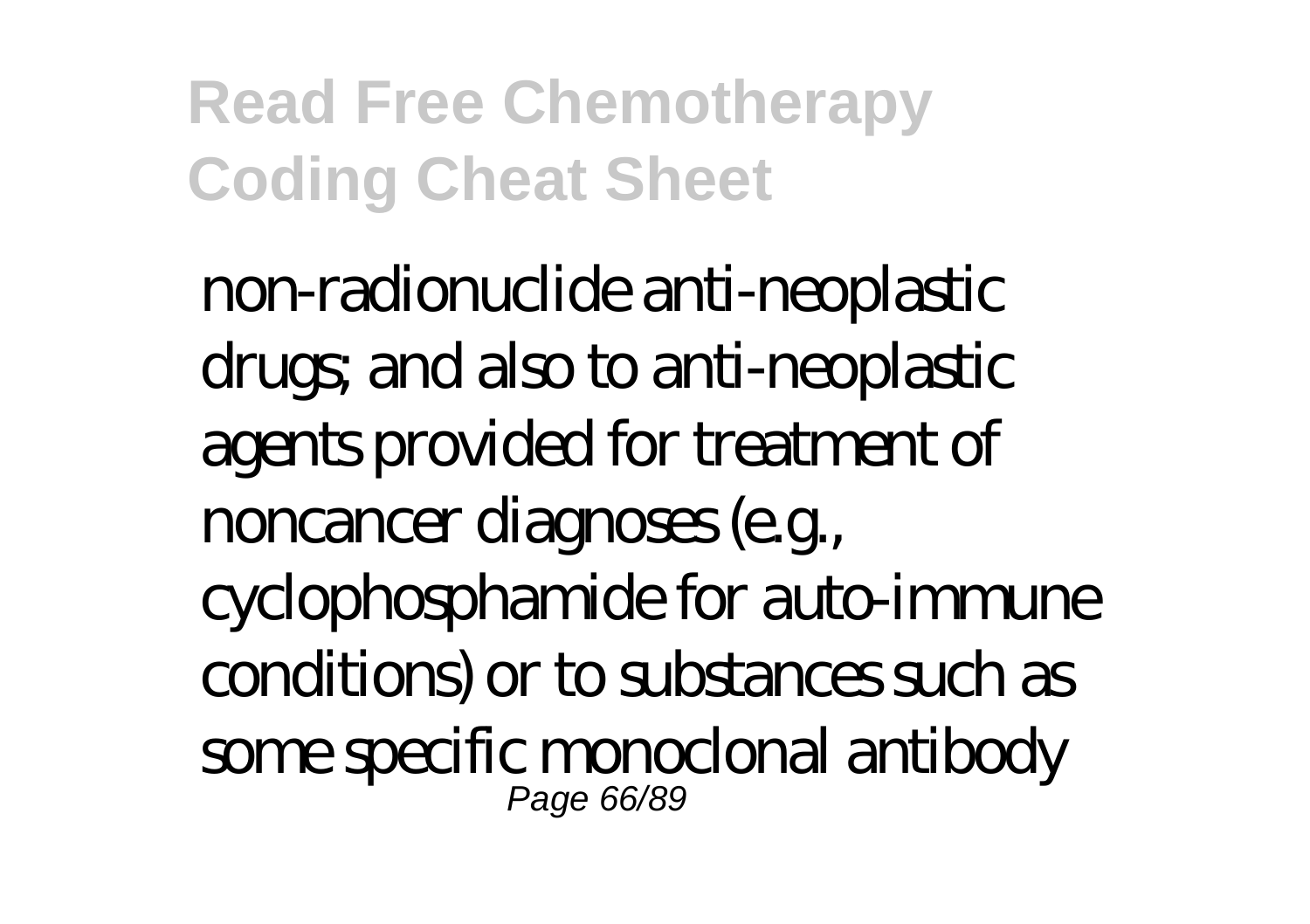## agents, and certain biologic response modifiers.

### **Chemotherapy Administration Billing - JE Part A - Noridian** Pharmacology Cheat Sheets. WARNING: These cheat sheets Page 67/89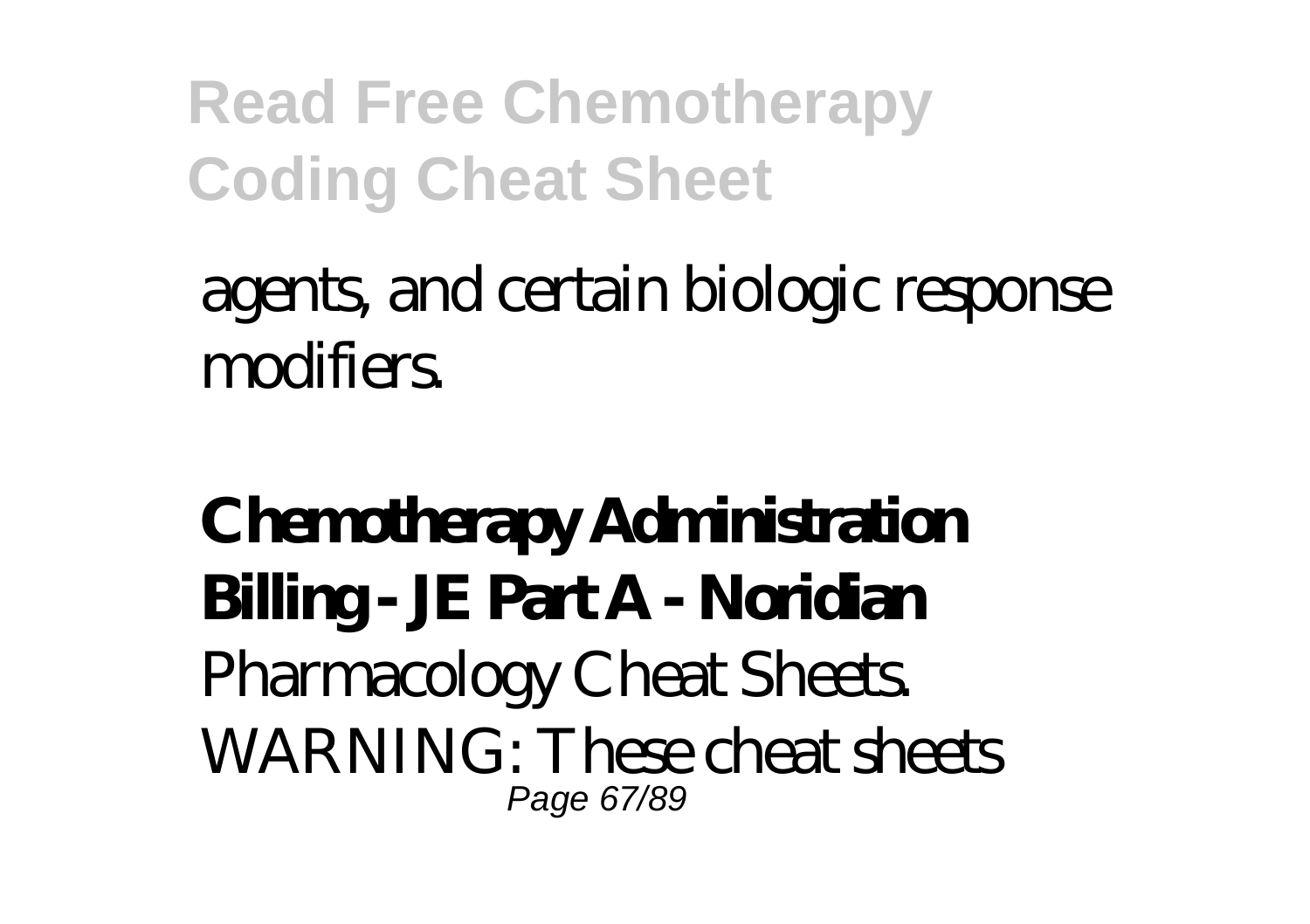may provide general information about health and related subjects. The information and other content provided here, or in any linked materials, are not intended and should not be construed as medical advice, nor is the information a Page 68/89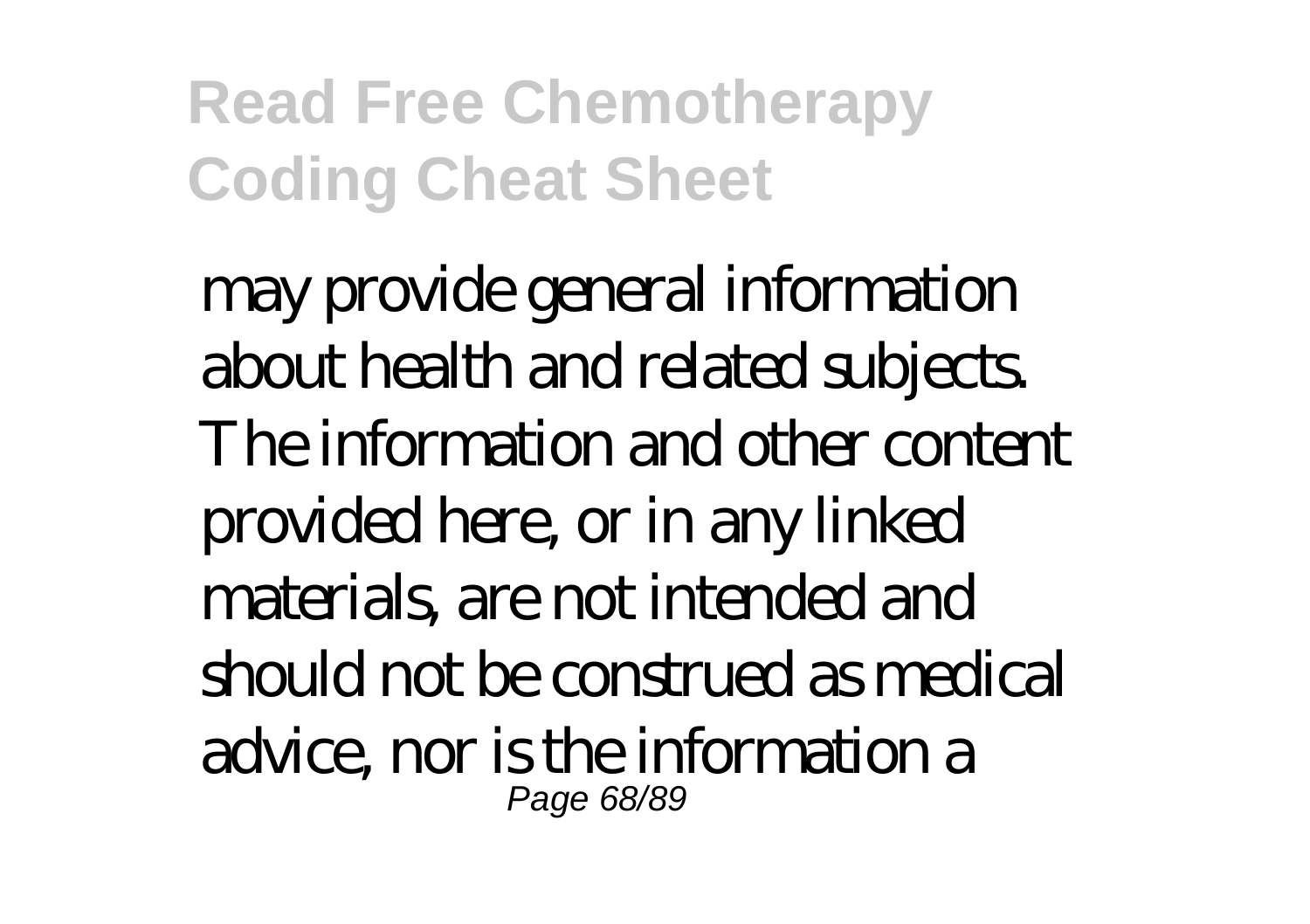# substitute for professional medical expertise or treatment.

### **41 Pharmacology Cheat Sheets - Cheatography.com Cheat...** Chemotherapy administration, subcutaneous or intramuscular; Page 69/89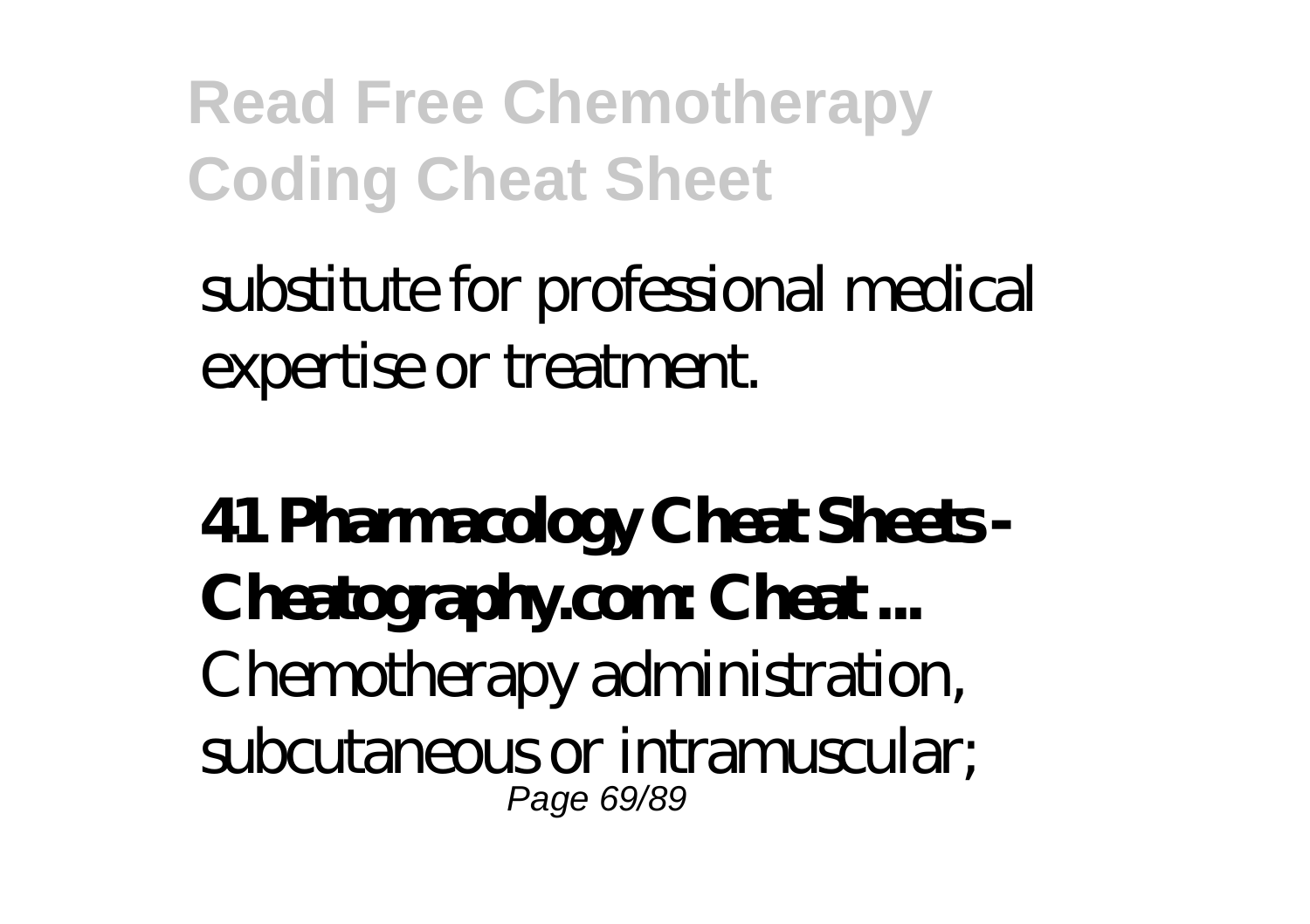hormonal anti-neoplastic: 96409: Chemotherapy administration; intravenous, push technique, single or initial substance/drug +96411: Chemotherapy administration; intravenous, push technique, each additional substance/drug (List Page 70/89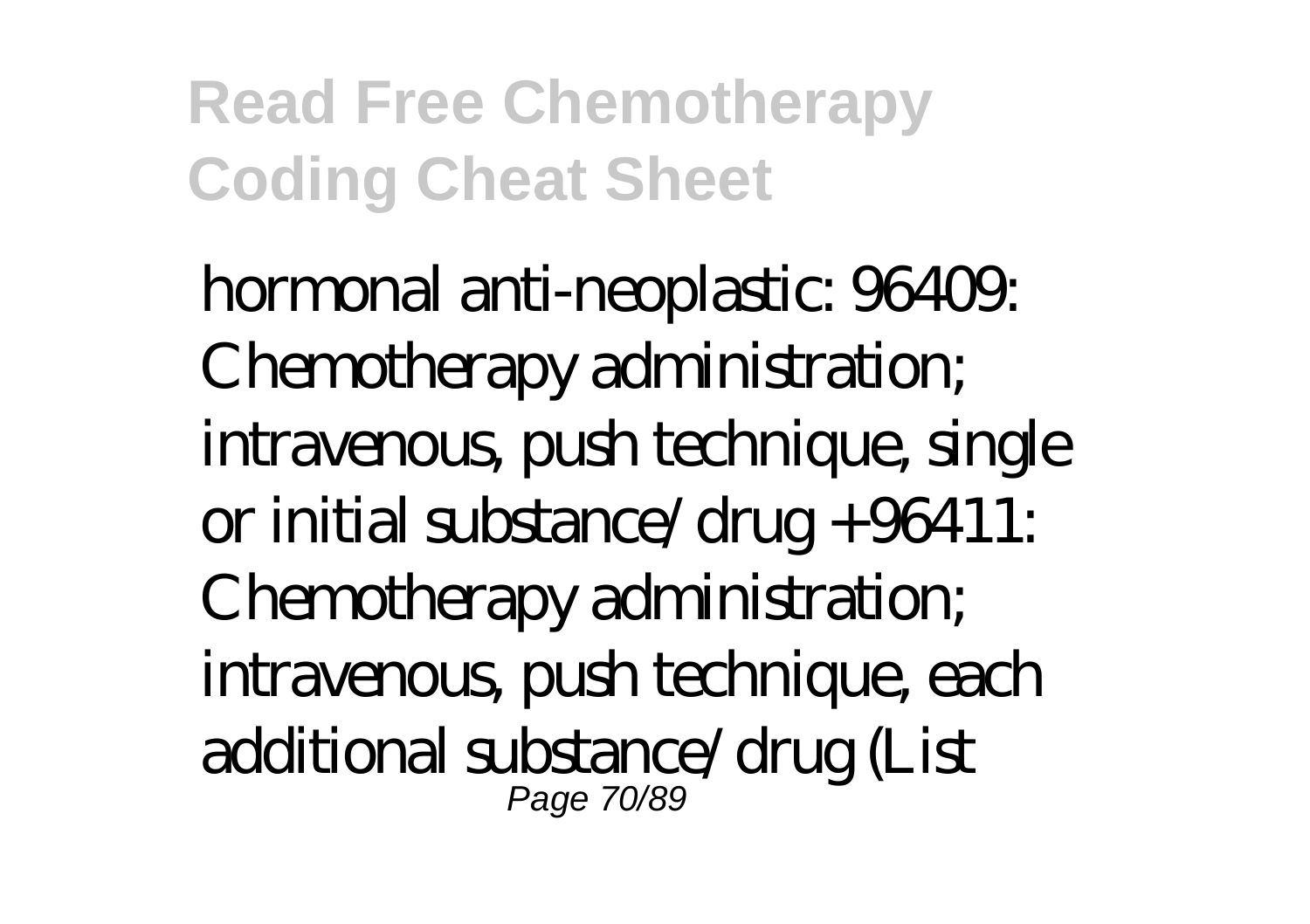# separately in addition to code for primary procedure)

# **Infuse Yourself with Coding Knowledge - AAPC Knowledge Center**

Chemotherapy, administered under Page 71/89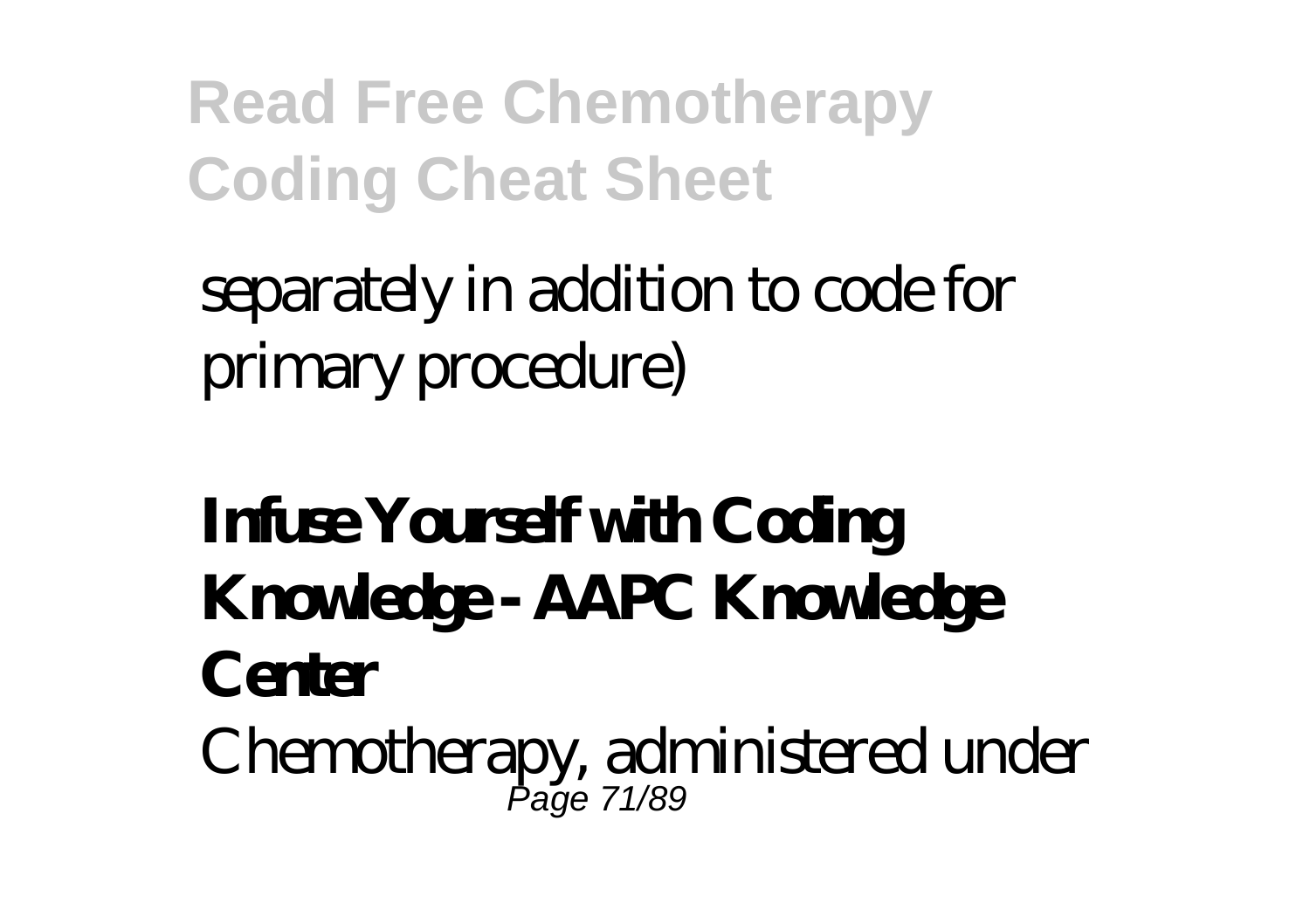the direction of a medical oncologist with assistance from angels otherwise known as chemo nurses, covers a wide range of drug regimens that all produce side effects. Most people undergoing chemotherapy do have to alter some Page 72/89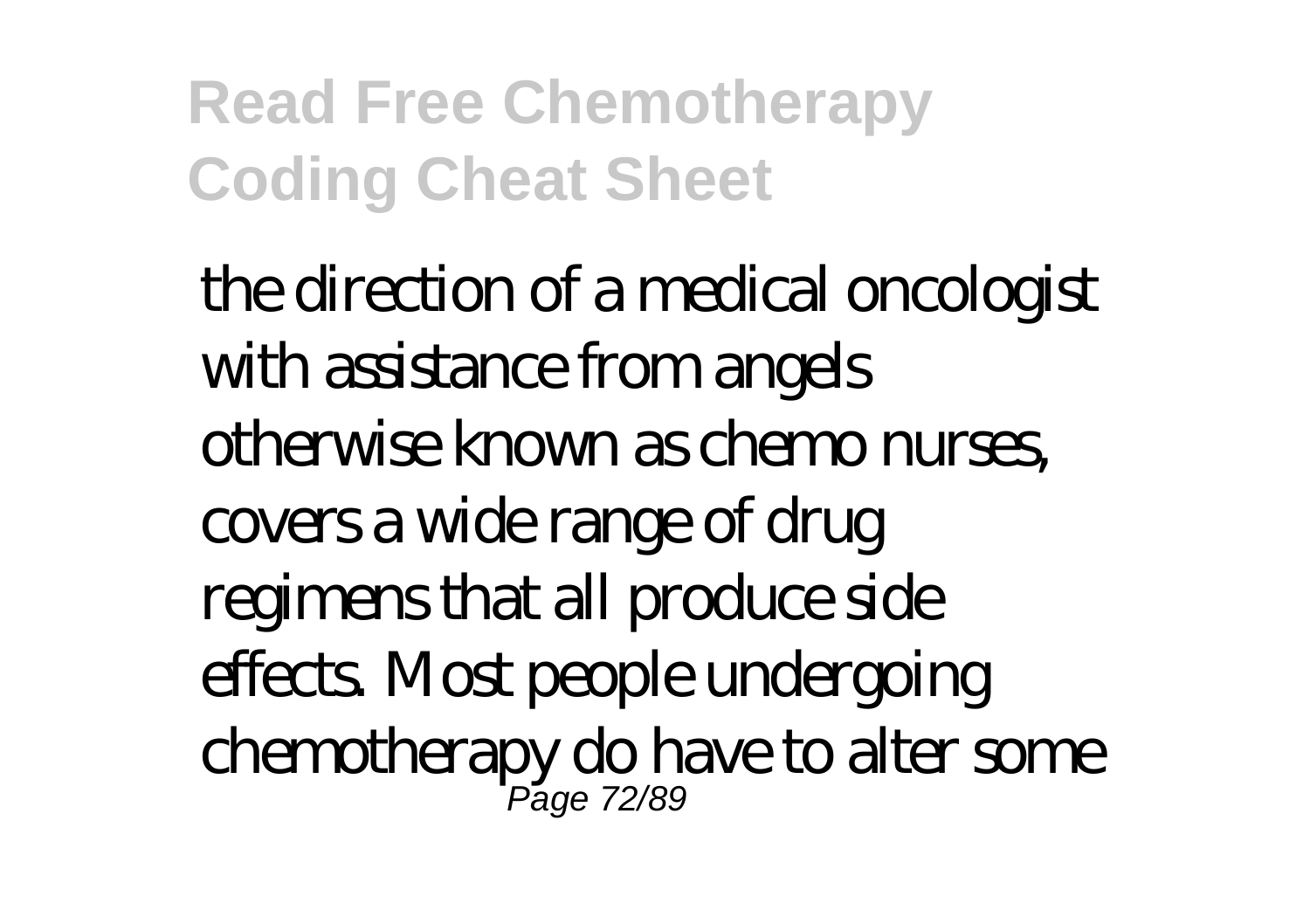aspects of their lives to accommodate the treatments and the side effects, though many people continue […]

# **Covering the Chemotherapy Basics - dummies**

Page 73/89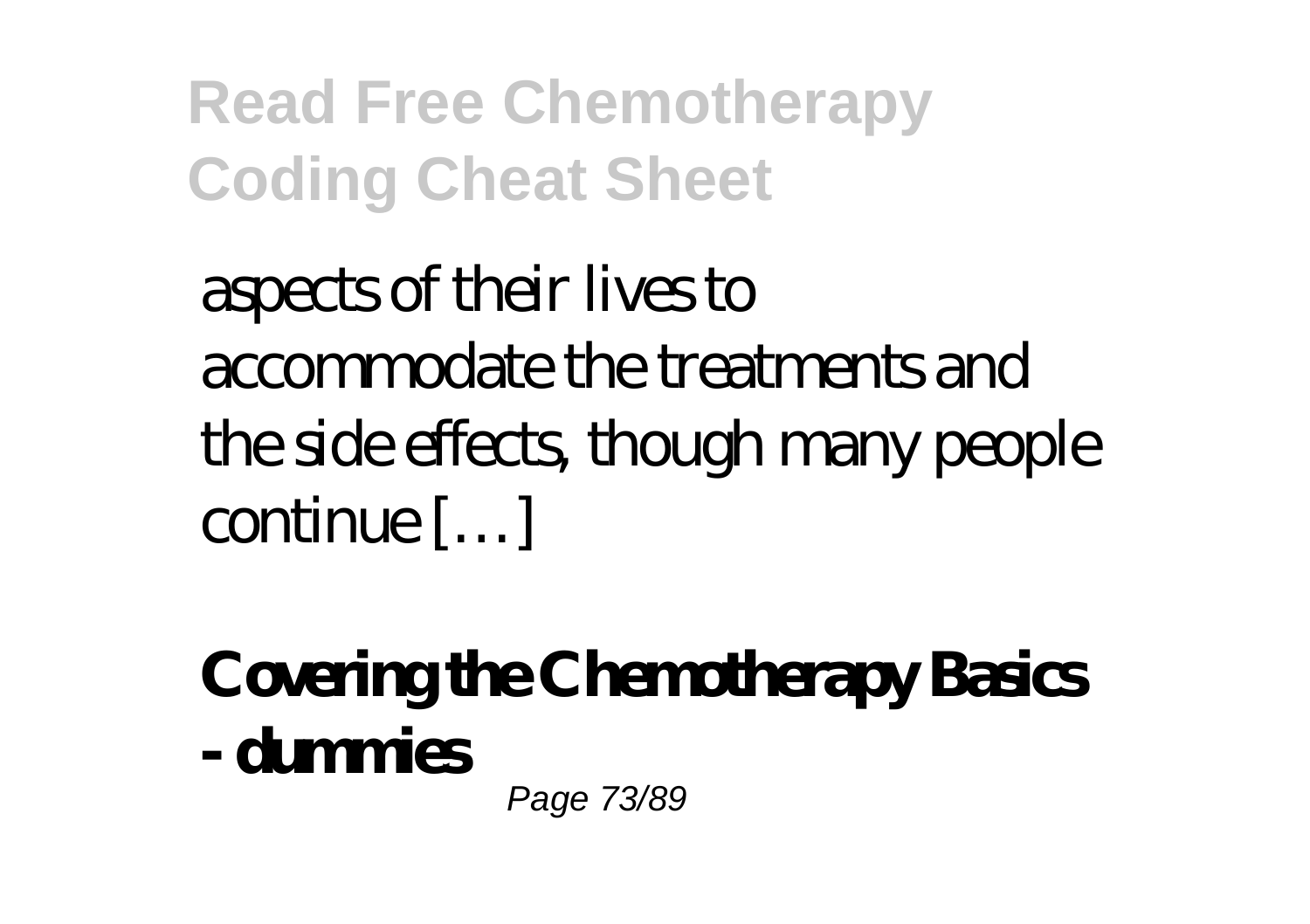Chemotherapy and Radiation For Dummies Cheat Sheet The Coding Resource is an essential coding reference for all radiation oncology practices. The 2020 edition of the ASTRO Coding Resource includes information on updated CPT codes Page 74/89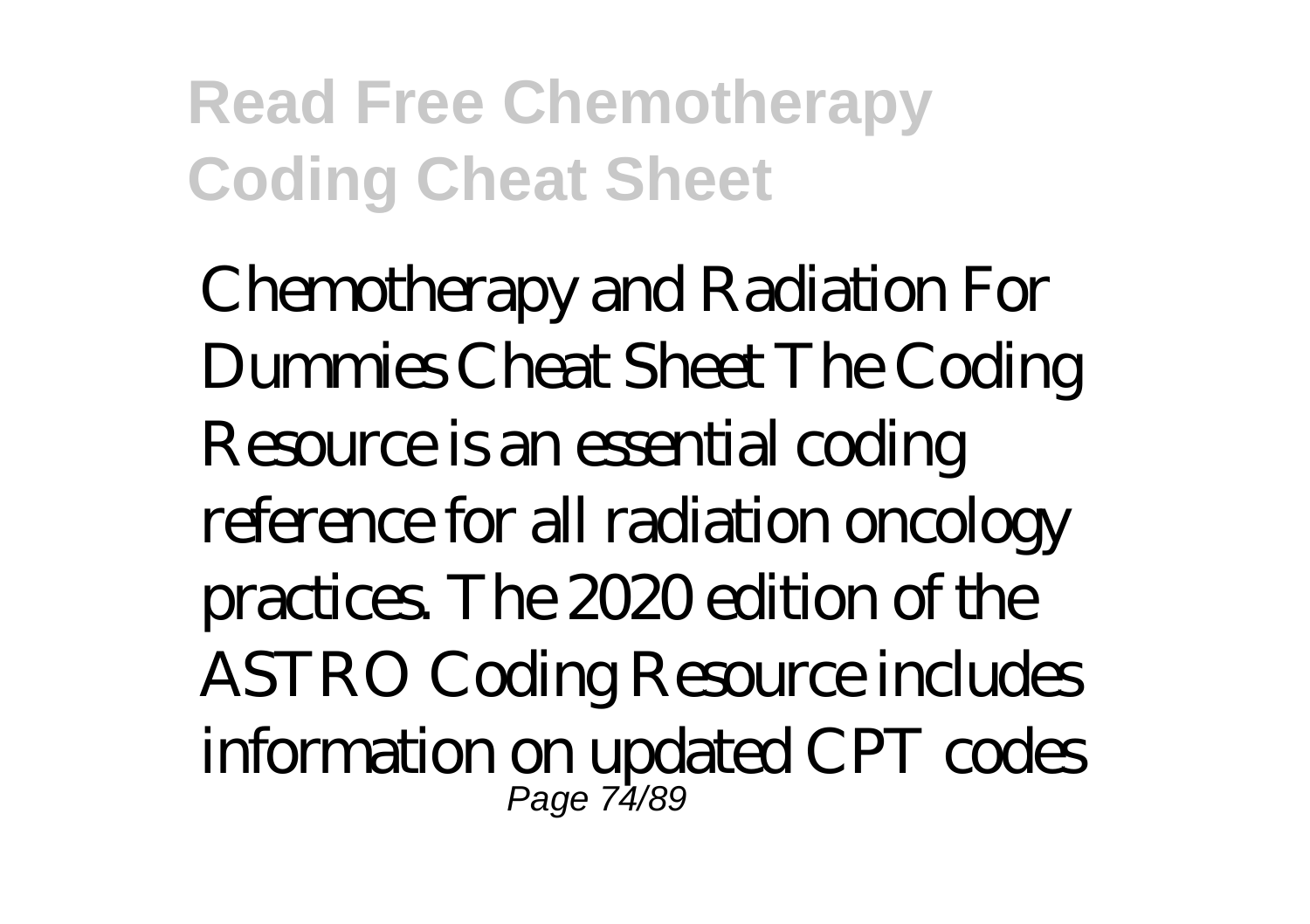that went into effect January 1, 2020. If you attend the ASTRO Coding and Coverage Seminar, you receive both the print and

### **Oncology Coding Cheat Sheet electionsdev.calmatters.org** Page 75/89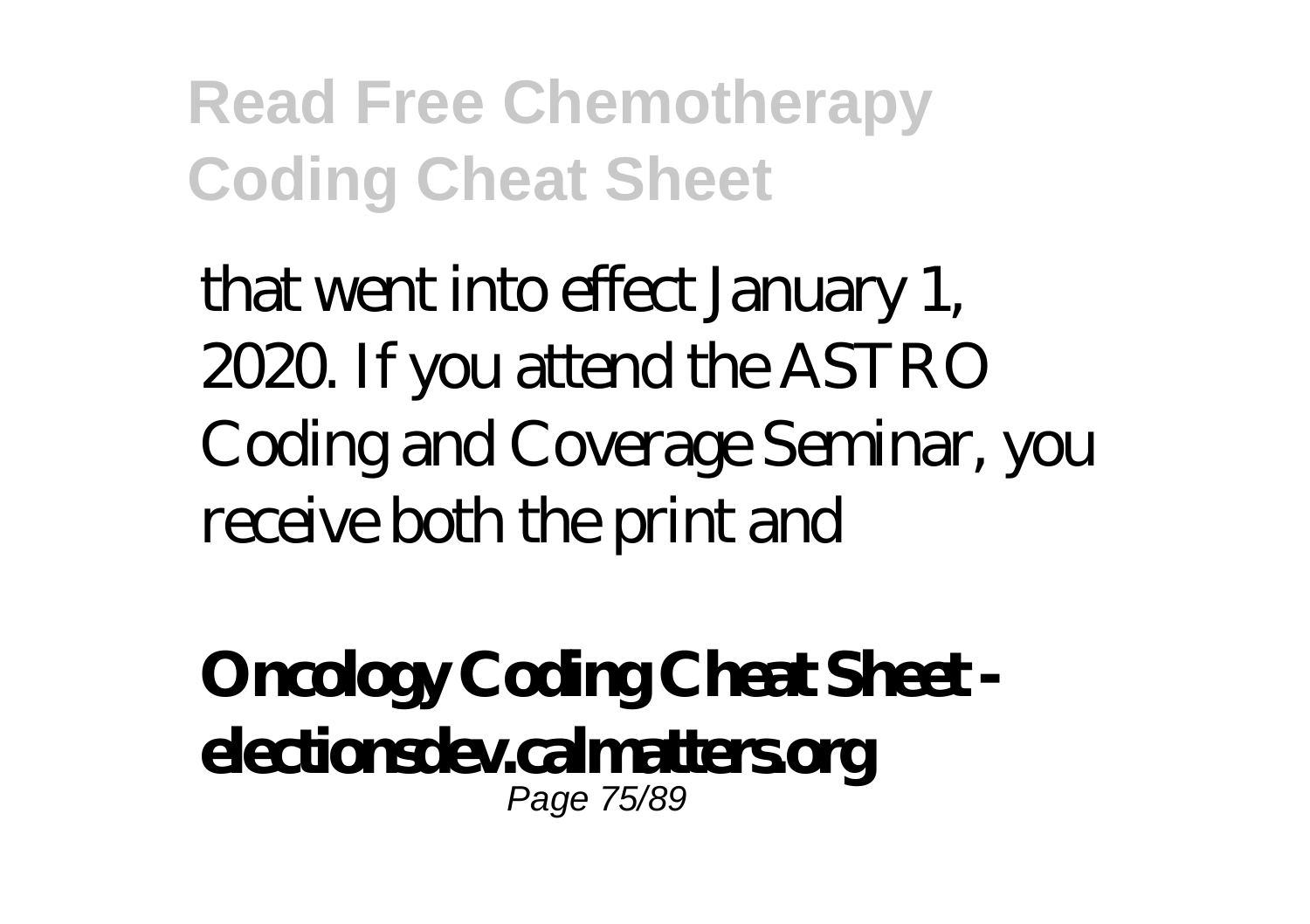ICD-10 Coding Help Sheet . 4 . CAD – (includes with or without CABG unless CAD is in the graft vessel) NOS/No Angina (Native Artery, Default – I25.10 . With Angina (Native Artery, Default – I25.11+ Note: Use additional Page 76/89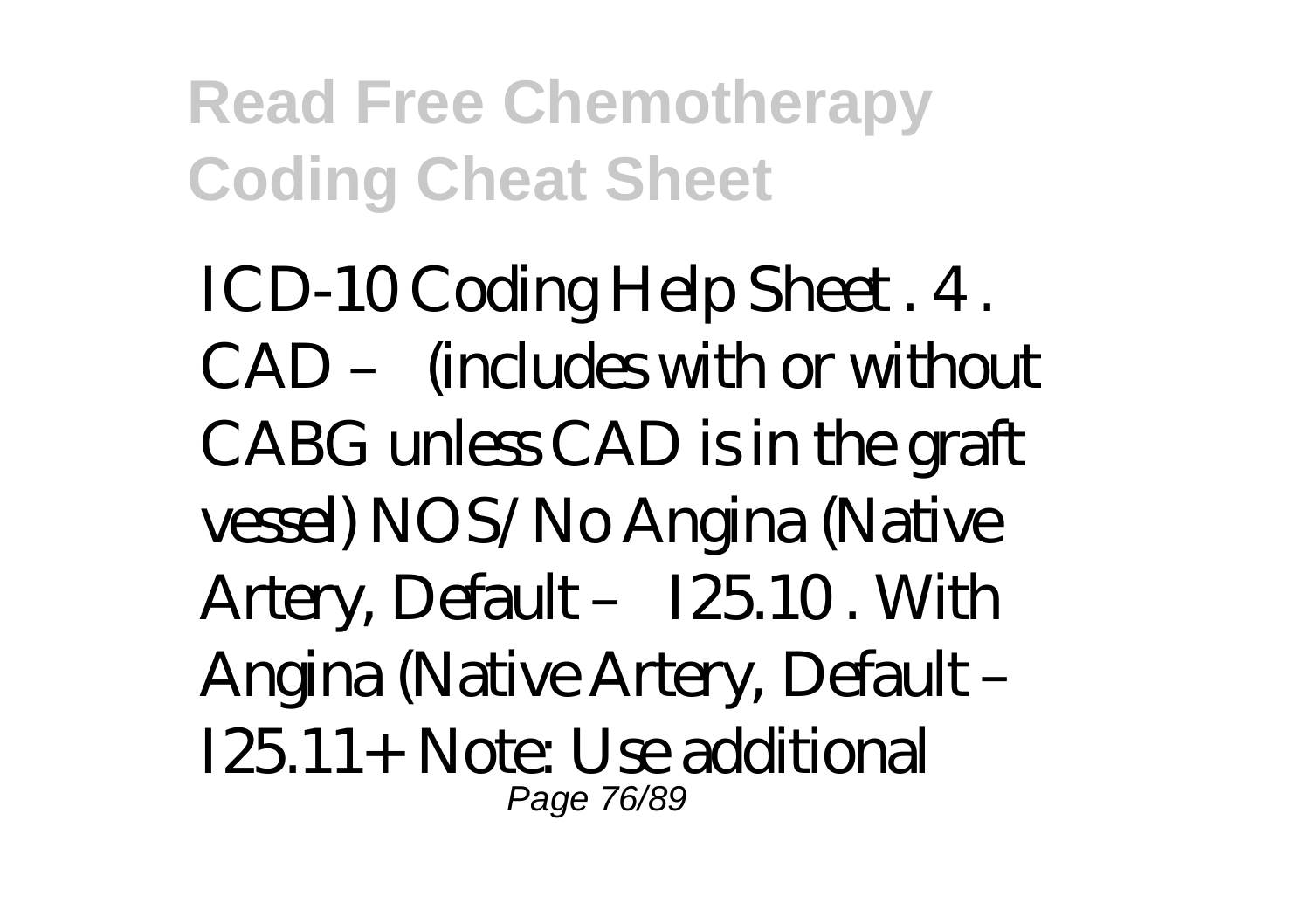"Tobacco" code . Cardiomegaly – I51.7 . Note: Do not code with  $I11 + or I13 + Carner - See$ Neoplasm . Cardiomyopathy

### **ICD-10 Coding Help Sheet** Chemotherapy, Other Highly Page 77/89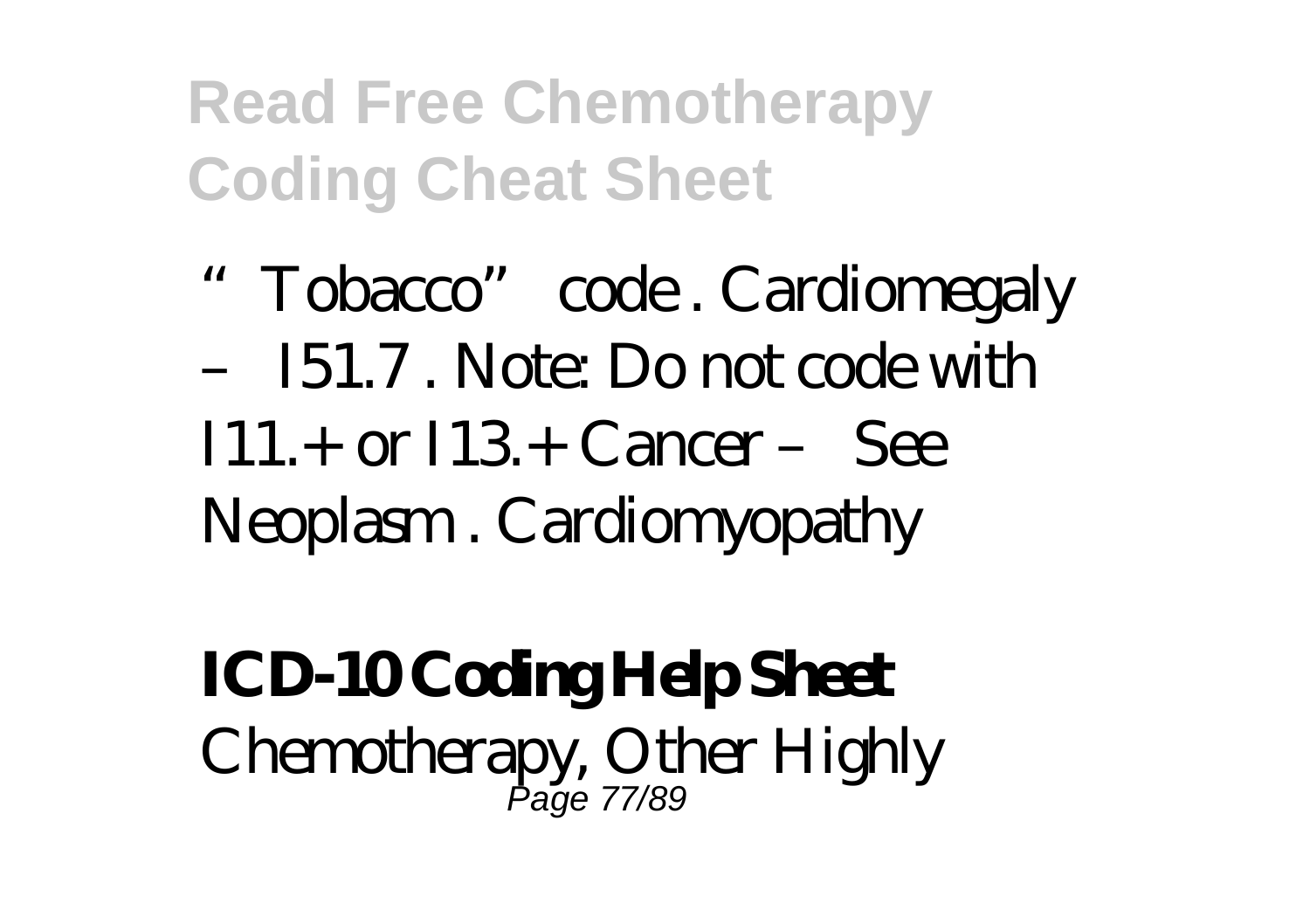Complex Drugs & Biological Agents. CHEMO' CPT®Codes 96401 ‐96549. •Highly Complex Drug/Biologic Agents • Anti neoplastic Chemotherapy (non radionuclide and treatment of noncancerous Page 78/89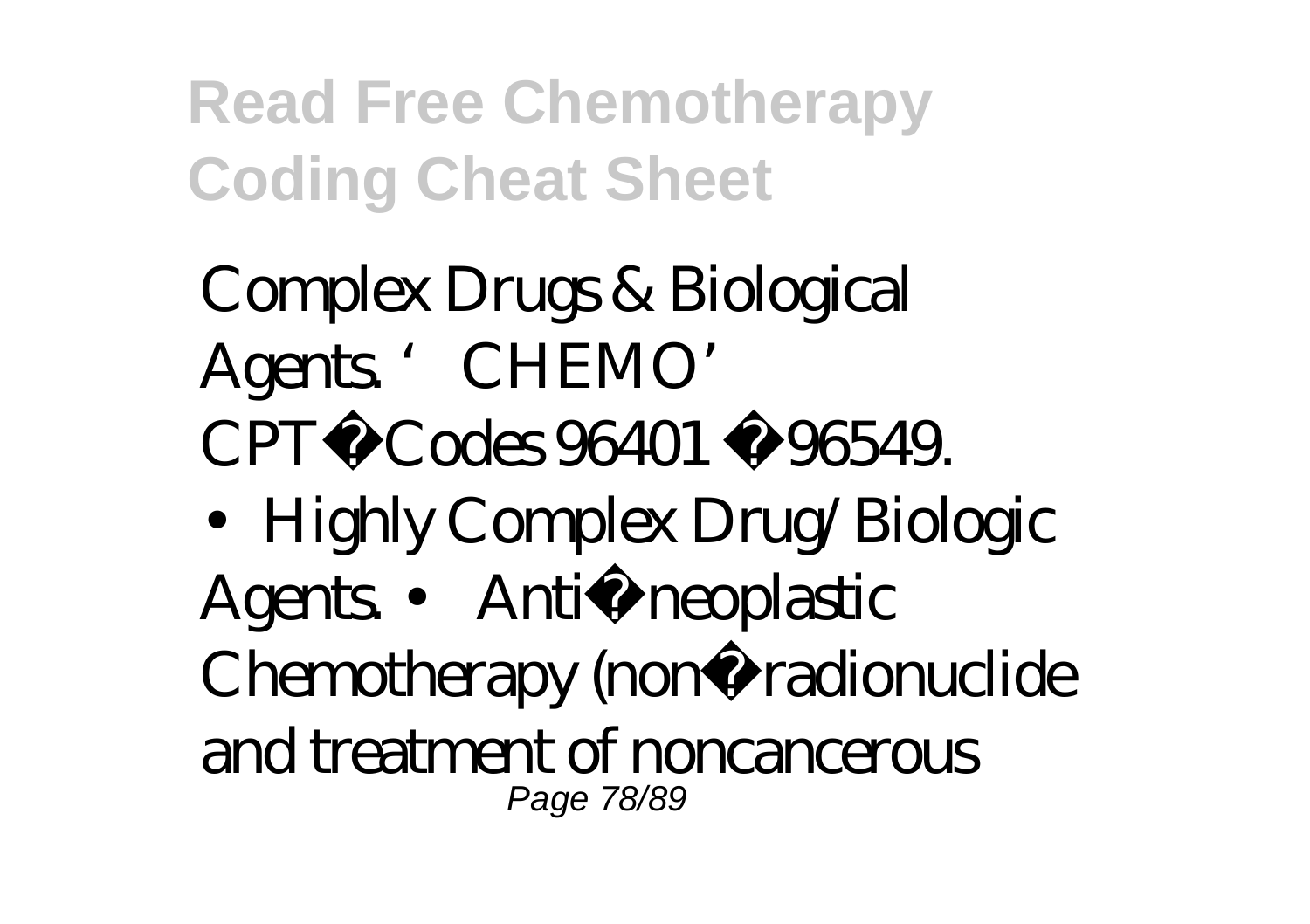diagnoses) • Biological Response Modifiers ("BRM") • Monoclonal Antibodies ("MCA") •Medication classification and administration risk can also justify code use.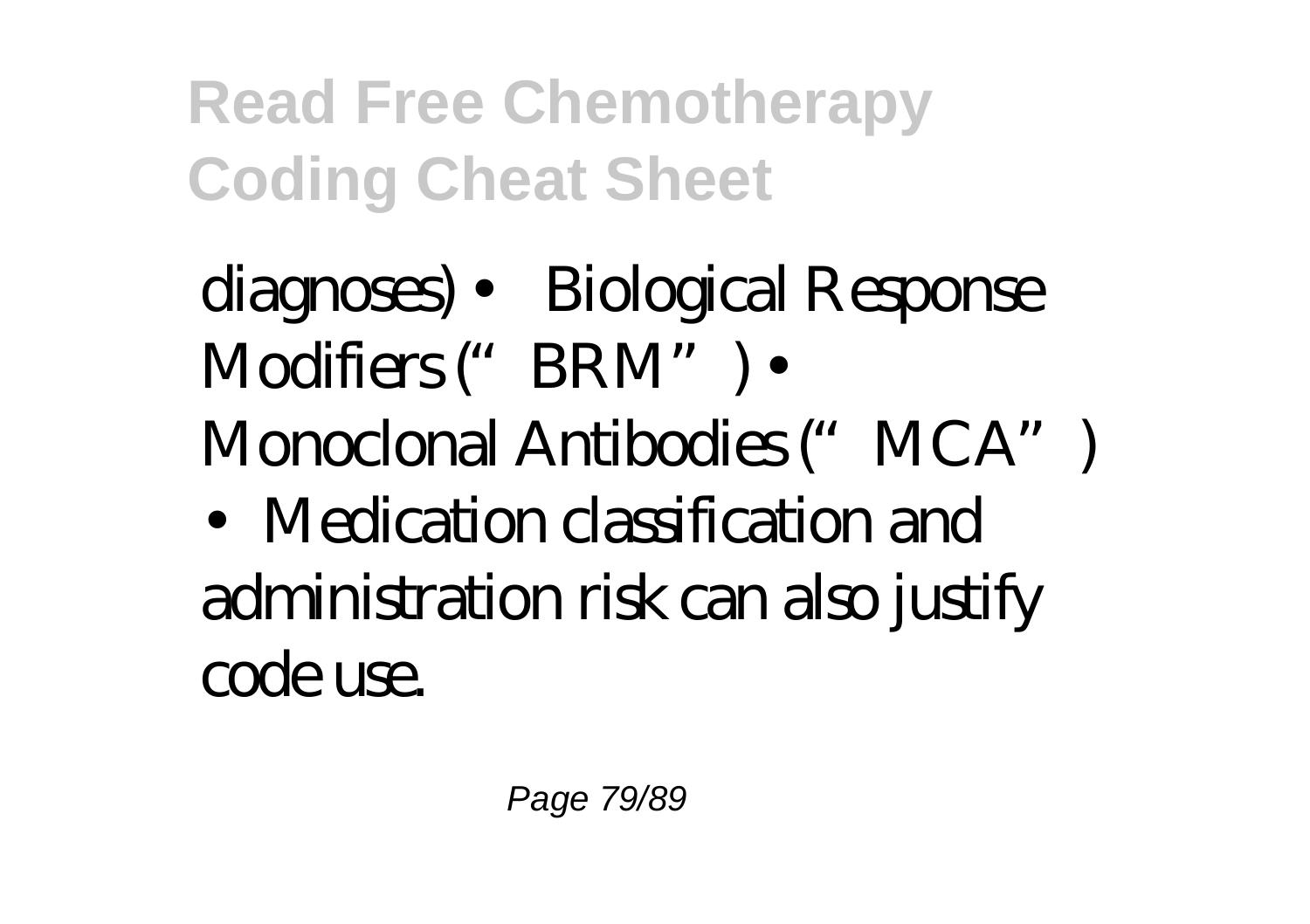# **405 Infusion Auditing - HCCA Official Site**

96415Chemotherapy

administration, intravenous infusion technique; each additional hour (list separately in addition to code for primary procedure)

Page 80/89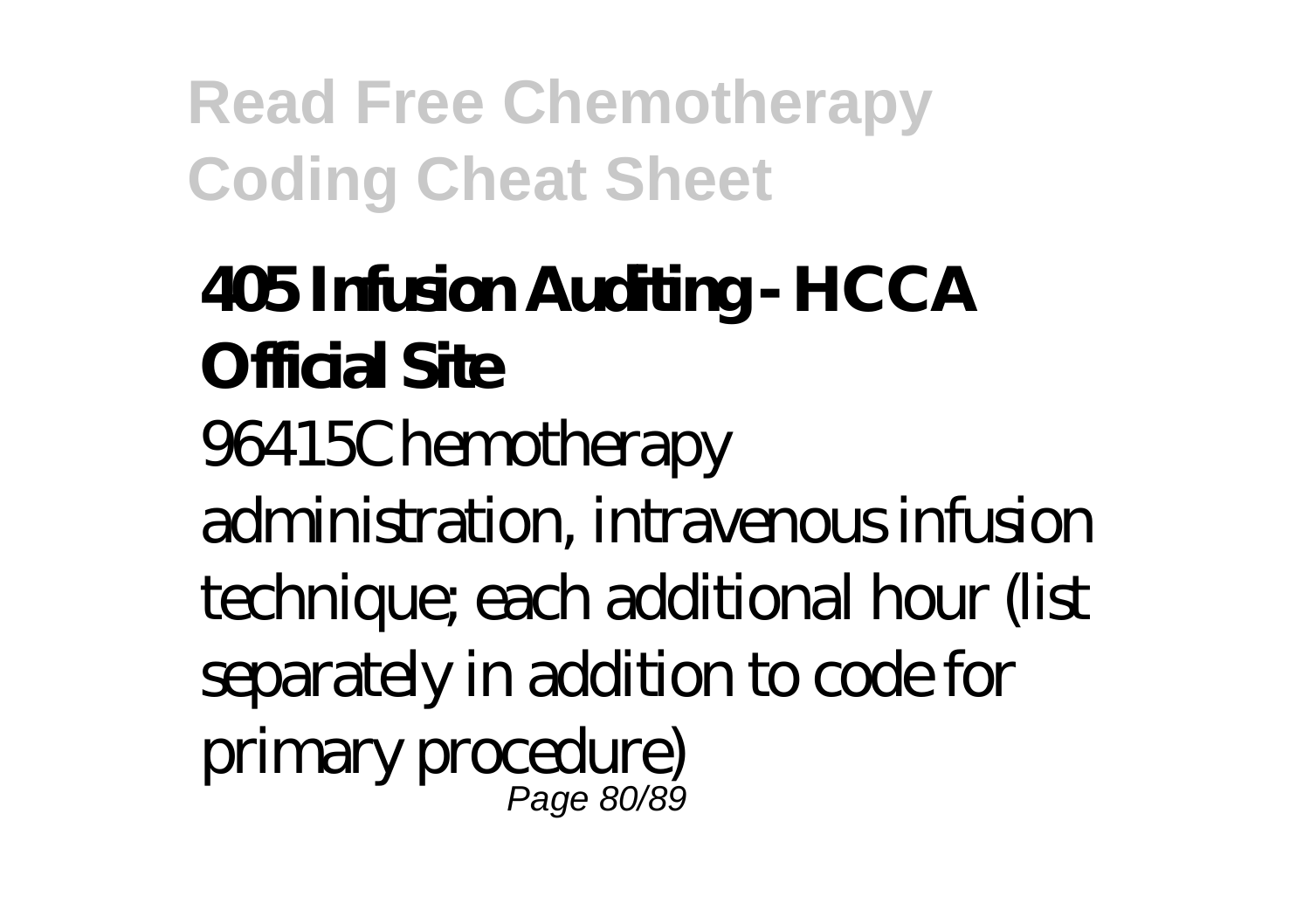96416Chemotherapy administration, intravenous infusion technique; initiation of prolonged chemo infusion (more than 8 hours), requiring use of a pump. 30.

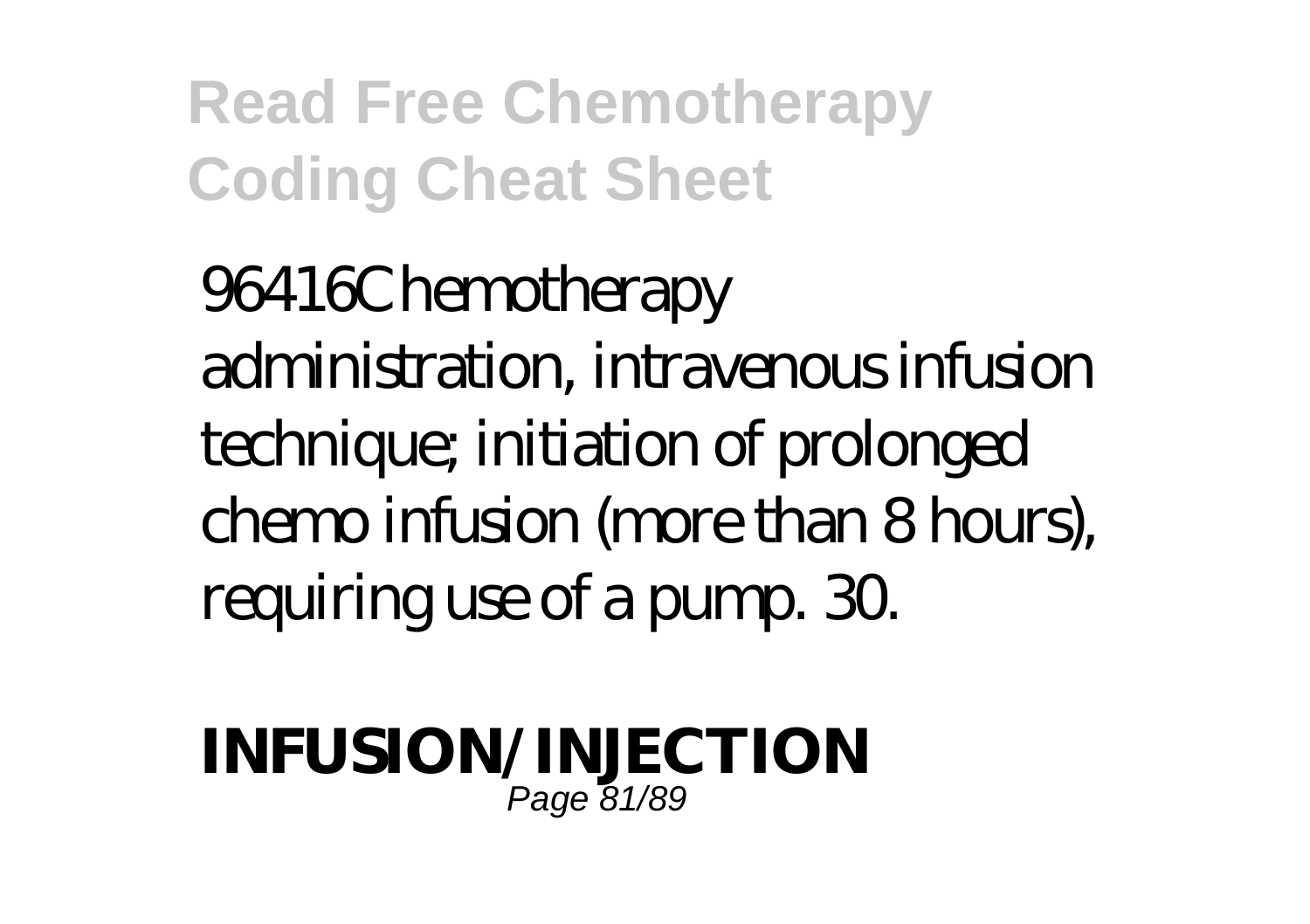### **CODING EDUCATION** Oncology Coding Cheat Sheet Having full knowledge of the oncology coding cheat sheet can greatly improve the billing and oncology coding methods used in a practice. But more importantly, the Page 82/89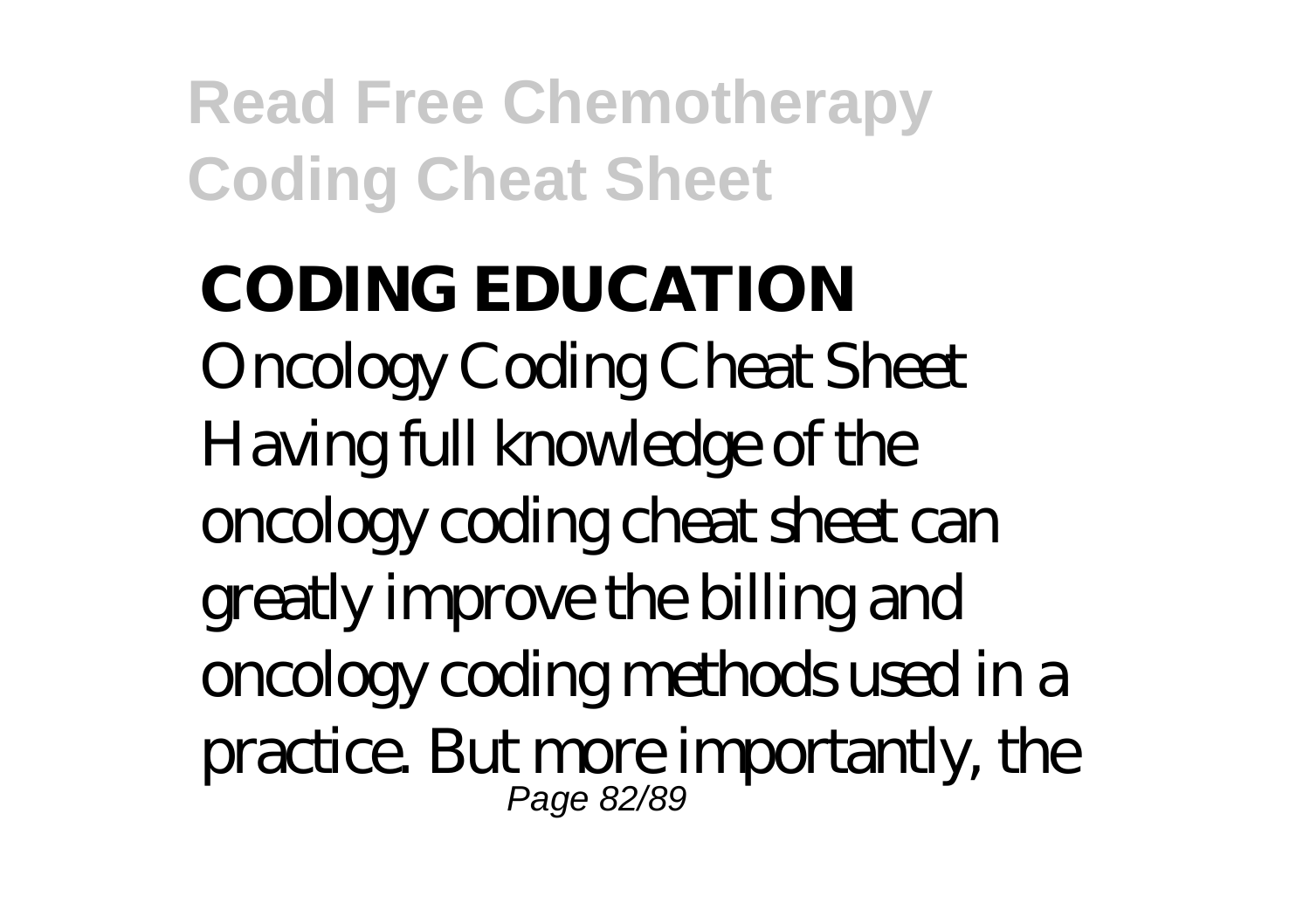implementation of the knowledge into actionable processes ensures better revenue and proper maintenance of patient records. As a major radiation

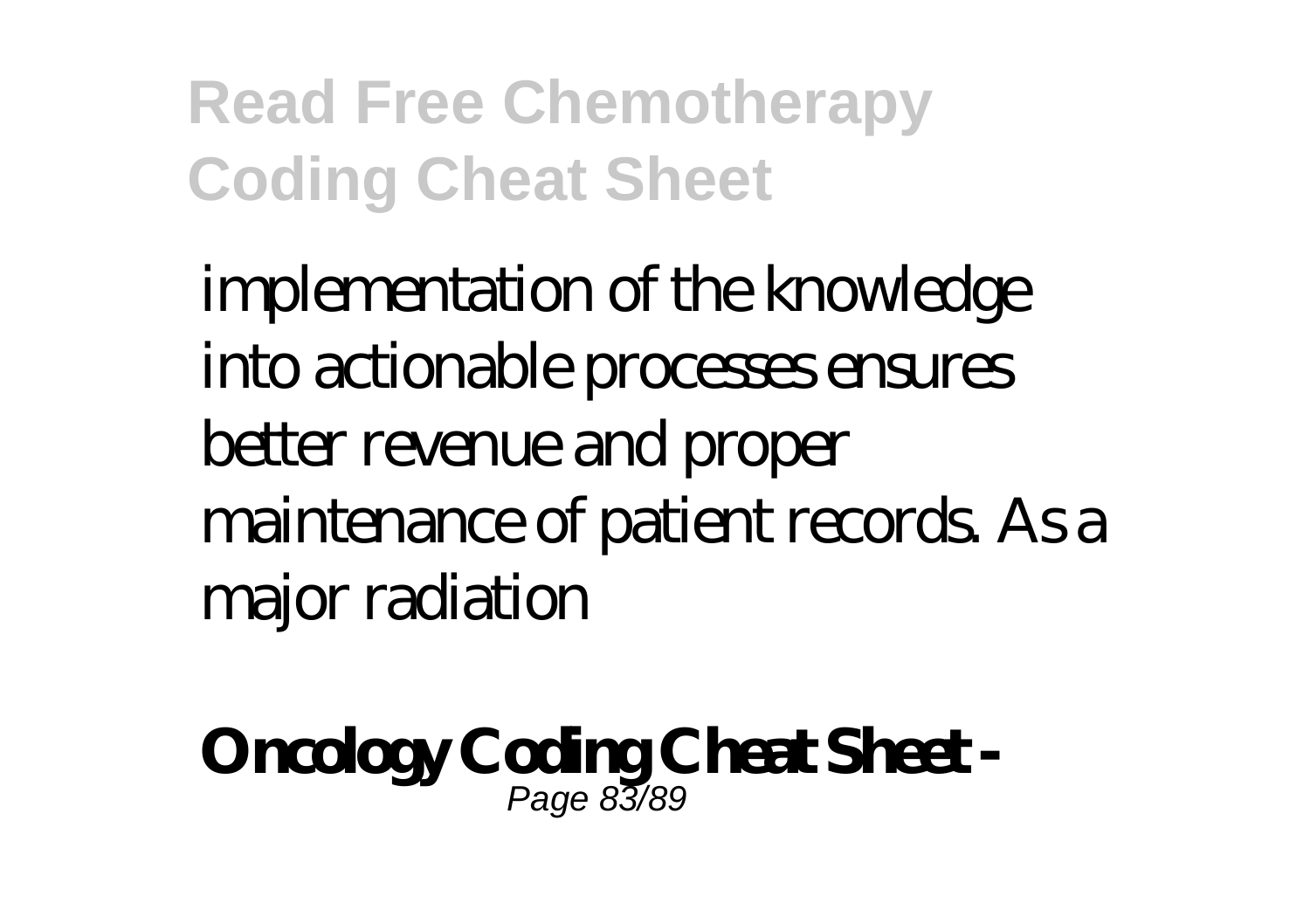### **nsaidalliance.com**

– 96413 Chemotherapy IV infusion initial  $hor - 96409$ Chemotherapy IV push initial drug – 96365 Drug Admin IV infusion initial hour – 96374 Drug Admin  $IV$  push initial drug  $-96360$ Page 84/89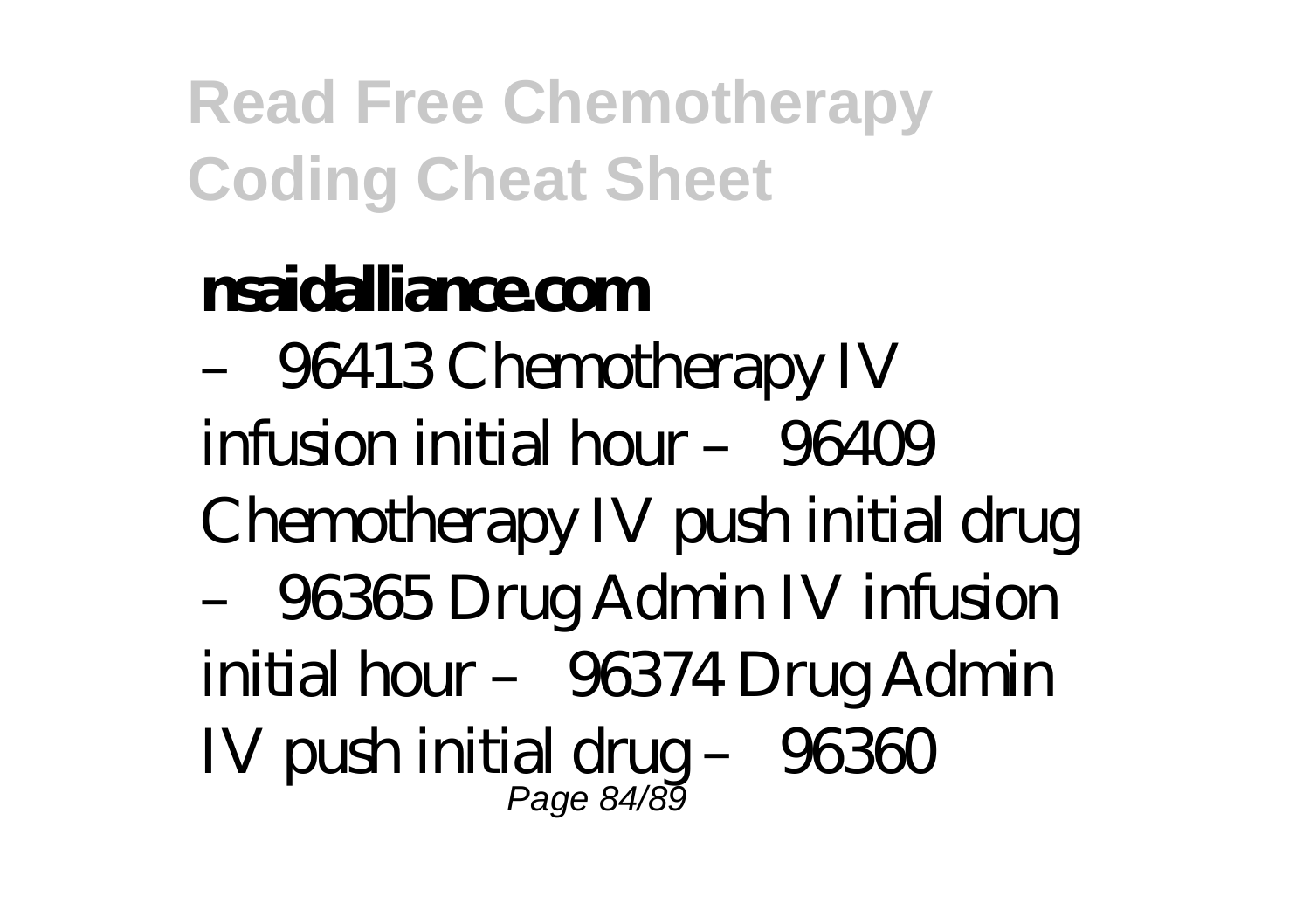Hydration IV infusion initial hour Select additional codes to represent the encounter – 96415 Chemotherapy IV infusion each additional hour

#### **Outpatient Infusion Coding &** Page 85/89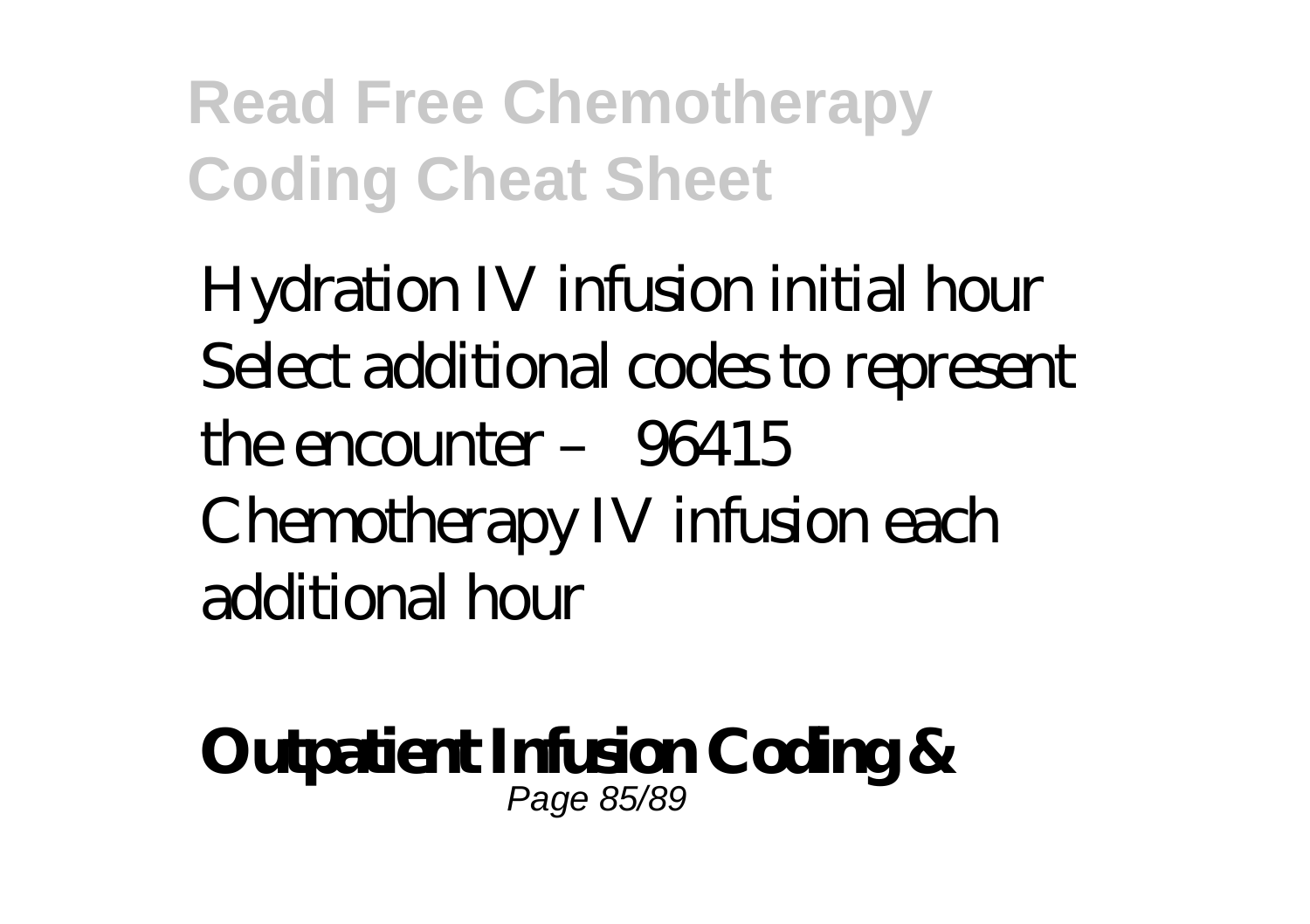### **Documentation** CODING CHEAT SHEET 63 8 198 104 bc. 02 30 00 GMT Today s Stock Market News and Analysis Sun. Oncology Coding Cheat Sheet kintil2019 com. Oncology Coding Cheat Sheet humbzian com. ICD Page 86/89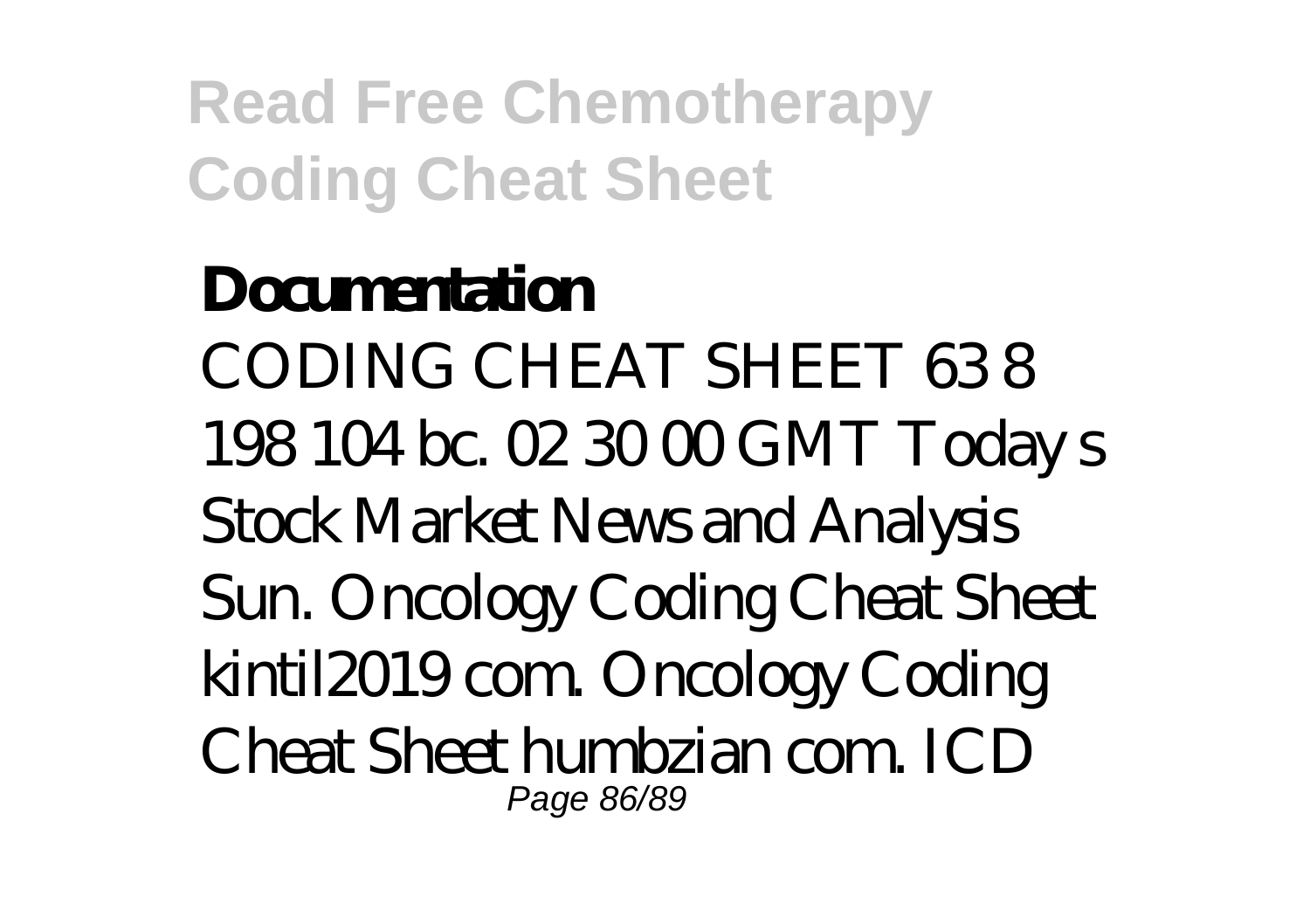10 Coding Cheat Sheet Example for Physician Practice.

## **Oncology Coding Cheat Sheet motta001.targettelecoms.co.uk**

• Document whether the

ANEMIA is "related to or due Page 87/89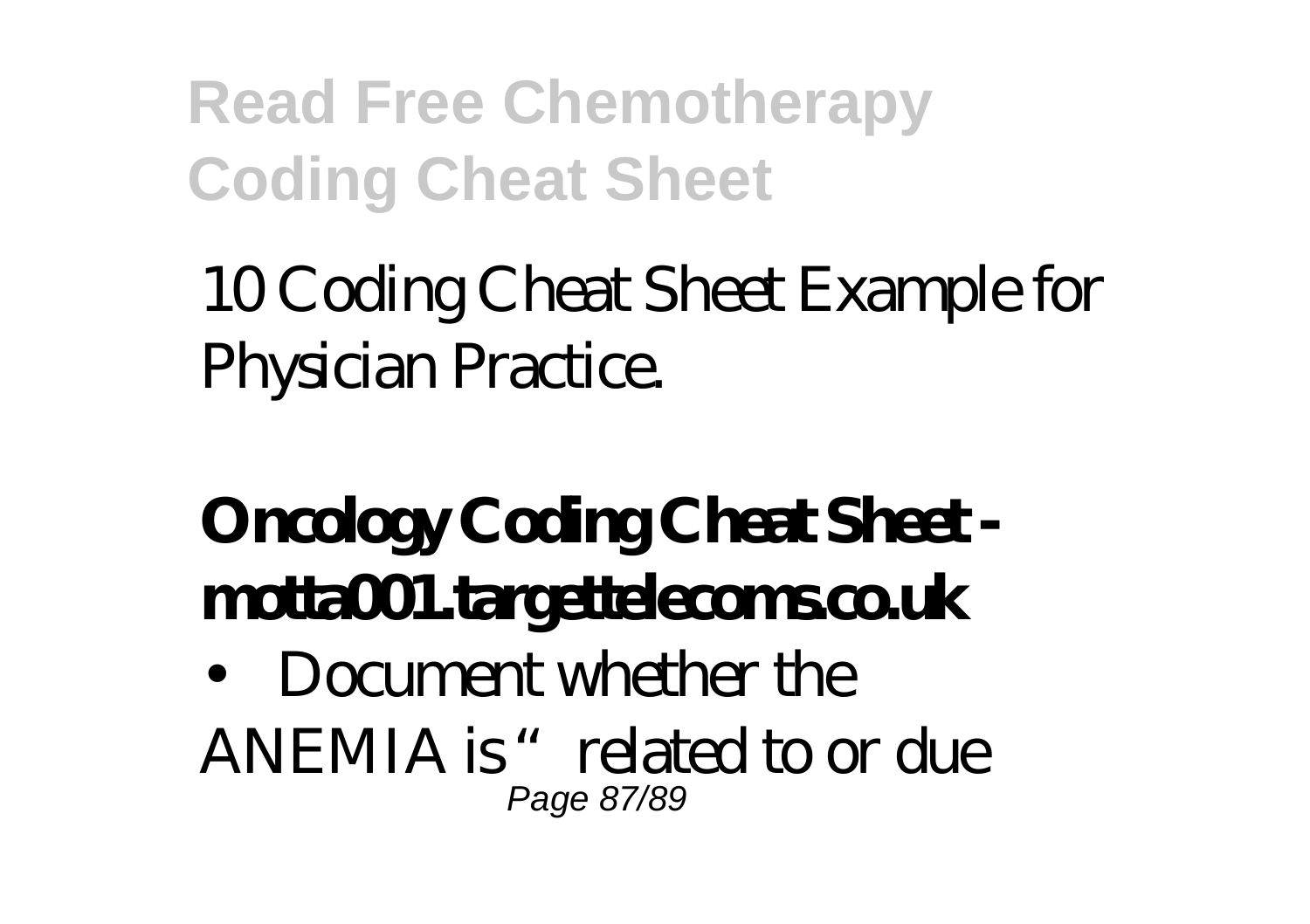to" chemo or radiotherapy treatments • Document any "cause–and-effect" relationship between the intervention and the blood or immune disorder • Document the specific drug if anemia is drug-induced • Link any Page 88/89